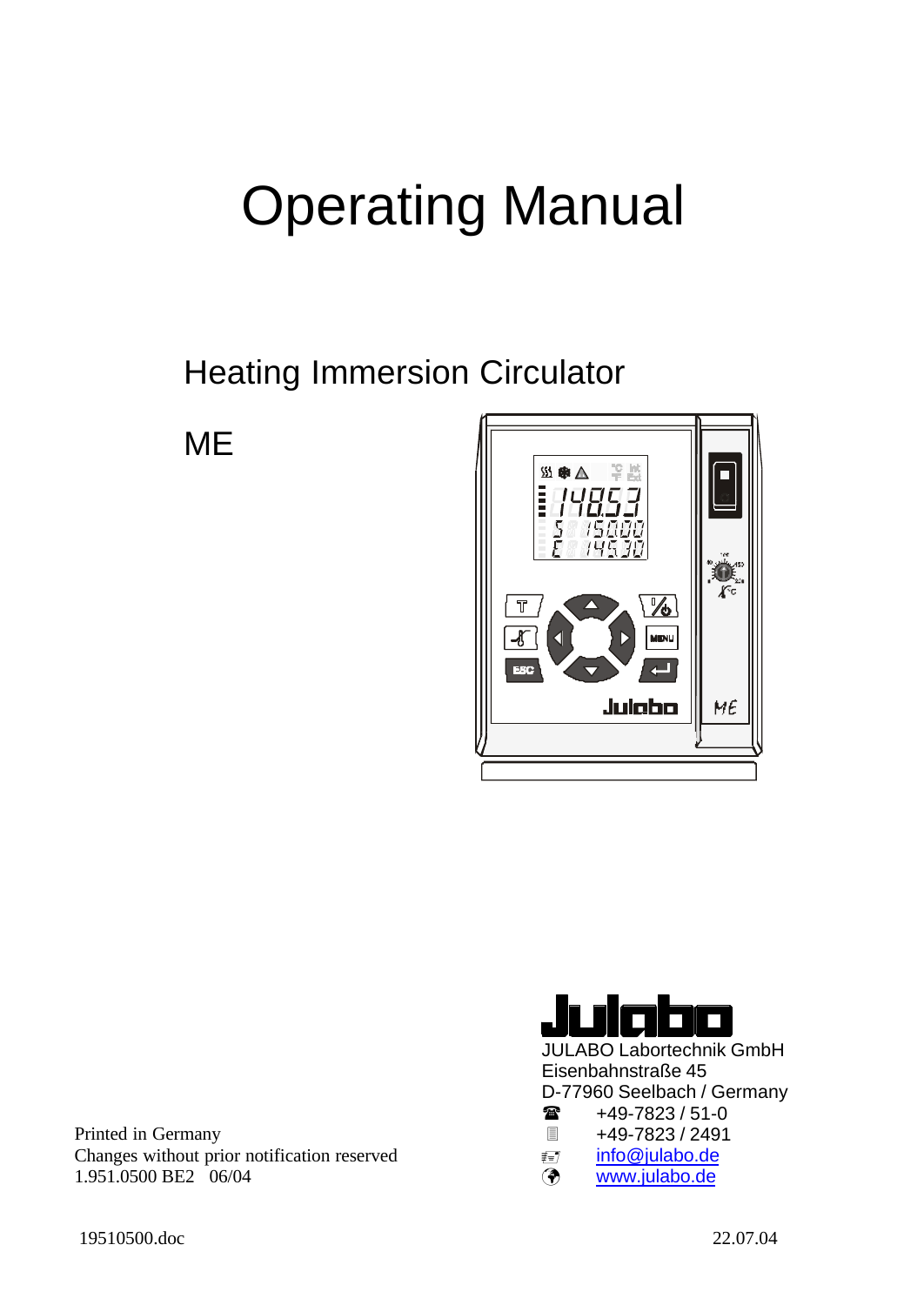| <b>Content</b>                | Page |
|-------------------------------|------|
| <b>Operating manual</b>       | 211  |
| <b>Operating instructions</b> | 1261 |

#### **Congratulations!**

You have made an excellent choice.

JULABO thanks you for the trust you have placed in us.

This operating manual has been designed to help you gain an understanding of the principles of operating and possibilities of our circulators. For optimum utilization of all functions, we recommend that you thoroughly study this manual prior to beginning operation.

#### **Quality Management System**



The JULABO **Q**uality **M**anagement **S**ystem:

Development, production and distribution of temperature application instruments for research and industries conform to the requirements according to DIN EN ISO 9001:2000. Certificate Registration No. QA 051004008

#### **Unpacking and checking**

Unpack the circulator and accessories and check for damages incurred during transit. These should be reported to the responsible carrier, railway, or postal authority, and a request for a damage report should be made. These instructions must be followed fully for us to guarantee our full support of your claim for protecting against loss from concealed damage. The form required for filing such a claim will be provided by the carrier.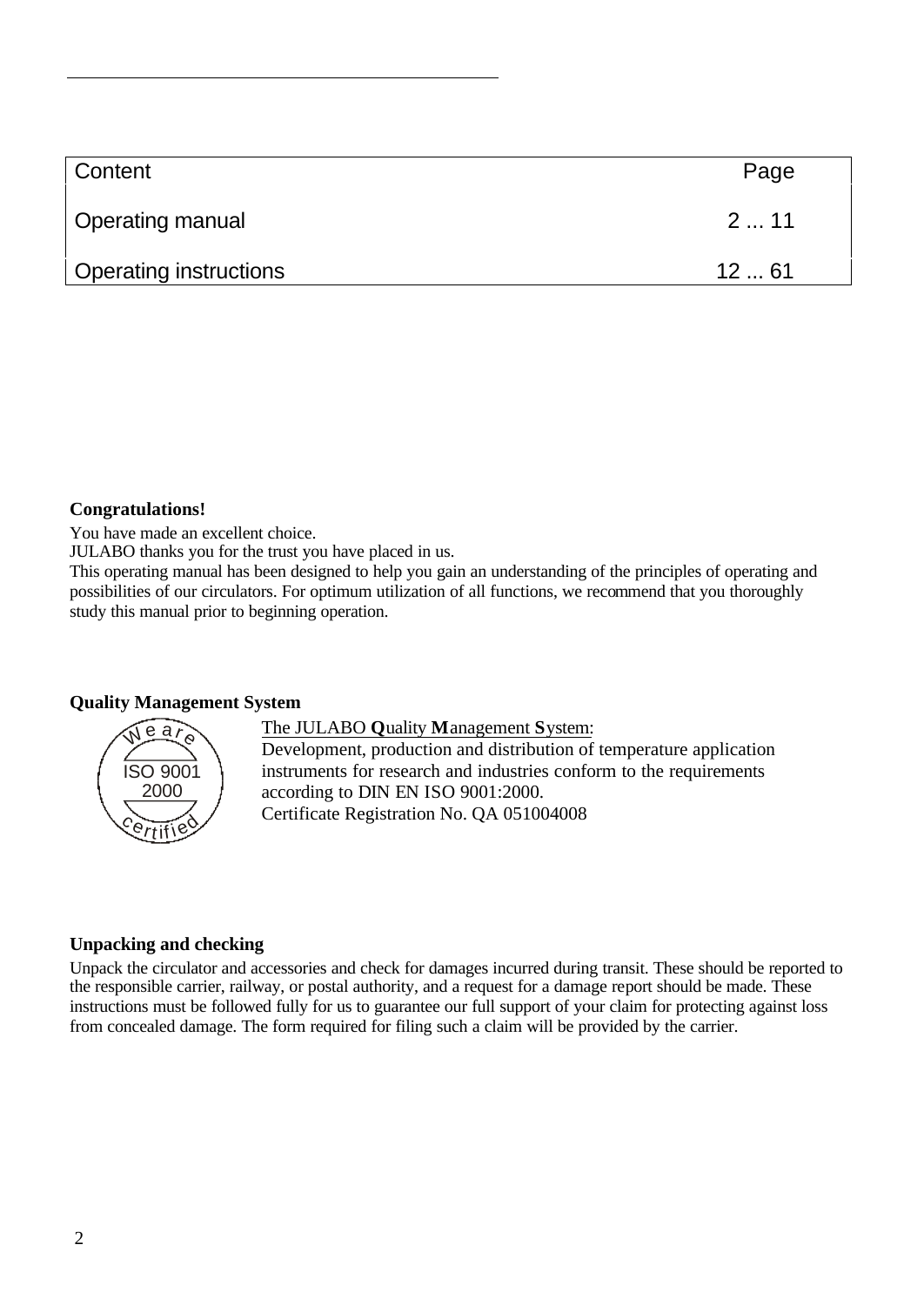#### TABLE OF CONTENTS

| 1.                                                                   |  |
|----------------------------------------------------------------------|--|
| 2.                                                                   |  |
| 3.                                                                   |  |
|                                                                      |  |
| 3.2.                                                                 |  |
|                                                                      |  |
| 3.3.1.                                                               |  |
| 3.3.2.                                                               |  |
| 3.3.3.                                                               |  |
|                                                                      |  |
| 4.                                                                   |  |
|                                                                      |  |
|                                                                      |  |
| 5.                                                                   |  |
|                                                                      |  |
| 6.                                                                   |  |
| 6.1.1.                                                               |  |
|                                                                      |  |
| Change-over of the warning function to shutdown function25<br>6.2.1. |  |
|                                                                      |  |
| MENU)<br>7.                                                          |  |
| 7.1.                                                                 |  |
|                                                                      |  |
| 7.2.1.                                                               |  |
| 7.2.2.                                                               |  |
| 7.2.3.                                                               |  |
| 7.2.4.                                                               |  |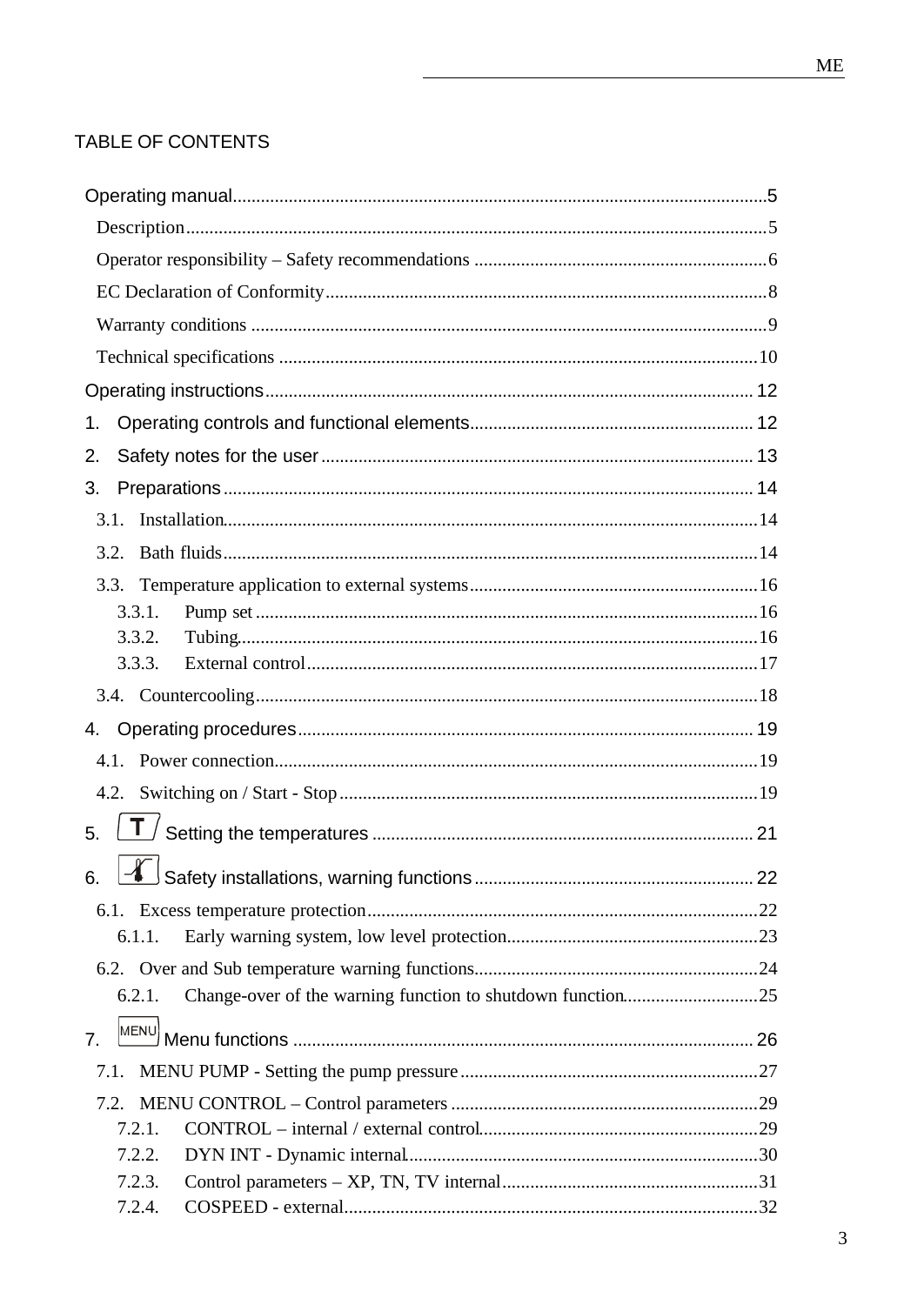| 7.2.5. |  |
|--------|--|
|        |  |
| 7.3.1. |  |
| 7.3.2. |  |
| 7.3.3. |  |
| 7.3.4. |  |
| 7.4.   |  |
| 7.5.   |  |
| 7.6.   |  |
|        |  |
| 8.     |  |
| 9.     |  |
|        |  |
|        |  |
|        |  |
|        |  |
|        |  |
|        |  |
|        |  |
|        |  |
|        |  |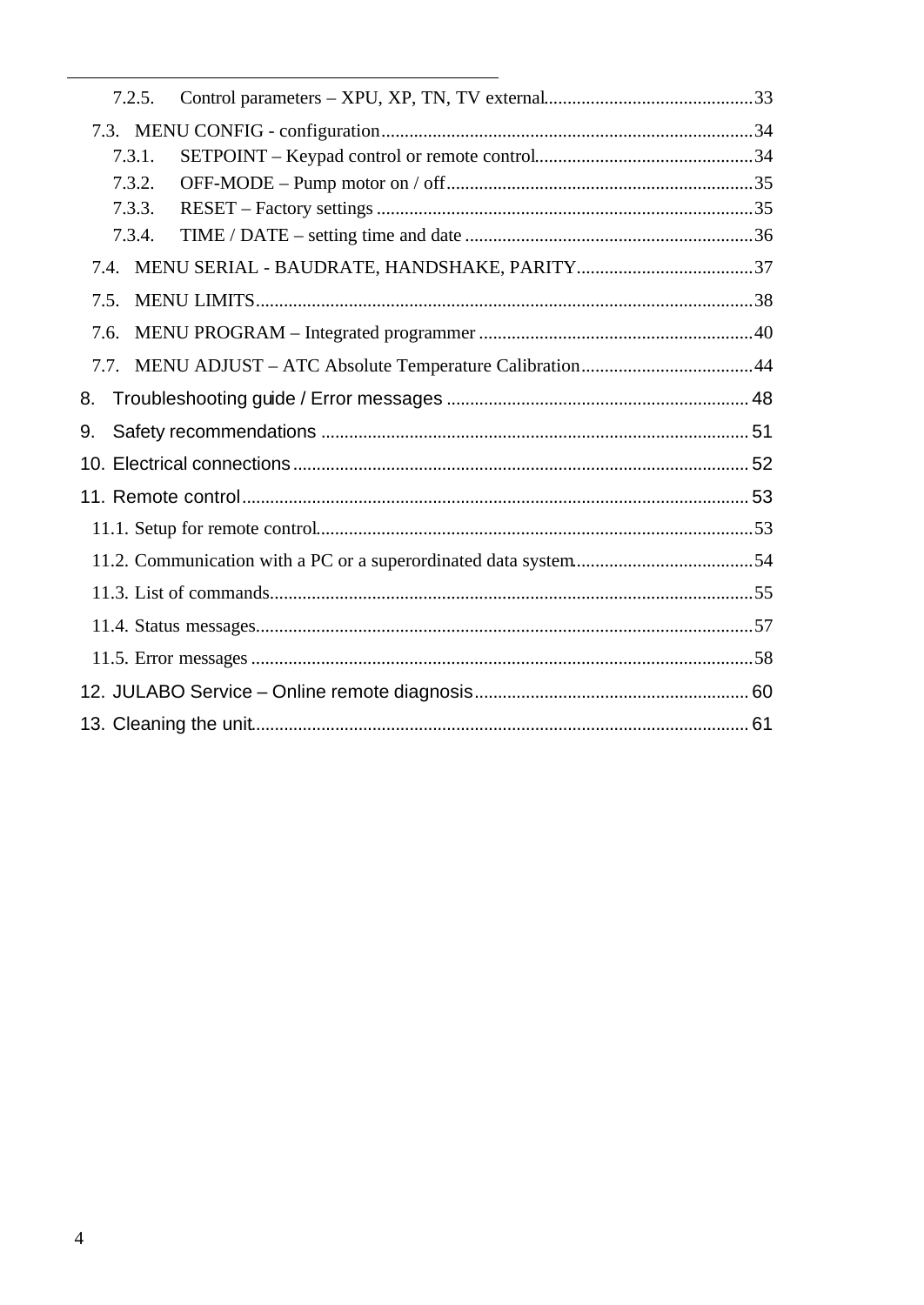### **Operating manual**

### **Description**

JULABO circulators have been designed for temperature application to specific fluids in a bath tank.



application means: Unprotected contact of the object with the bath medium (bath fluid).

5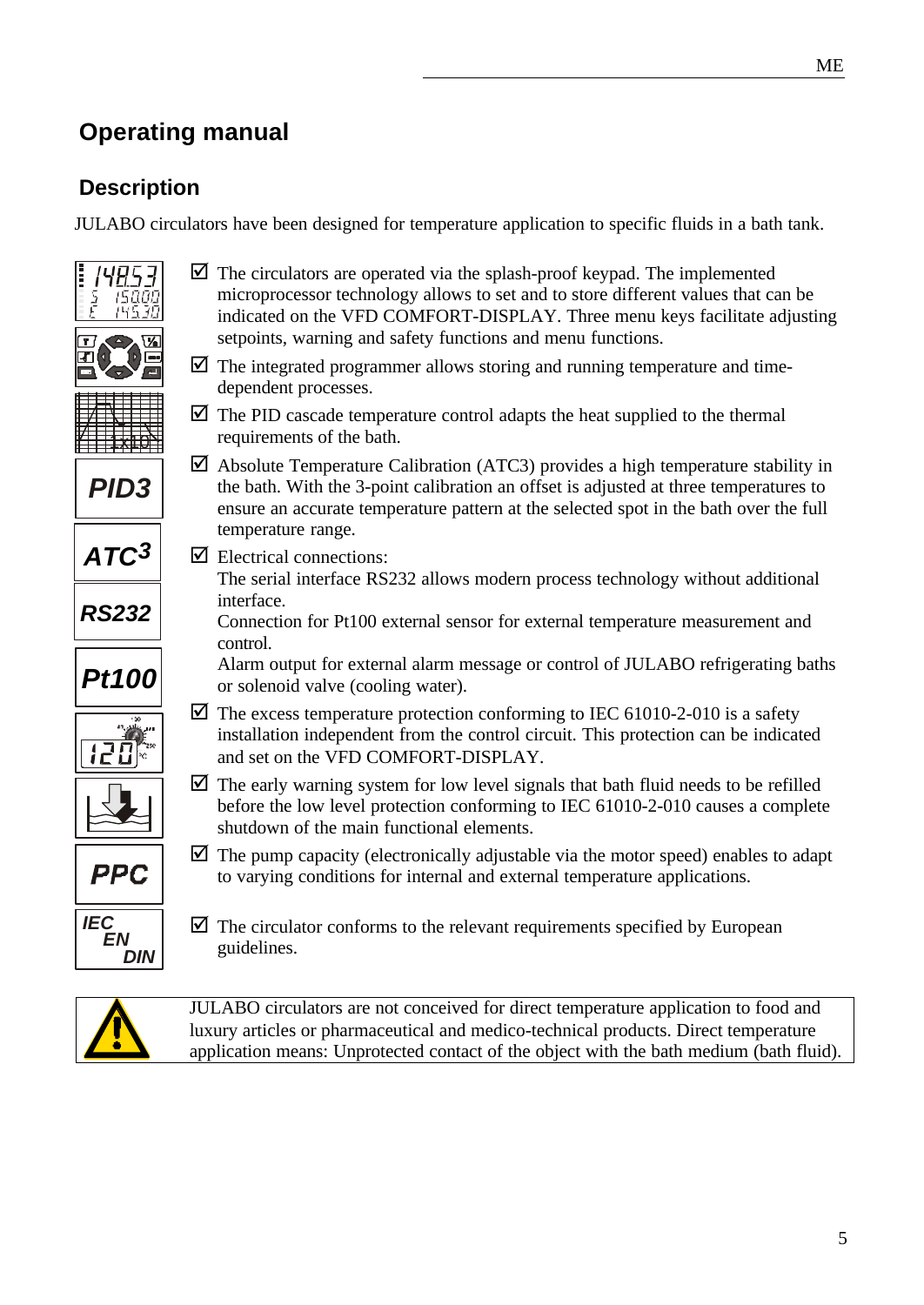### **Operator responsibility – Safety recommendations**

The products of JULABO Labortechnik GmbH warrant a safe operation if installation, operation and maintenance is carried out according to common safety regulations. This section informs you about potential dangers that may arise from operating the circulator and also mentions the most important safety precautions.

#### **Persons:**

The operator is responsible for the qualification of the personnel operating the units.

The operator should be constantly informed about the dangers involved with their job activities as well as preventive actions.

Make sure all persons expected to carry out operation, installation and maintenance of the unit read and understand the safety information and operating instructions.

When using hazardous materials, the circulator may only be operated by persons that are absolutely familiar with these materials and the circulator. These persons must be fully aware of possible risks. If you have any questions concerning the operation of your unit or the information in this manual, please contact us!

**Contact** JULABO Labortechnik GmbH Eisenbahnstrasse 45 D-77960 Seelbach / Germany  $\circledR$  +49 7823 51-0 3 +49 7823 2491 ö info@julabo.de ¸ www.julabo.de

#### Handling**:**

You received a product conceived for industrial use. Nevertheless, avoid strikes to the housing, vibrations, damages to the keypad foil (keys, display) or contamination.

Make sure the product is regularly checked for proper condition. Regularly check (at least every 2 years) the proper condition of the mandatory, warning, prohibition and safety labels.

Take care that the mains supply features a low impedance to avoid any negative affects on the instrument being operated in the same mains.

This unit is designed for operation in a controlled electromagnetic environment. This means that transmitting devices (e.g. cellular phones) should not be used in the immediate vicinity.

Magnetic radiation may influence other units with components susceptible to magnetic fields (e.g. a monitor). We recommend to keep a minimum distance of 1 m.

Permissible ambient temperature: max. 40 °C, min. 5 °C.

Permissible relative air humidity: 50 % (40 °C).

Do not store in an aggressive atmosphere. Protect from contaminations. Do not expose to sunlight.

#### **Operation:**

Only qualified personnel is authorized to perform configuration, installation, maintainance and repairs of the circulator.

Routine operation can also be carried out by untrained personnel who should however be instructed by trained personnel. The summarized user guidance (short manual) and the specification table with information on individual parameters are sufficient for this.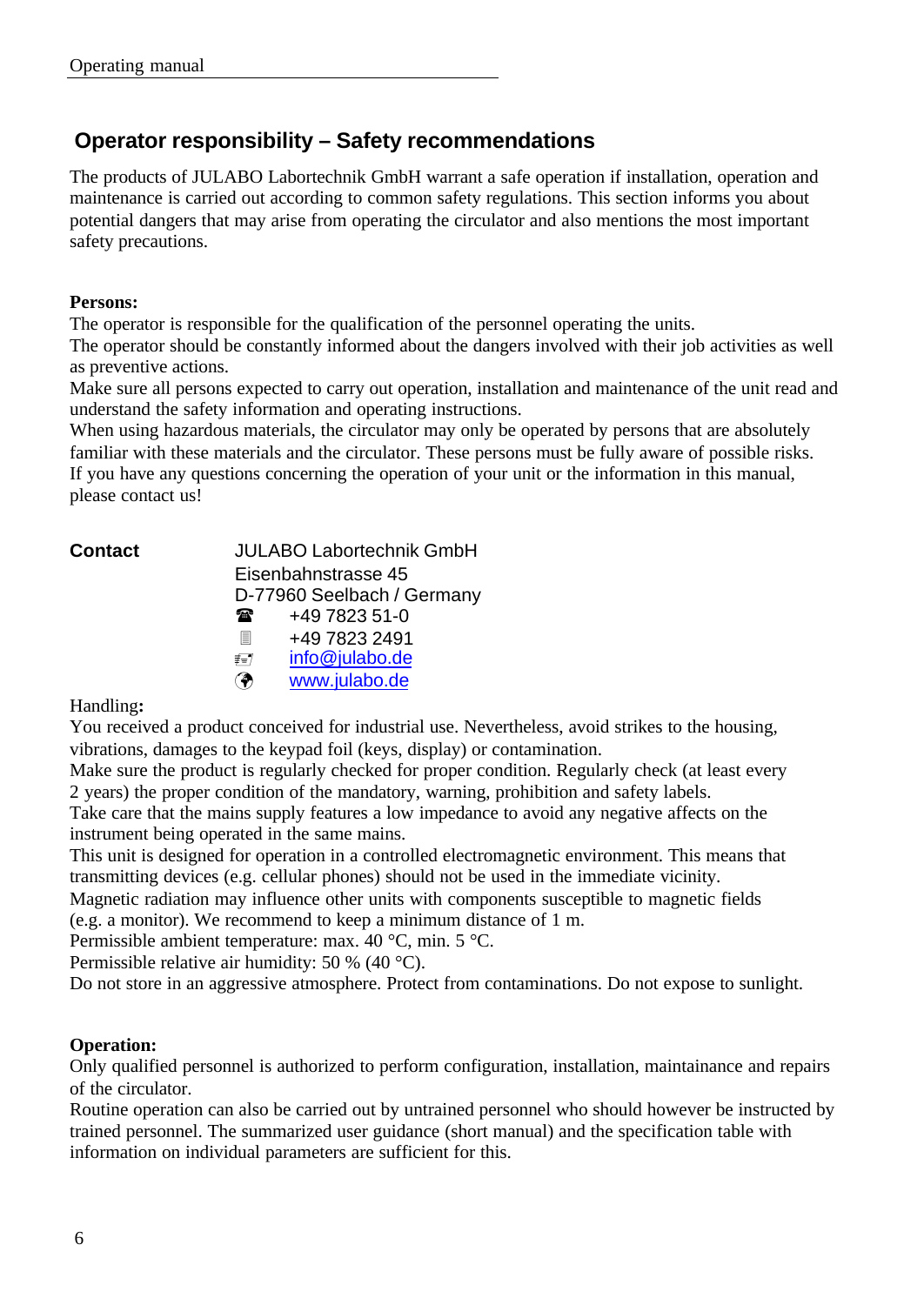#### **Use:**

The bath can be filled with flammable materials. Fire hazard!

There might be chemical dangers depending on the bath medium used.

Observe all warnings for the used materials (bath fluids) and the respective instructions (safety data sheets).

Insufficient ventilation may result in the formation of explosive mixtures. Only use the unit in well ventilated areas.

Only use recommended materials (bath fluids). Only use non-acid materials.

When using hazardous materials, **the user must** attach the enclosed safety labels to the front of the unit so they are well visible: The yellow warning label W09 (danger area) and the blue mandatory label M018 or Semi S1-0701 Table A1-2 #9 (Carefully read the user information prior to beginning operation).

| Warning label W09:<br>Colours:<br>yellow, black | Danger area.<br>Attention! Observe instructions.<br>(operating manual, safety data sheet) |
|-------------------------------------------------|-------------------------------------------------------------------------------------------|
| Mandatory label M018<br>Colours: blue, white    | Carefully read the user information prior to beginning<br>operation<br>Scope: EU          |
| Semi S1-0701<br>Table A1-2 $#9$                 | Carefully read the user information prior to beginning<br>operation<br>Scope: NAFTA       |

Particular care and attention is necessary because of the wide operating range. There are thermal dangers: Burn, scald, hot steam, hot parts and surfaces that can be touched.

| Warning label W26:        |     |                                                         |
|---------------------------|-----|---------------------------------------------------------|
| Colours:<br>yellow, black | THE | Hot surface warning.<br>(The label is put on by JULABO) |

Observe the instructions in the manuals for instruments of a different make that you connect to the circulator, particularly the respective safety recommendations. Also observe the pin assignment of plugs and technical specifications of the products.

#### **Disposal:**

The circulator contains a so-called back-up battery that supplies voltage to memory chips when the unit is switched off. Do not dispose of the battery in domestic waste!

Depending on battery regulations in your country, you might be obliged to give back used or defect batteries to gathering places.

The product may be used with oil as bath fluid. These oils fully or partially consist of mineral oil or synthetic oil. For disposal, observe the instructions in the safety data sheets.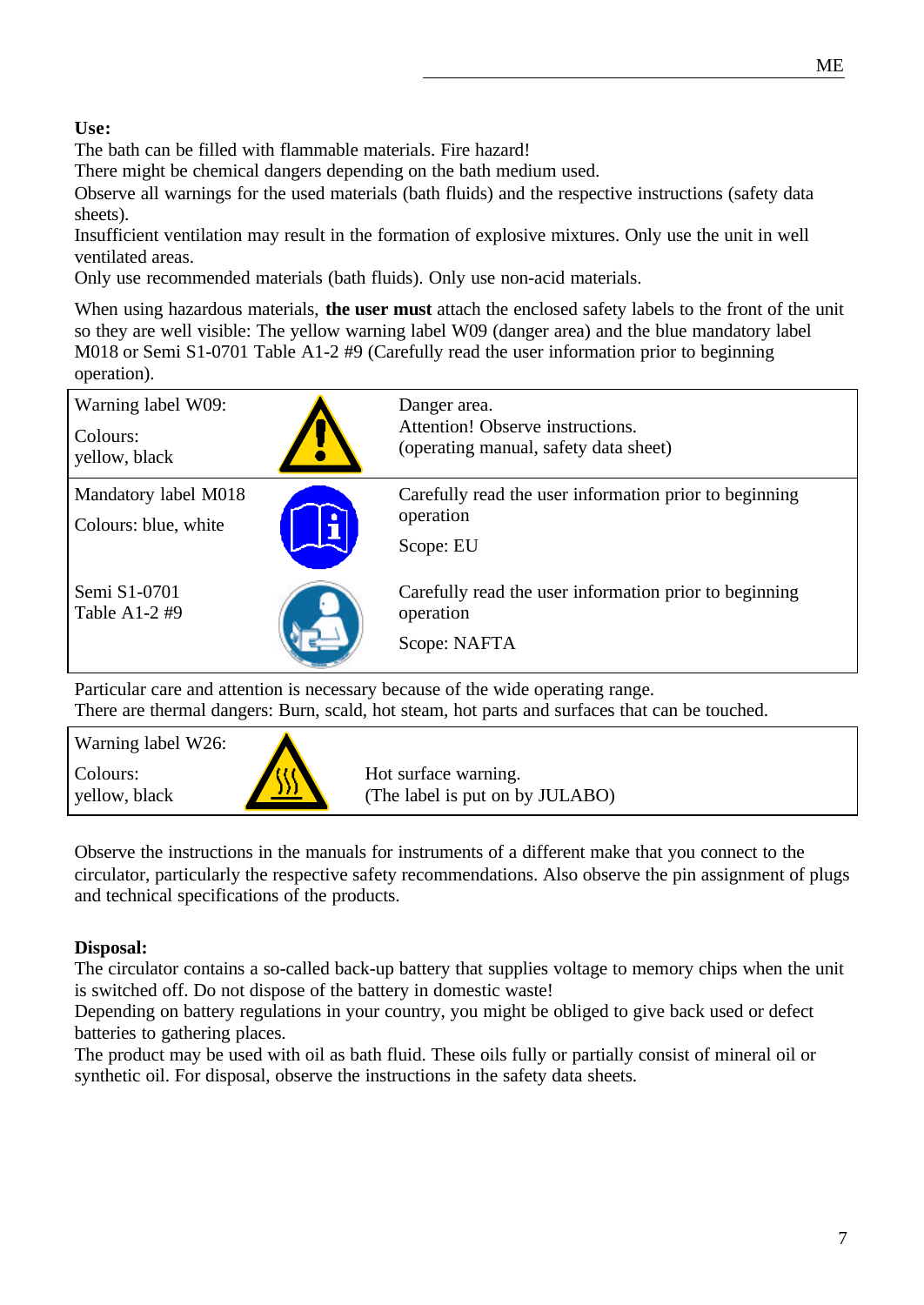### **EC Declaration of Conformity**

Heating Immersion Circulator: ME

#### **The products mentioned comply with the requirements outlined by the following European guidelines:**

Guideline 73/23/EEC of the Council of 19 February 1973 with respect to legal harmonization of the member countries concerning electric devices for use within certain voltage limits

- Guideline 89/336/EEC of the Council of 3 May 1989 with respect to legal harmonization of the member countries concerning electromagnetic compatibility
- Guideline 98/37/EC of the European Parliament and the Council of 22 June 1998 for harmonization of legal and administrative regulations of the member countries with respect to machinery

The units conform to the following standards:

|                  | $EN$ 1050: 1996-11 $EN$ 292-1: 1991-09 | $EN$ 292-2: 1991-09 |
|------------------|----------------------------------------|---------------------|
| EN 61010-1: 2001 | EN 61010-2-10: 1994-07                 | EN 60204-1: 1997-12 |
| EN 563: 1994-06  | EN 61326: 1997 + A1: 1998 + A2: 2001   |                     |

CE



JULABO Labortechnik GmbH Eisenbahnstr. 45 D-77960 Seelbach / Germany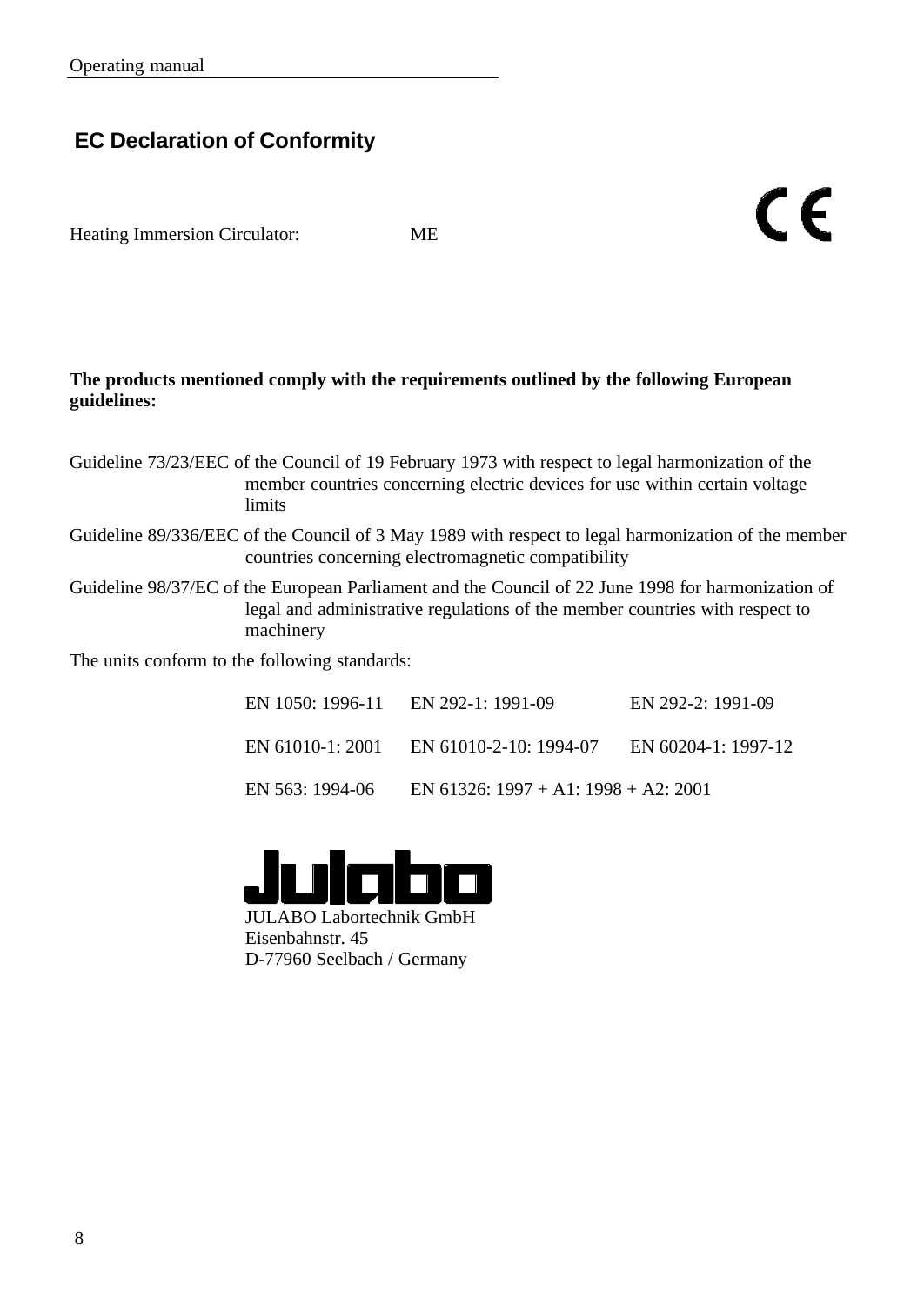JULABO Labortechnik GmbH warrants its products against defects in material or in workmanship, when used under appropriate conditions and in accordance with appropriate operating instructions

#### **for a period of ONE YEAR.**

**Extension of the warranty period – free of charge**

**Warranty conditions**



With the '1PLUS warranty' the user receives a free of charge extension to the warranty of up to 24 months, limited to a maximum of 10 000 working hours.

To apply for this extended warranty the user must register the unit on the JULABO web site www.julabo.de, indicating the serial no. The extended warranty will apply from the date of JULABO Labortechnik GmbH's original invoice.

JULABO Labortechnik GmbH reserves the right to decide the validity of any warranty claim. In case of faults arising either due to faulty materials or workmanship, parts will be repaired or replaced free of charge, or a new replacement unit will be supplied.

Any other compensation claims are excluded from this guarantee.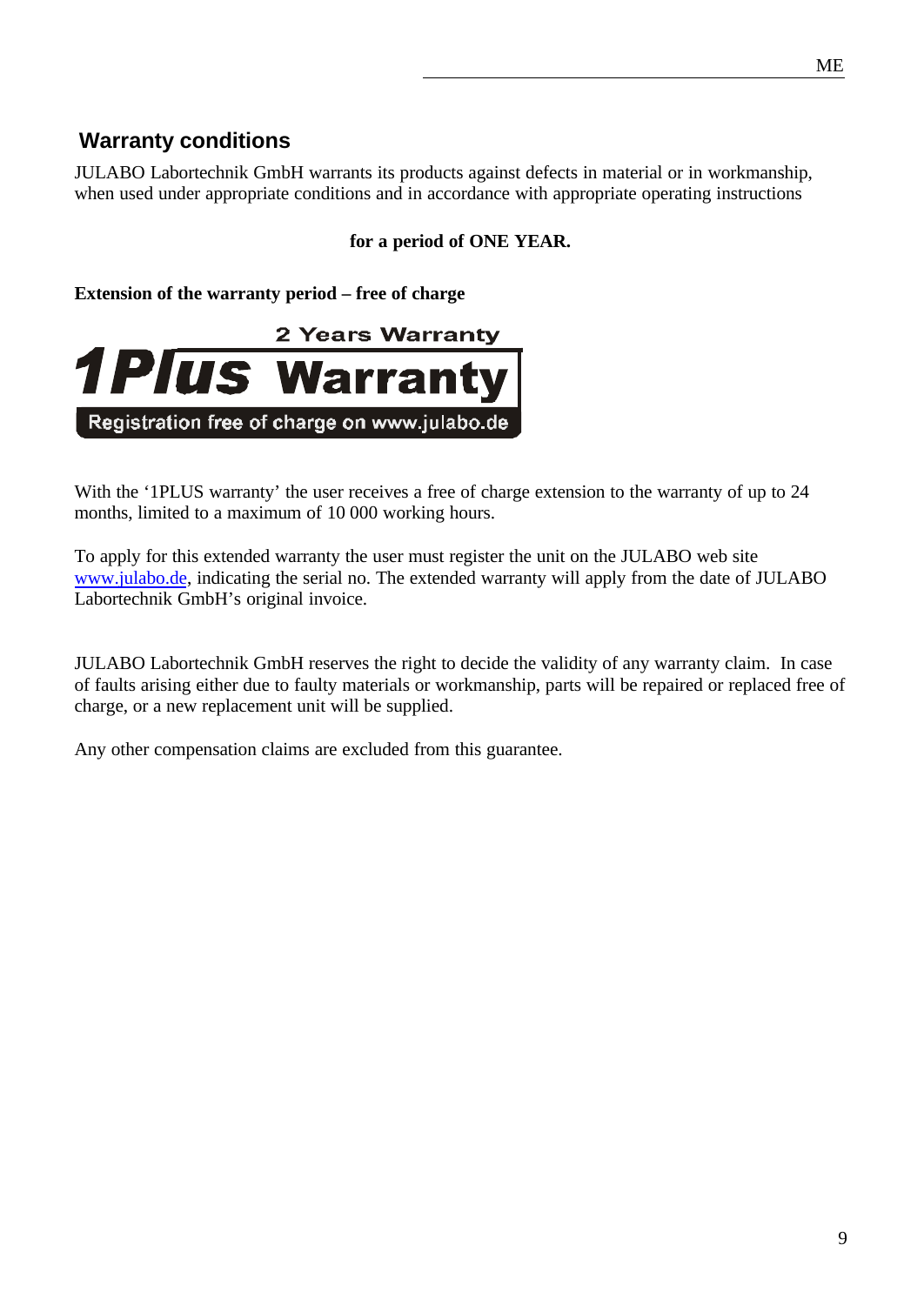### **Technical specifications**

|                                                                                                                              |                  | <b>ME</b>                                                             |
|------------------------------------------------------------------------------------------------------------------------------|------------------|-----------------------------------------------------------------------|
| Working temperature range                                                                                                    | $\rm ^{\circ}C$  | 20200                                                                 |
| Temperature stability                                                                                                        | $\rm ^{\circ}C$  | $\pm 0.01$                                                            |
| Temperature selection<br>via keypad<br>remote control via personal computer                                                  |                  | digital<br>indication on VFD COMFORT-Display<br>indication on monitor |
| Temperature indication                                                                                                       |                  | <b>VFD COMFORT-DISPLAY</b>                                            |
| Resolution                                                                                                                   | $\rm ^{\circ}C$  | 0.1                                                                   |
| <b>Absolute Temperature Calibration</b>                                                                                      | $\rm ^{\circ}C$  | $\pm 3$                                                               |
| Temperature control                                                                                                          |                  | PID3 cascade temperatur control                                       |
| Heater wattage (at 230 V)                                                                                                    | kW               | 2.0                                                                   |
| Heater wattage (at 115 V)                                                                                                    | kW               | 1.0                                                                   |
| Electronically adj. pump capacity                                                                                            | stages           | 14                                                                    |
| Flow rate                                                                                                                    | $1/min$ at 0 bar | 1116                                                                  |
| Pressure max.                                                                                                                | bar at 0 liter   | 0.220.45                                                              |
| Electrical connections:<br>External alarm device 24-0 V DC / max. 25 mA<br>Computer interface RS232<br>External Pt100 sensor |                  |                                                                       |
| Overall dimensions (WxDxH)                                                                                                   | cm               | 13x15x33                                                              |
| Usable bath depth                                                                                                            | cm               | 816,5                                                                 |
| Weight                                                                                                                       | kg               | 4,0                                                                   |
| Ambient temperature                                                                                                          | $\rm ^{\circ}C$  | 540                                                                   |
| Ambient temperature                                                                                                          | $\rm ^{\circ}C$  | 540                                                                   |
| Mains power connection                                                                                                       | V/Hz             | $190253/50-60$                                                        |
| <b>or</b>                                                                                                                    | V/Hz             | $100115/50-60$                                                        |
| Current consumption at 208 V / 230 V                                                                                         | A                | 8/9                                                                   |

All measurements have been carried out at:<br>rated voltage and frequency ambient temperature: 20  $^{\circ}$ C rated voltage and frequency bath fluid: water operating temperature: 70 °C Technical changes without prior notification reserved.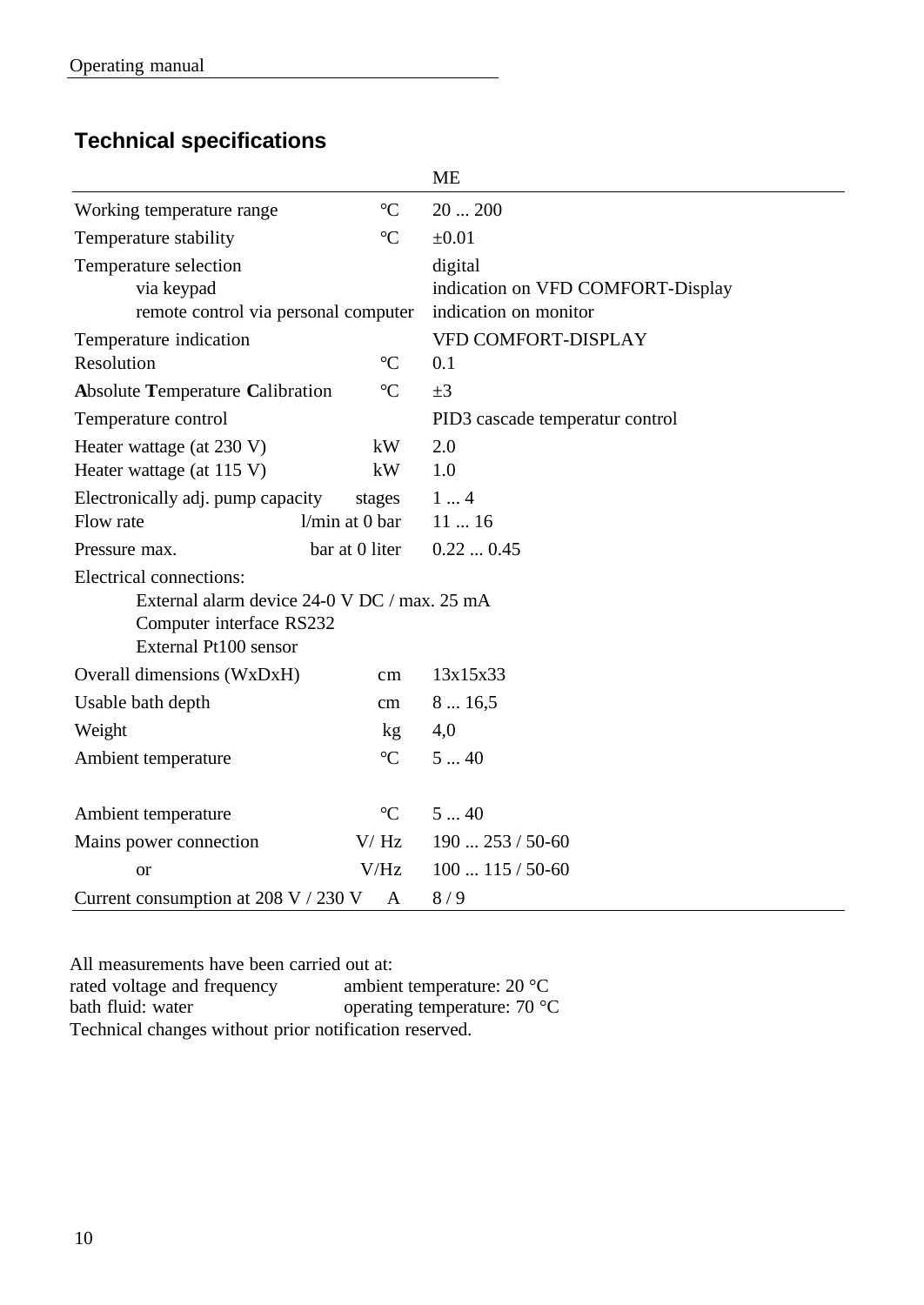Safety installations according to IEC 61010-2-010: Excess temperature protection adjustable from 0 °C ... 320 °C Low liquid level protection float switch Classification according to DIN 12876-1 class III

| Supplementary safety installations   |                                    |
|--------------------------------------|------------------------------------|
| Early warning system for low level   | float switch                       |
| High temperature warning function    | $optical + audible (in intervals)$ |
| Low temperature warning function     | $optical + audible (in intervals)$ |
| Supervision of working sensor        | plausibility control               |
| Reciprocal sensor monitoring between |                                    |
| working and safety sensors           | difference $>25$ °C                |
| Alarm message                        | $optical + audible (permane nt)$   |
| Warning message                      | $optical + audible (in intervals)$ |

| Environmental conditions according to IEC 61 010-1:                                                                                                              |                                                                             |
|------------------------------------------------------------------------------------------------------------------------------------------------------------------|-----------------------------------------------------------------------------|
| Use only indoor.                                                                                                                                                 |                                                                             |
| Altitude up to 2000 m - normal zero.                                                                                                                             |                                                                             |
|                                                                                                                                                                  | Ambient temperature: $+5$ $+40$ °C (for storage and transportation)         |
| Air humidity:                                                                                                                                                    |                                                                             |
| Max. rel. humidity 80 % for temperatures up to $+31$ °C,                                                                                                         |                                                                             |
|                                                                                                                                                                  | linear decrease down to 50 % relative humidity at a temperature of $+40$ °C |
| Protection class according to IEC 60 529                                                                                                                         | IP21                                                                        |
| Power supply: corresponds to Class I; according to VDE 0106 T1                                                                                                   |                                                                             |
| not for use in explosive atmosphere                                                                                                                              |                                                                             |
| Max. mains fluctuation of $\pm 10$ % are permissible.                                                                                                            |                                                                             |
| Overvoltage category                                                                                                                                             | H                                                                           |
| Pollution degree                                                                                                                                                 | 2                                                                           |
| Standards for interference resistance EN $61326: 1997 + A1: 1998 + A2: 2001$                                                                                     |                                                                             |
| Emitted interferences                                                                                                                                            |                                                                             |
| The unit adheres to the threshold values for emitted interferences                                                                                               |                                                                             |
| according to table 3.                                                                                                                                            |                                                                             |
| Interference resistance                                                                                                                                          |                                                                             |
| $\mathbf{T1}$ , and $\mathbf{t}$ are $\mathbf{f}_1$ , and $\mathbf{f}_2$ are the contracted of the condition of $\mathbf{f}_1$ , $\mathbf{f}_2$ , $\mathbf{f}_3$ |                                                                             |

The unit conforms to the requirements according to table B.1.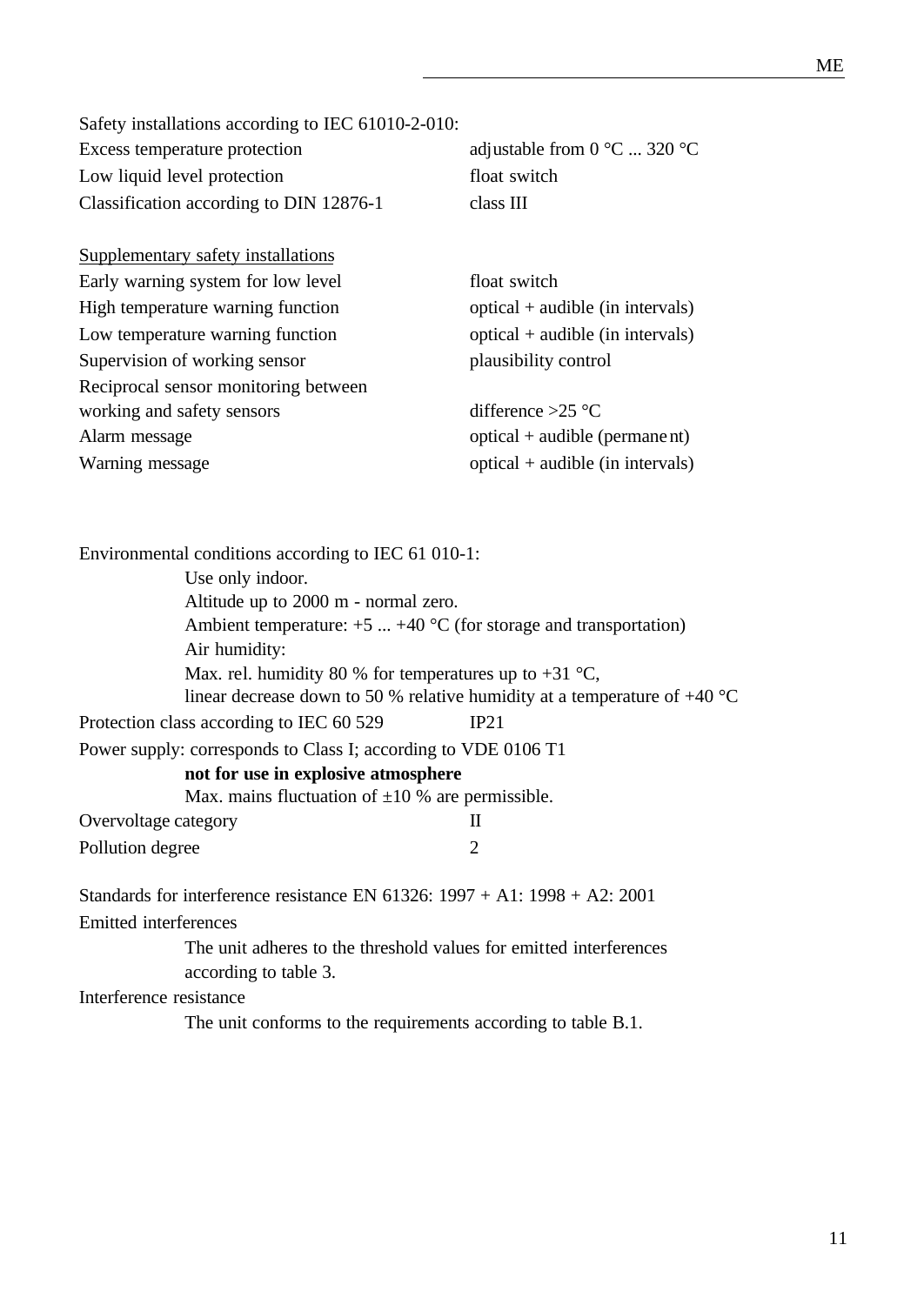### **Operating instructions**

### **1. Operating controls and functional elements**





1 Mains power switch, illuminated





- - The display is depending on the selected control mode in the menu > Control < (internal or external). Line 2: Working temp. setpoint, constantly S xxx.xx Line 3: Actual value  $(E =$  external or I = internal)

Alternating with the display in line 1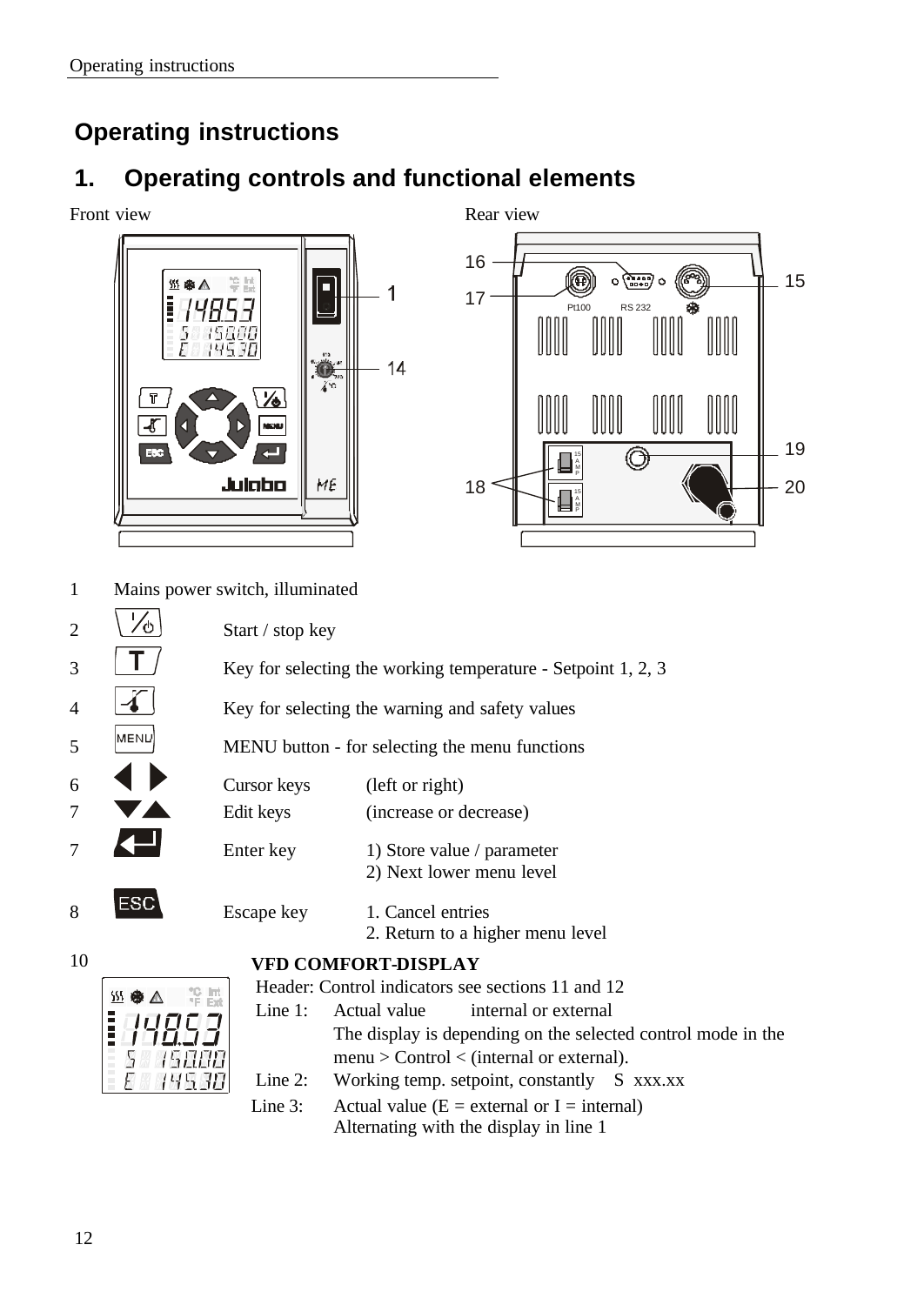| 11        |                       | Control indicators in the header:                                                            |
|-----------|-----------------------|----------------------------------------------------------------------------------------------|
|           |                       | Heating / Cooling / Alarm /                                                                  |
|           |                       | Remote control                                                                               |
| 12        |                       | Control indicators in the header:                                                            |
|           | °C<br>Imt<br>ᅂ<br>Fxt | Temperature indication Internal or External actual value                                     |
|           |                       | Temperature indication in ${}^{\circ}C$ ( ${}^{\circ}F$ not possible on this unit)           |
|           |                       | Display for the adjusted pump pressure stage                                                 |
| 13        |                       | Four stages, adjustable via the $\frac{ \text{MEM} }{ \text{H}}$ button, in the menu >PUMP<. |
|           |                       |                                                                                              |
| 14        |                       | Adjustable excess temperature protection according to IEC 61010-2-010                        |
|           |                       |                                                                                              |
|           |                       |                                                                                              |
| Rear view |                       |                                                                                              |
| 15        |                       | Socket: control cable of JULABO refrigerated circulator                                      |
|           |                       | or output for alarm messages                                                                 |
| 16        | $0 \sqrt{10000} 0$    | Interface RS232: remote control via personal computer                                        |
|           | <b>RS232</b>          |                                                                                              |
| 17        |                       | Socket for external measurement and control sensor                                           |
|           | ext Pt100             | or external setpoint programming                                                             |
| 18        |                       | Mains fuses: Safety cutout 15 A                                                              |
| 19        |                       | Threaded fitting (10 mm) for stand rod attachment                                            |

## **2. Safety notes for the user**

| In addition to the safety warnings listed above, warnings are posted throughout the manual.<br>These warnings are designated by an exclamation mark inside an equilateral triangle.<br>"Warning of a dangerous situation (Attention ! Please follow the documentation)."<br>The danger is described according to an alarm keyword.<br>Read and follow these important instructions. |
|-------------------------------------------------------------------------------------------------------------------------------------------------------------------------------------------------------------------------------------------------------------------------------------------------------------------------------------------------------------------------------------|
| Warning:<br>Describes a possibly highly dangerous situation. If this is not avoided, serious injury and<br>danger to life could result.                                                                                                                                                                                                                                             |
| <b>Caution:</b><br>Describes a possibly dangerous situation. If this is not avoided, slight or minor injuries<br>could result. A warning of possible damage can also be contained in the text.                                                                                                                                                                                      |
| <b>Notice:</b><br>Describes a possibly harmful situation. If this is not avoided, the product or anything in its<br>surroundings can be damaged.                                                                                                                                                                                                                                    |

ME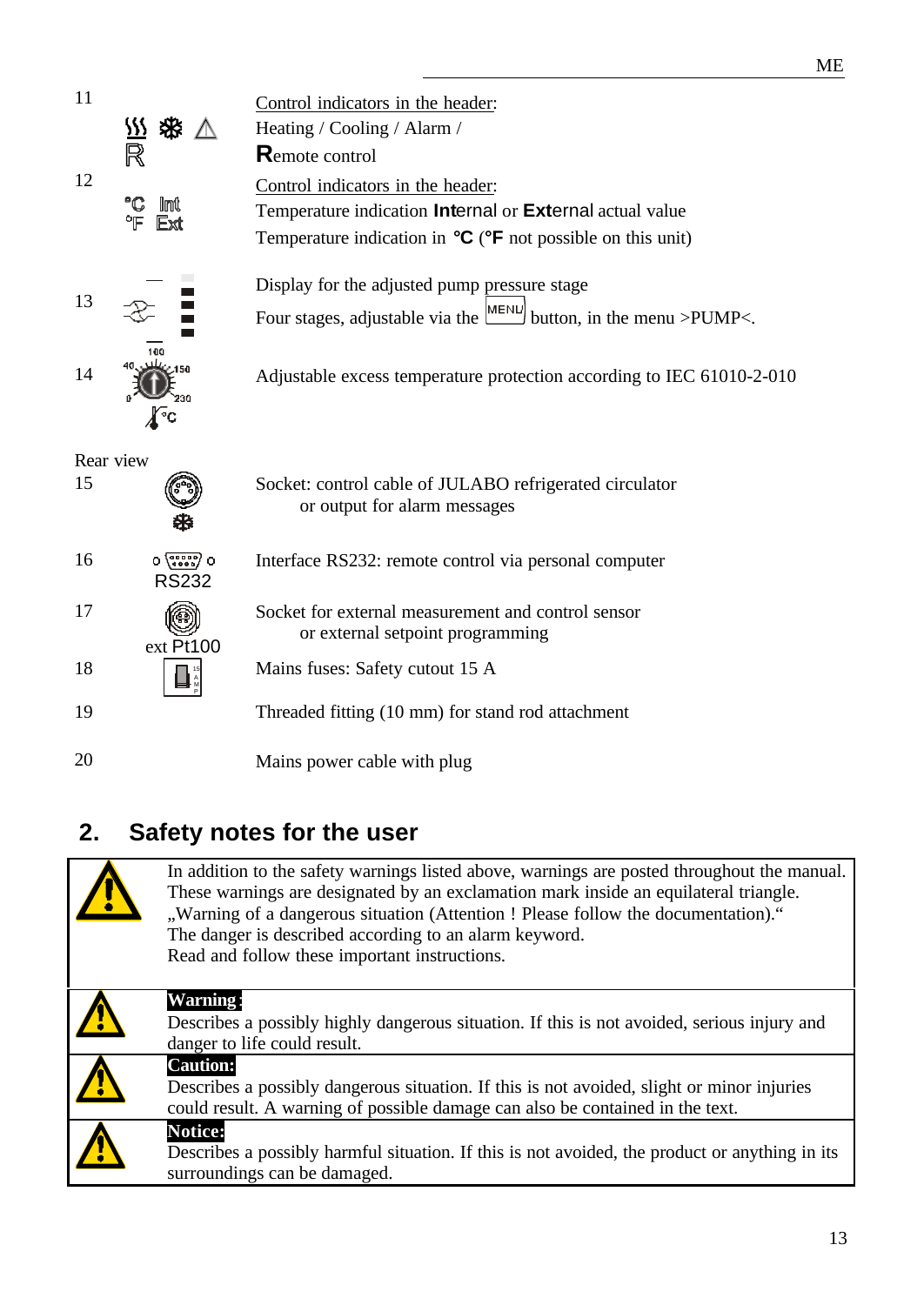### **3. Preparations**

### **3.1. Installation**



The heating immersion circulator is mounted using a bath attachment clamp (21) designed for bath wall thicknesses up to 26 mm.

Use the two sleeves (22) supplied with the unit to reduce the immersion depth from 165 mm to 145 mm (see drawing).

For use with glass vessels an upright stand rod (order no. 8 970 020), available as optional accessory, may be screwed in the threaded fitting (19).

### **3.2. Bath fluids**



**Caution:** Carefully read the safety data sheet of the bath fluid used, particulary with regard to the fire point! If a bath fluid with a fire point of  $\leq 65$  °C is used, only supervised operation is possible.

#### **Recommended bath fluids:**

| Bath fluids               | Temperature range              | Flash point      | fire point |
|---------------------------|--------------------------------|------------------|------------|
| deionized water           | $5^{\circ}$ C  80 $^{\circ}$ C |                  |            |
| Thermal M                 | +40 °C  +170 °C                | >280 $\degree$ C | $>305$ °C  |
| Thermal H                 | +20 °C  +250 °C                | >270 $\degree$ C | $>360$ °C  |
| Thermal H10S              | $-20$ °C $+180$ °C             | >175 °C          | $>210$ °C  |
| Thermal H <sub>20</sub> S | +0 °C  +220 °C                 | >230 $\degree$ C | $>270$ °C  |
| Thermal H <sub>250</sub>  | +60 °C  +200 °C                | >225 °C          | >250 °C    |

| Order No. 10 liters | Bath fluids               | Order No. 5 liters |
|---------------------|---------------------------|--------------------|
| 8 940 100           | Thermal M                 | 8 940 101          |
| 8 940 102           | Thermal H                 | 8 940 103          |
| 8 940 114           | Thermal H10S              | 8 9 4 0 1 1 5      |
| 8 940 108           | Thermal H <sub>20</sub> S | 8 940 109          |
| 8 940 116           | Thermal H250              | 8 940 117          |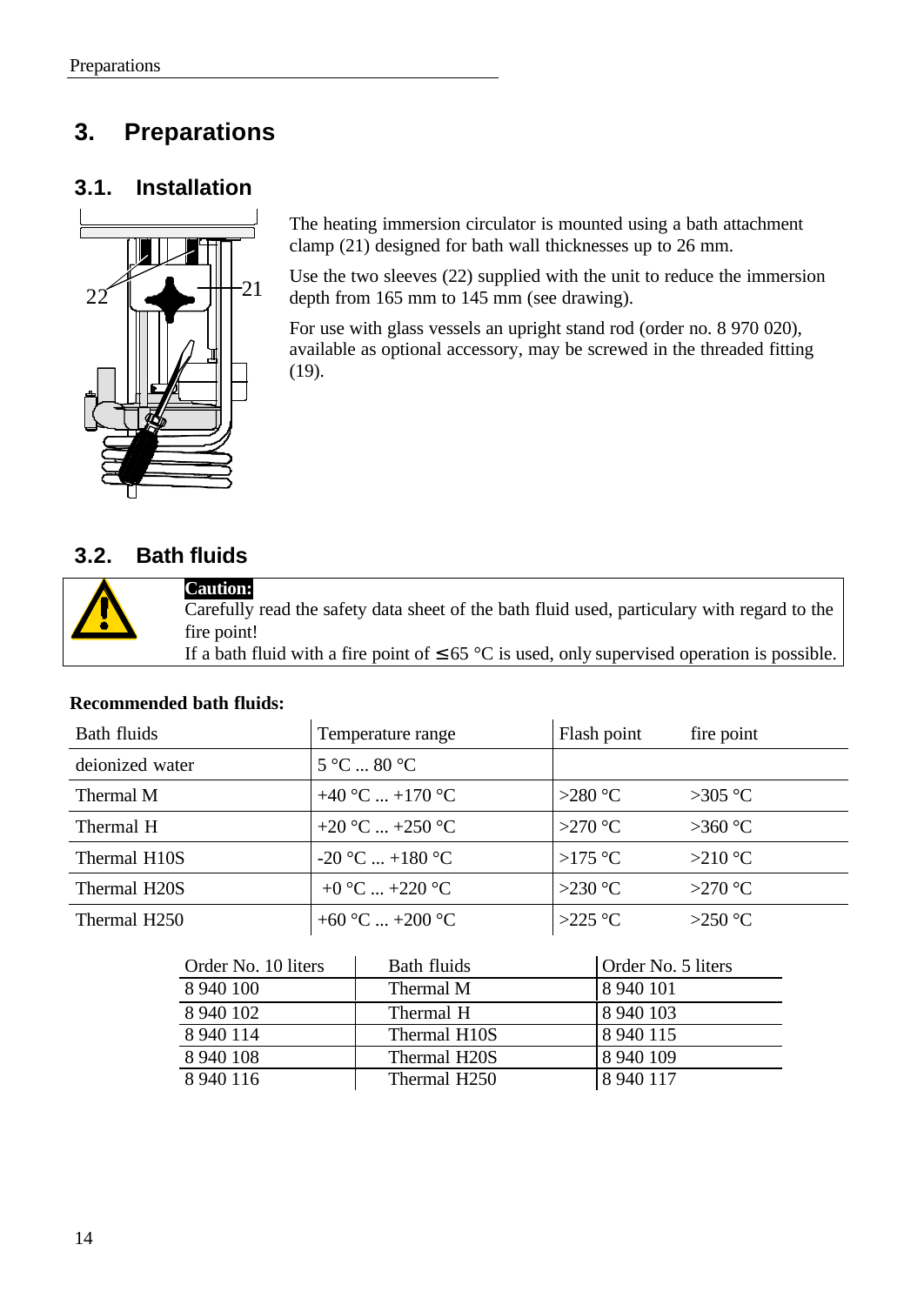

ATTENTION: The maximum permissible viscosity is 50 mm<sup>2</sup> /s



### **Caution:**

The temperature controlling i.e. of fluids in a reactor constitutes normal circulator practise.

We do not know which substances are contained within these vessels. Many substances are:

- inflammable, easily ignited or explosive
- hazardous to health
- environmentally unsafe
- i.e.: **dangerous**

**The user alone is responsible for the handling of these substances!**

The following questions shall help to recognize possible dangers and to reduce the risks to a minimum.

• Are all tubes and electrical cables connected and installed? Note:

sharp edges, hot surfaces in operation, moving machine parts, etc.

- Do dangerous steams or gases arise when heating? Is an exhaust needed when working?
- What to do when a dangerous substance was spilled on or in the unit? Before starting to work, obtain information concerning the substance and determine the method of decontamination.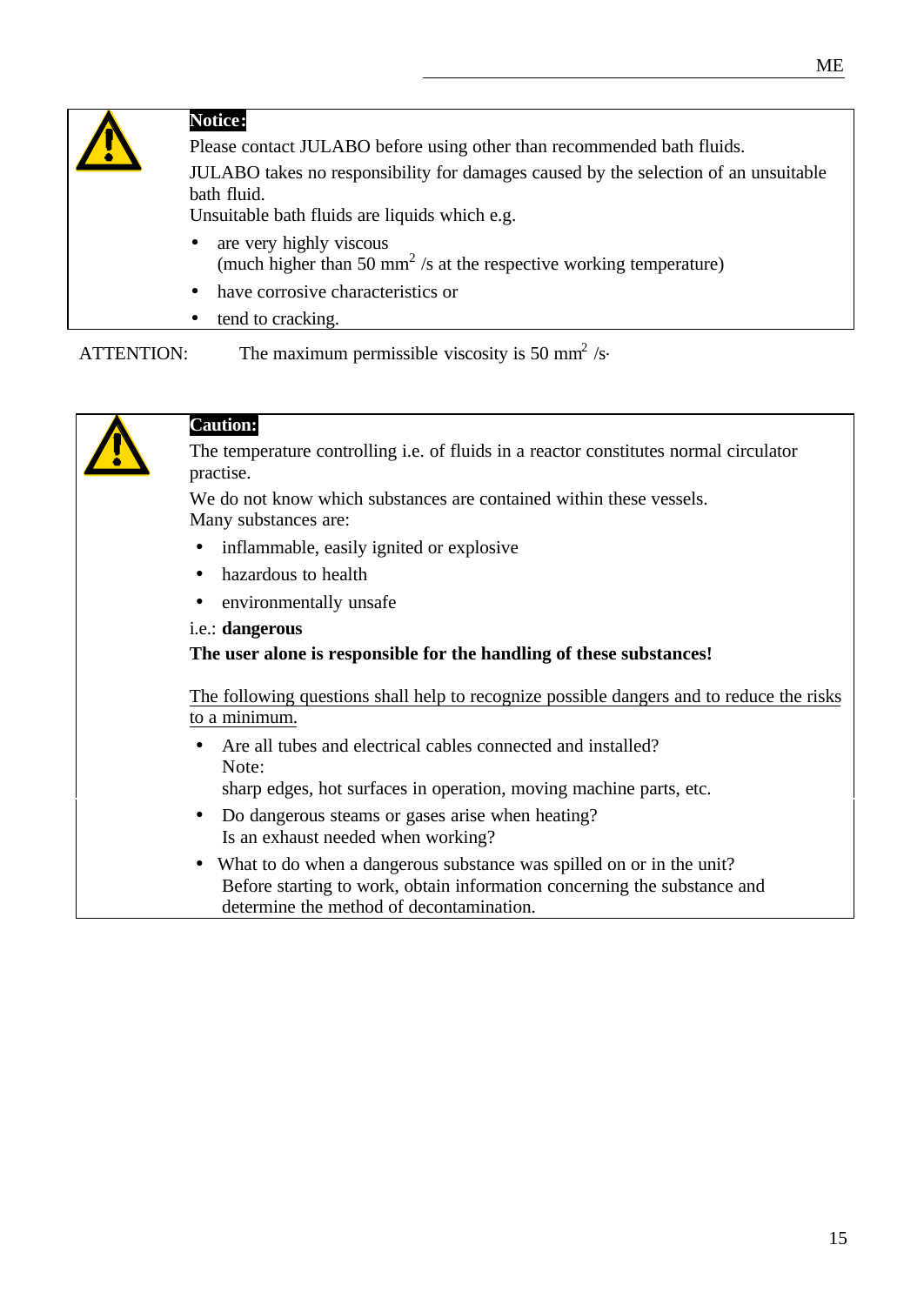### **3.3. Temperature application to external systems**

The circulator is used for temperature application to external, closed systems (loop circuit).

#### **3.3.1. Pump set**



Order No. Description 8 970 140 Pump set

#### **Mounting the pump set:**

- Remove the bath attachment clamp (21).
- Screw the pump set to the circulator, and then fix the bath attachment clamp to the pump set.
- Slide the short piece of tubing supplied with the pump set onto the short pump nozzle and the pump connector (23).
- Thus the total immersion depth is reduced to 145 mm.
- Adjusting the pump for external bath circulation see example D on page 28.

#### Connecting an external system:

- Unscrew the collar nuts from the pump connector (24a).
- Slide the tubing onto the pump connectors for feed and return flow (24a, 24b).



**Caution: Securely attach all tubing to prevent slipping.**

#### **3.3.2. Tubing**

#### **Recommended tubing:**

| Order No.     | Length           |                                                       | Temperature range                    |
|---------------|------------------|-------------------------------------------------------|--------------------------------------|
| 8 9 3 0 0 0 8 | 2 <sub>m</sub>   | $\overline{CR}^{\circledR}$ tubing<br>8 mm inner dia. | -20 °C to 120 °C                     |
| 8 9 3 0 0 1 0 | 2 <sub>m</sub>   | $CR^{\circledR}$ tubing<br>10 mm inner dia.           | -20 °C to 120 °C                     |
| 8 9 3 0 1 0 8 | 1 <sub>m</sub>   | 8 mm inner dia.<br>Viton tubing                       | -50 °C to 200 °C                     |
| 8 9 3 0 1 1 0 | 1 <sub>m</sub>   | 10 mm inner dia.<br>Viton tubing                      | -50 $^{\circ}$ C to 200 $^{\circ}$ C |
| 8 9 3 0 4 1 0 | 2 <sub>m</sub>   | Insulation for tubing 8 mm or                         | -50 °C to 100 °C                     |
|               |                  | 10 mm inner dia.                                      |                                      |
|               |                  |                                                       |                                      |
| 8 9 3 0 2 0 9 | 0.5 <sub>m</sub> | Metal tubing, triple insulated,                       | $-100$ °C to $+350$ °C               |
| 8 9 3 0 2 1 0 | 1.0 <sub>m</sub> | $M16x1*$                                              |                                      |
| 8 9 3 0 2 1 1 | $1.5 \text{ m}$  |                                                       |                                      |
| 8 9 3 0 2 1 4 | 3.0 <sub>m</sub> |                                                       |                                      |
| 8 9 3 0 2 2 0 | 0.5 <sub>m</sub> | Metal tubing, insulated, M16 $x1$ *                   | -50 °C to +200 °C                    |
| 8 9 3 0 2 2 1 | 1.0 <sub>m</sub> |                                                       |                                      |
| 8 9 3 0 2 2 2 | 1.5 <sub>m</sub> |                                                       |                                      |
| 8 9 3 0 2 2 3 | 3.0 <sub>m</sub> |                                                       |                                      |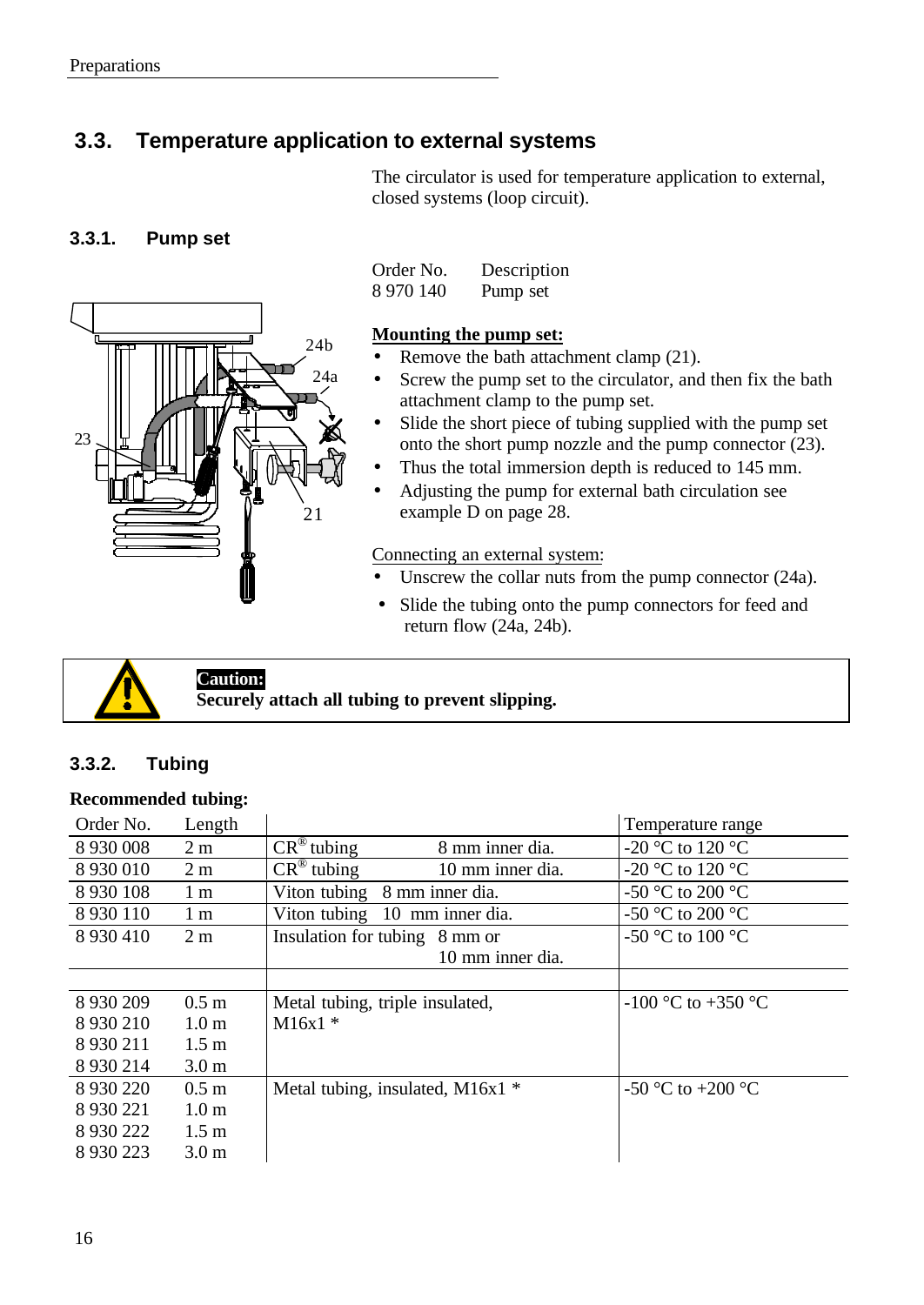

### \*) Adapter for metal tubing M10x1 on M16x1 Order No. 8 970 444

| <b>Warning:</b><br>Tubing:                                                           |  |  |
|--------------------------------------------------------------------------------------|--|--|
|                                                                                      |  |  |
| At high working temperatures the tubing used for temperature application and cooling |  |  |
| water supply represents a danger source.                                             |  |  |
|                                                                                      |  |  |
| A damaged tubing line may cause hot bath fluid to be pumped out within a short time. |  |  |
| This may result in:                                                                  |  |  |
| Burning of skin<br>$\bullet$                                                         |  |  |
| Difficulties in breathing due to hot atmosphere<br>$\bullet$                         |  |  |
|                                                                                      |  |  |
| Safety recommendations                                                               |  |  |
|                                                                                      |  |  |
| • Employ suitable connecting tubing.                                                 |  |  |
| • Make sure that the tubing is securely attached.                                    |  |  |
| • Avoid sharp bends in the tubing, and maintain a sufficient distance from           |  |  |
| surrounding walls.                                                                   |  |  |
|                                                                                      |  |  |
| • Regularly check the tubing for material defects (e.g. for cracks).                 |  |  |
|                                                                                      |  |  |

• Preventive maintenance: Replace the tubing from time to time.

#### **3.3.3. External control**





The circulator is intended for internal and external temperature control. Switching is carried out in the submenu >Control< (see page 29)

**IMPORTANT:** Measures for external control

**i**) For external control and temperature measurement an external Pt100 sensor must be connected to the socket (17) on the rear of the circulator.

| Order No.                                                                                          | Description                                                                                                          | Material                                                                                                           | cable                                                                                                            |
|----------------------------------------------------------------------------------------------------|----------------------------------------------------------------------------------------------------------------------|--------------------------------------------------------------------------------------------------------------------|------------------------------------------------------------------------------------------------------------------|
| 8 9 8 1 0 0 3<br>8 9 8 1 0 0 5<br>8 9 8 1 0 0 6<br>8 9 8 1 0 1 0<br>8 9 8 1 0 1 3<br>8 9 8 1 0 1 4 | 200 x 6 mm dia.,<br>200 x 6 mm dia.,<br>20 x 2 mm dia.,<br>300 x 6 mm dia.,<br>600 x 6 mm dia.,<br>1200 x 6 mm dia., | stainless steel<br>glass<br>stainless steel<br>stainless steel<br>stainless steel/Teflon<br>stainless steel/Teflon | 1.5 <sub>m</sub><br>1.5 <sub>m</sub><br>1.5 <sub>m</sub><br>1.5 <sub>m</sub><br>3 <sub>m</sub><br>3 <sub>m</sub> |
| 8981103                                                                                            | Extension cable for Pt100 sensor                                                                                     |                                                                                                                    | 3.5 <sub>m</sub>                                                                                                 |
|                                                                                                    |                                                                                                                      |                                                                                                                    |                                                                                                                  |

- 8 981 020 M+R in-line Pt100 sensor
- $\overline{\mathbf{D}}$  The M+R in-line Pt100 sensor is a flow sensor and can be installed in the loop circuit.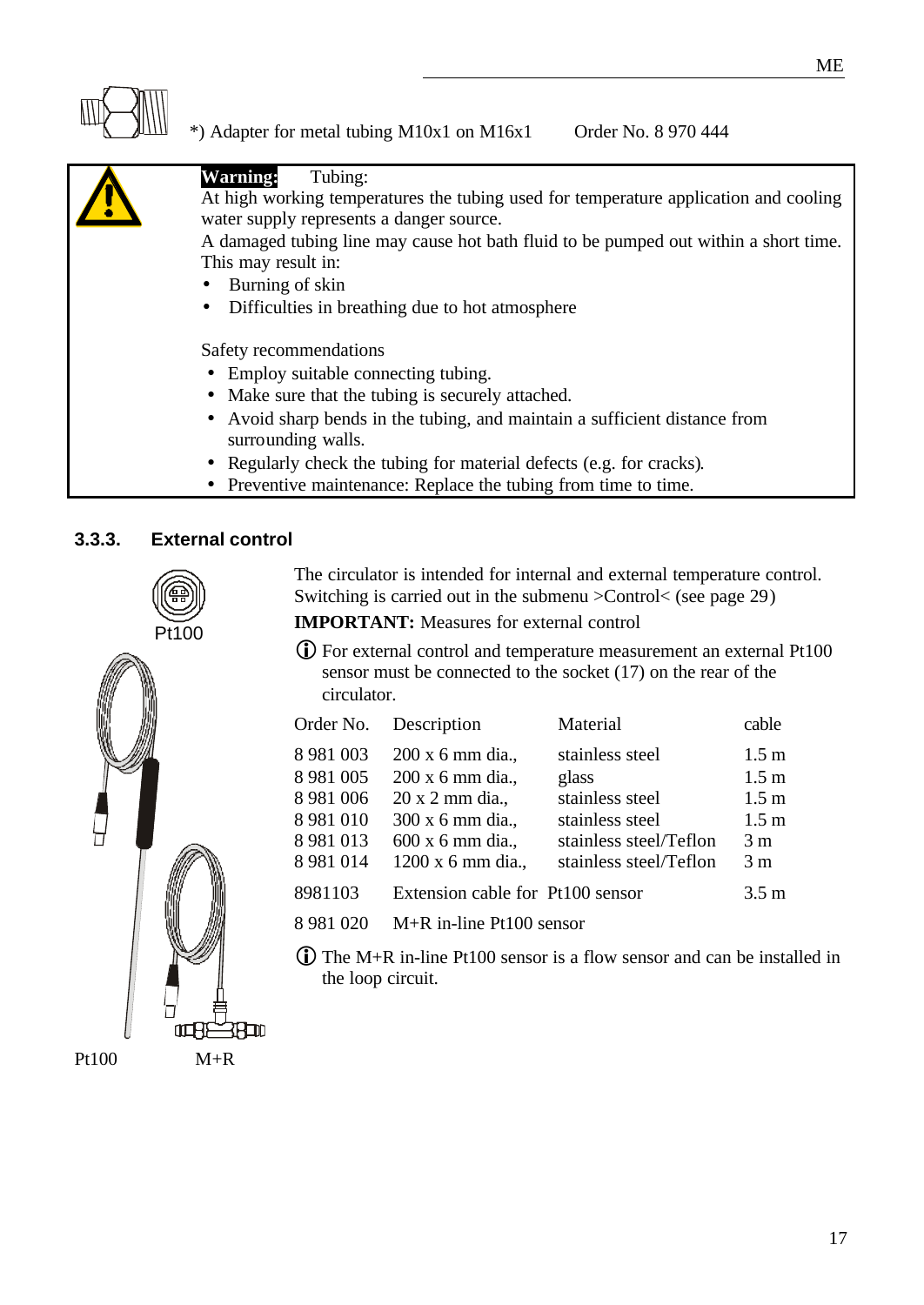### **3.4. Countercooling**



For applications near the ambient temperature, the cooling coil (order no. 8 970 105) must be connected to the water mains.

#### **Mounting the cooling coil:**

- Remove the bath attachment clamp (21).
- Screw the cooling coil to the circulator, and then fix the bath attachment clamp to the cooling coil.
- Thus the total immersion depth is reduced to 145 mm.
- Using tubing, connect the cooling coil (25a) to the tap water supply, and lead the tap water in a sink through the return connector (25b).
- $\bullet$  A specific water flow rate of 100 ml/minute is sufficient to compensate for the characteristic temperature.
- $\bullet$  For applications near ambient temperature (20 °C), the cooling water temperature should at least be 5 °C below the working temperature.



 $\bullet$  By installing the MVS controller (26) and a solenoid valve (27), sudden temperature increases can be rapidly reversed by tap water flowing through the built-in cooling coil. For applications requiring constant near-ambient temperature, tap water is thus only used in small amounts. The circulator provides the necessary control pulse via the connector (15).

Cooling coil connectors (25a, 25b)

| Order No. | Description    |
|-----------|----------------|
| 9 790 000 | MVS controller |
| 8 980 700 | Solenoid valve |

The FD200 is suitable as cooling device for liquids in closed circuits

This unit is integrated in the return flow circuit from the external system connected to a circulator, and continuously withdraws heat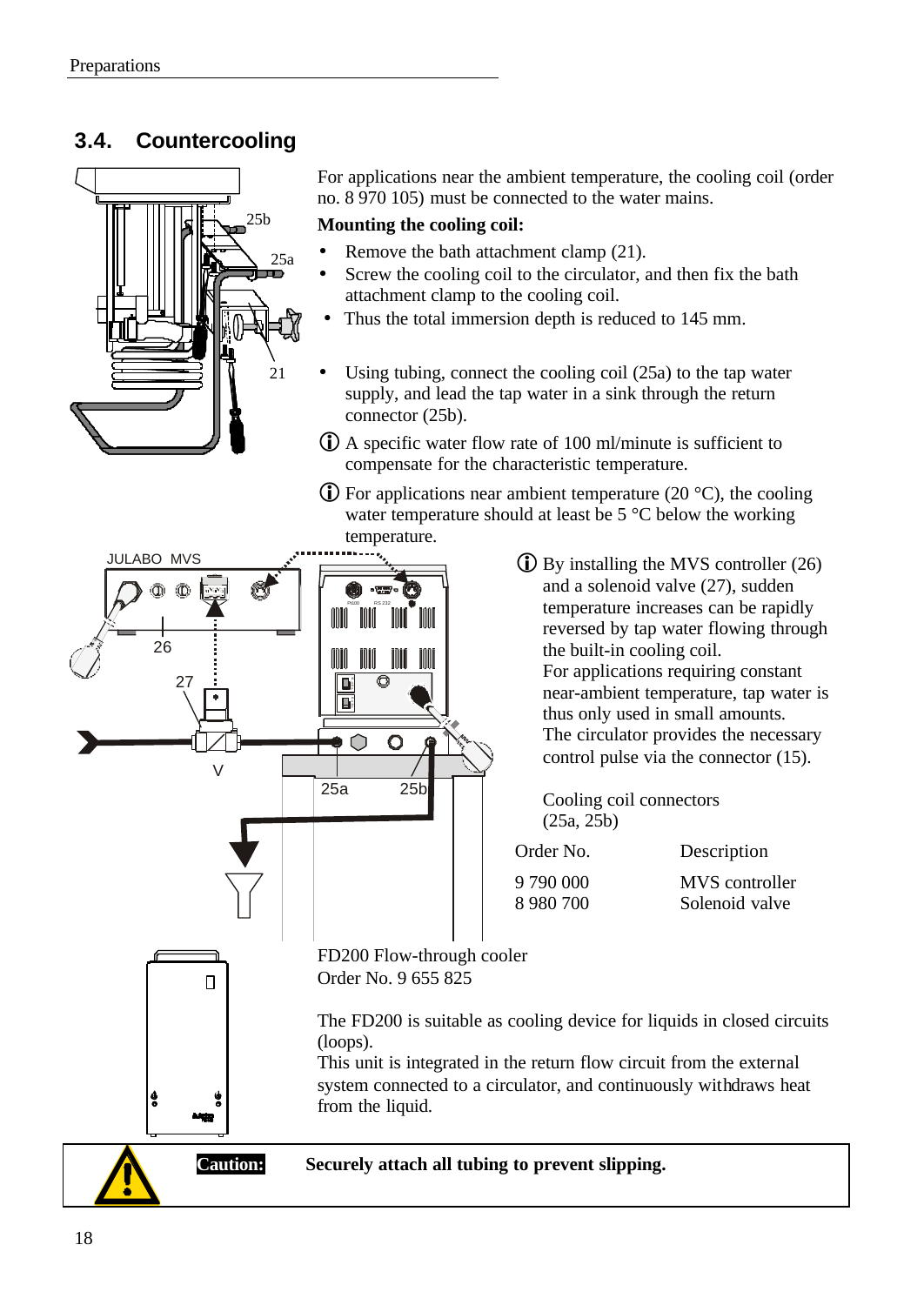### **4. Operating procedures**

#### **4.1. Power connection**

#### **Caution:**

Connect the unit only to a grounded mains power socket! We disclaim all liability for damage caused by incorrect line voltages!

> Check to make sure that the line voltage matches the supply voltage specified on the identification plate. Deviations of  $\pm 10$  % are permissible.

### **4.2. Switching on / Start - Stop**

災 ● △ R ¥ lit

 $E_{H{\it I}}^{L\prime L}$  and  $E_{L\prime H}^{R\prime}$ 

R  $-OFF-$ 

xxx.x

xx.x

Ś

 $\overline{\mathbf{I}}$ 

### **Switching on:**

- Turn on the mains power switch (1).
- **i**) The unit performs a self-test.

Then the software version (example: V 1.xx) appears. The display **"OFF**" or **"R OFF**" indicates the unit is ready to operate.

**i**) The circulator enters the operating mode activated before switching the circulator off:

**keypad control mode** (manual operation)

or

**remote control mode** (operation via personal computer).



**-OFF-***S 150.0 I 24.6*

24.6  $150.0$  $\boldsymbol{S}$  $\boldsymbol{E}$ 

**ttECH** *V 1-00 ME xxx*

**Start:** Press the start/stop key  $\boxed{1/6}$ 

The actual bath temperature is displayed on the VFD COMFORT-DISPLAY. The circulating pump starts with a slight delay.

**Stop:** Press the start/stop key  $\mathcal{L}$ 

The VFD COMFORT-DISPLAY indicates the message "OFF".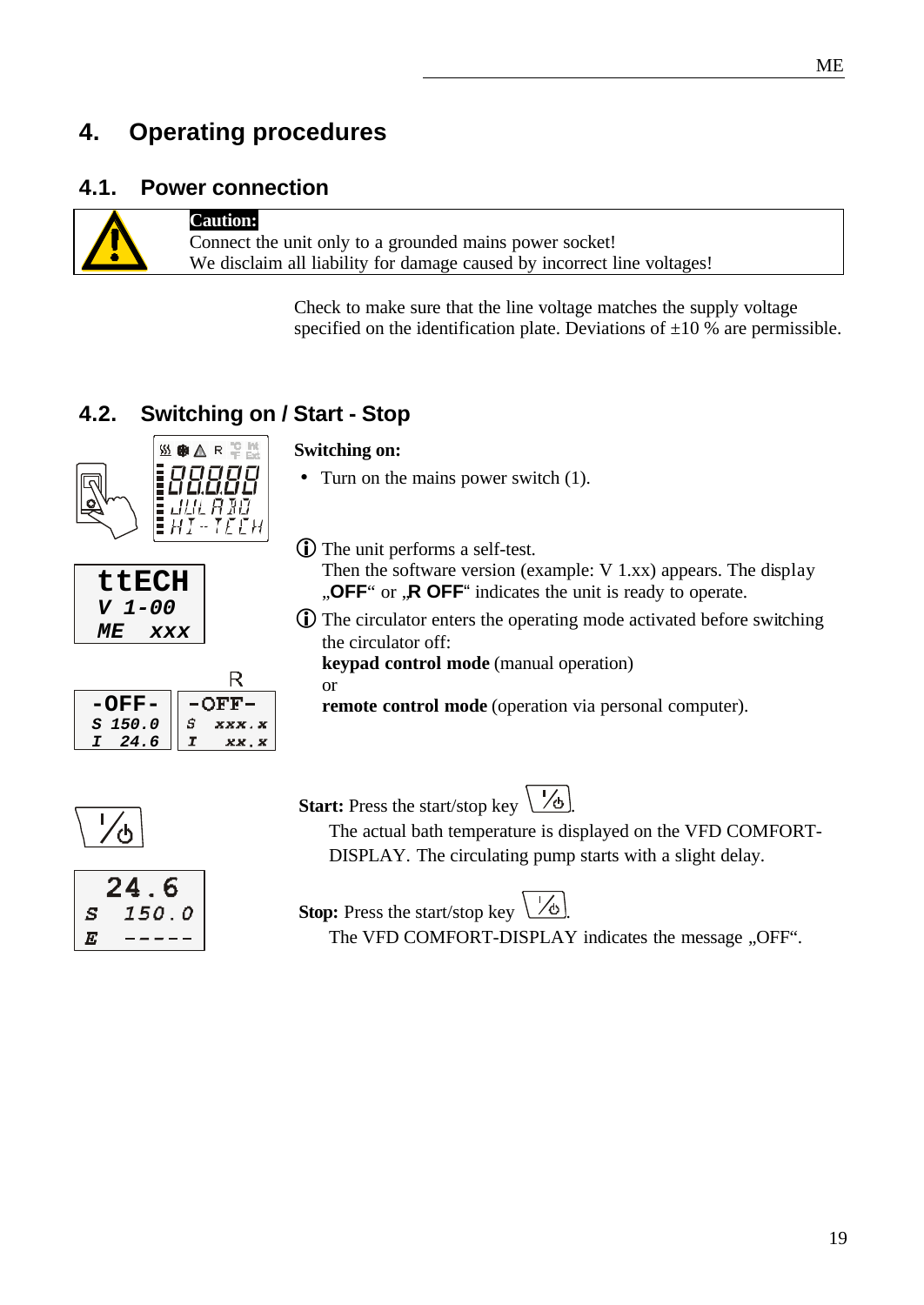

#### **AUTOSTART ON / OFF**



 $\bullet$  Keep depressed enter **a**nd the start/stop key  $\frac{1}{6}$ 



**Q** and turn on the circulator with the mains power switch.

For a short while the VFD COMFORT-DISPLAY indicates the effective start mode:

88888 **AUTOST** ΟN

88888 **AUTOST**  $OFF$ 

AUTOSTART off

AUTOSTART on

#### **Note:**

The temperature system has been configured and supplied by JULABO according to N.A.M.U.R. recommendations. This means for the start mode, that the unit must enter a safe operating state after a power failure (non-automatic start mode). This safe operating state is indicated by **OFF**, resp. **R OFF** on the VFD COMFORT-DISPLAY. A complete shutdown of the main functional elements such as heater and circulating pump is effected simultaneously.

The values set on the circulator remain stored, and the unit is returned to operation by pressing the start/stop key (in manual control mode). In remote control mode, the values need to be resent by the PC via the interface.

Should such a safety standard not be required, the AUTOSTART function (automatic start mode) may be activated, thus allowing the start of the instrument directly by pressing the mains power switch or using a timer.



#### **Warning:**

For supervised or unsupervised operation with the AUTOSTART function, avoid any hazardous situation to persons or property.

The circulator does no longer conform to N.A.M.U.R. recommendations.

Take care you fully observe the safety and warning functions of the circulator.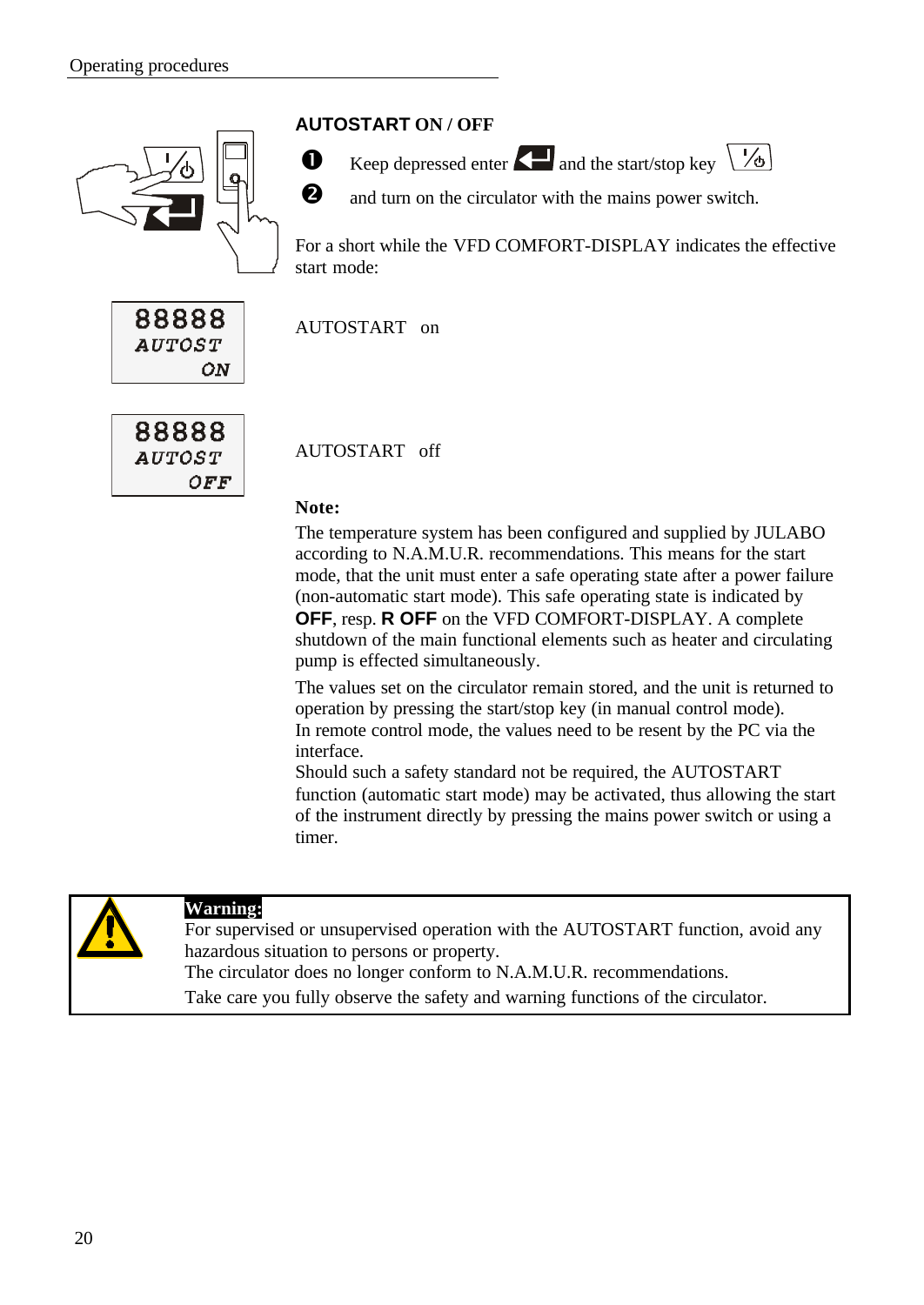# **5.**  $\boxed{\mathsf{T}}$  Setting the temperatures



| <b>Factory settings:</b>                   |       |
|--------------------------------------------|-------|
| SETP $1 \quad 25 \text{ }^{\circ}\text{C}$ |       |
| SETP <sub>2</sub>                          | 37 °C |
| SETP <sub>3</sub>                          | 70 °C |

3 different working temperatures are adjustable. Their values are freely selectable within the operating temperature range.

Press the  $\boxed{\mathbf{T}}$  key to call up the menu for temperature selection.

 $\ddot{\mathbf{U}}$  This setting may be carried out with the circulator being in the Start or Stop condition!

#### **Example: Setting working temperature "SETP**oint **3"**

- **1.** Press the  $\boxed{\mathbf{T}}$  key until the desired menu window is indicated on the VFD COMFORT-DISPLAY Example: SETP 3 / 70.0 °C (last digit blinks)
- **2. Change the value to 85 °C.**

Use the cursor keys  $\blacklozenge$  to move left or right on the display until the numeral you wish to change blinks.

Use the increase/decrease arrows  $\blacktriangledown$  to change the selected numeral (-, 0, 1, 2, 3, ... 9). see example left: SETP 3 / 85.0.

- **3.** Press enter  $\left\{ \blacksquare \right\}$  to store the value.
- $\bf{D}$  In the >Start< condition this value is immediately used for controlling the working temperature.

The indication on the VFD COMFORT-DISPLAY is updated. The heater control indicator blinks.

**Notice:** See SETMAX and SETMIN in chapter 7.5. MENU LIMITS

#### **Example: Selecting the working temperature**

**1.** Press the  $\boxed{\mathbf{I}}$  key until the desired menu item is indicated on the VFD COMFORT-DISPLAY.

2. Press enter

**I**) The circulator uses the new working temperature value for temperature control.

 $$S$ 70.7  $85.0$ S  $\overline{E}$ 

**FOR** 



SETP 1 SETP 2 SETP 3

| <b>XXXXX</b>       |   |
|--------------------|---|
| <i><b>SETP</b></i> | 3 |
| 70.0               |   |
|                    |   |

| XXXXX              |   |
|--------------------|---|
| <i><b>SETP</b></i> | 3 |
| 85.0               |   |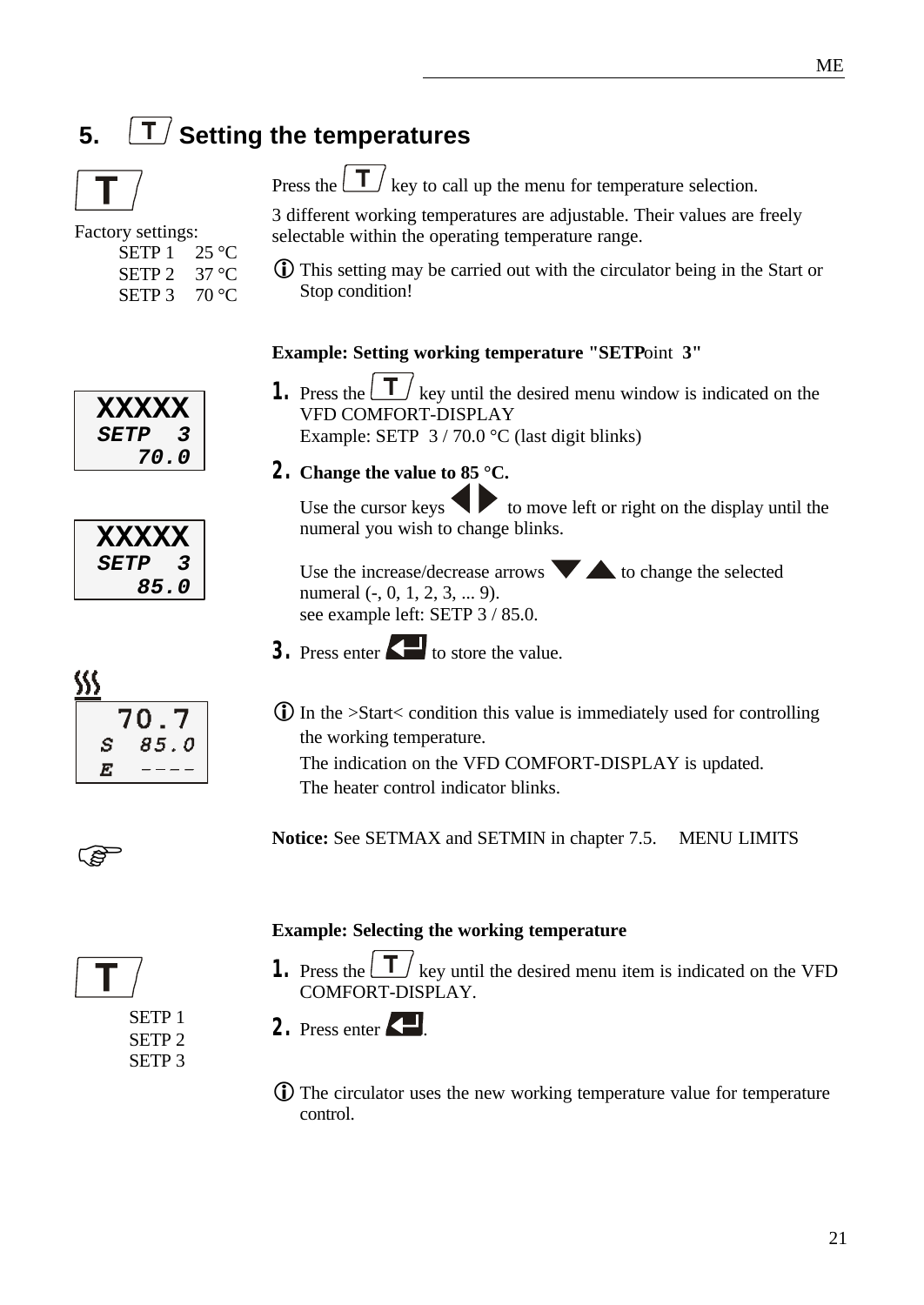### **6.**  $\boxed{4}$  Safety installations, warning functions



**SAFETMP** 

**OVERTMP** Menu item >  $LIMITSR \lt:$  "Warning" or "Alarm"

 $key$   $\frac{f}{f}$ 

**SUBTMP**  $\triangleright$  LIMITSR For the two menu items > OVERTMP< and >SUBTMP< choose between a warning message being signalled or a complete shutdown of the main functional elements such as heater and circulating pump being effected.

### **6.1. Excess temperature protection**



This safety installation is independent of the control circuit. When the temperature of the bath fluid has reached the safety temperature, a complete shutdown of the heater and pump is effected.

Settings for the excess temperature protection > SAFETMP< according to IEC 61010-2-010 and for the high > OVERTMP< and low> SUBTMP< temperature warning functions are made in a menu that is called up with the

The alarm is indicated by optical and audible signals (continuous tone) and on the VFD COMFORT-DISPLAY appears the error message "ALARM-CODE 14".

Setting range: 20 °C ... 320 °C

- **1.** Press the **following** button until the menu item > SAFETMP < is displayed.
- **2.** Set the new cut-out value using a screwdriver via the VFD COMFORT-DISPLAY (Example: 100 °C)
- **3.** Press **ESC** to update the display immediately, or the unit automatically returns to the effective display after about 30 seconds  $\mathbb{C}$ .

#### **Recommendation:**

Set the excess temperature protection at 5 to 10  $^{\circ}$ C above the working temperature setpoint.



#### **Warning:**

**°C**°C

**40**

**240 0 320**

The excess temperature protection >SafeTemp< should be set at least 25 °C below the fire point of the bath fluid used. In the event of wrong setting there is a fire hazard! We disclaim all liability for damage caused by wrong settings!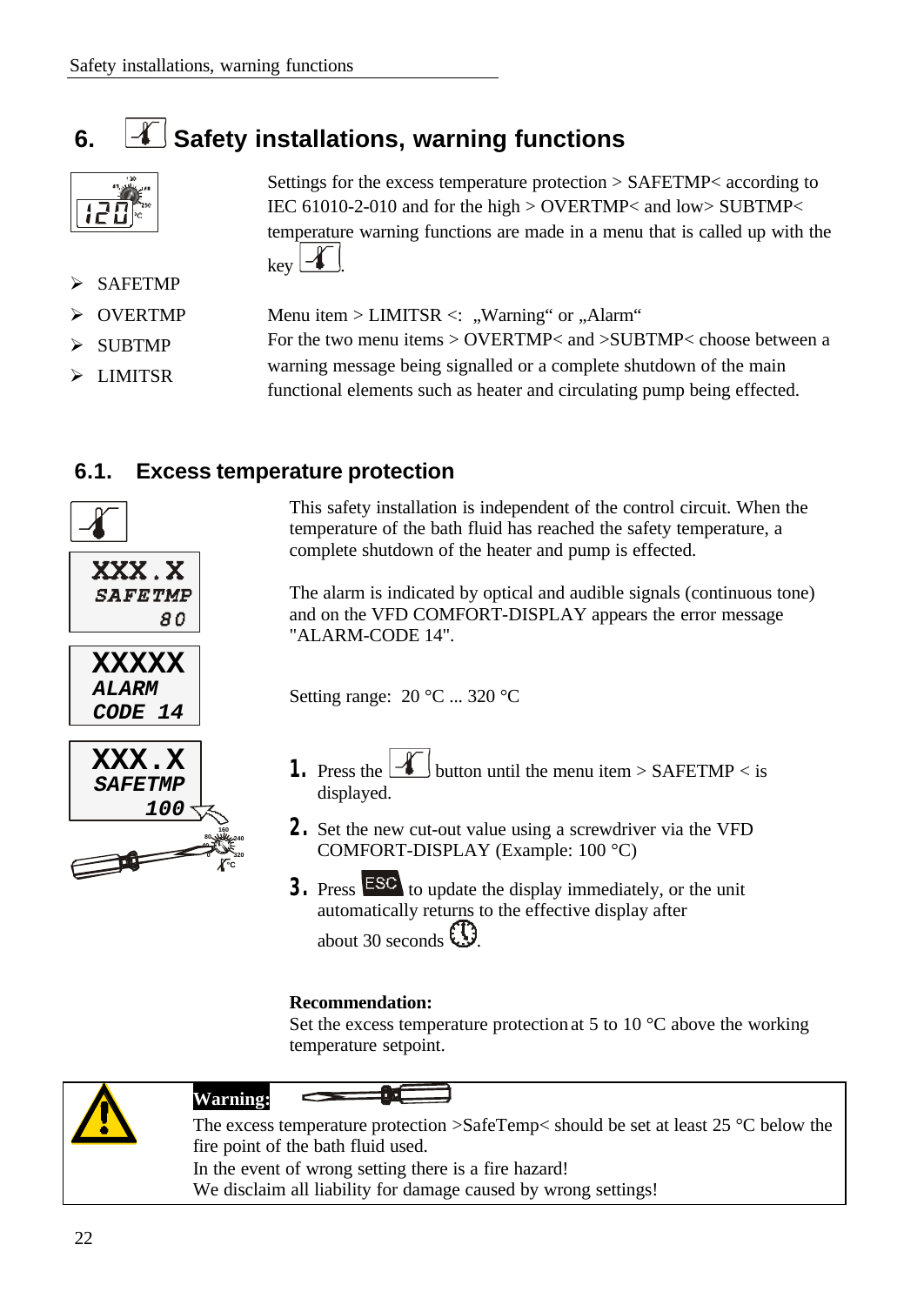#### **6.1.1. Early warning system, low level protection**



**(patented)**



This low level protection is independent of the control circuit and is divided in two sections.

1. Switch in stage 1 recognizes a critical fluid level  $\ddot{\leftrightarrow}$ . An audible warning (interval tone) sounds and a message appears on the VFD COMFORT-DISPLAY.



*CODE 40* Refill bath fluid!

Switch in stage 2 recognizes a low fluid level  $\odot$ .

If stage 2 of the low level protection device (according to IEC 61010-2-010) is triggered, a complete shutdown of the heater and circulating pump is effected.

A continuous alarm tone sounds and a message >ALARM< >CODE 01< appears on the VFD COMFORT-DISPLAY.

| XXXXX               |   |  |
|---------------------|---|--|
| <i><b>ALARM</b></i> |   |  |
| <i>CODE</i>         | 7 |  |
|                     |   |  |

Turn off the unit with the mains switch, refill bath fluid and turn the unit on again!

- 3. Float
- 4. Circulating pump
- 5. Heater

**Important:** Check the safety installations from time to time. See page 51



#### **Warning:**

For refill always use the same bath fluid type that is already in the bath. Bath oils must not contain any water contaminants and should be pre-heated to the actual bath temperature! Explosion hazard at higher temperatures!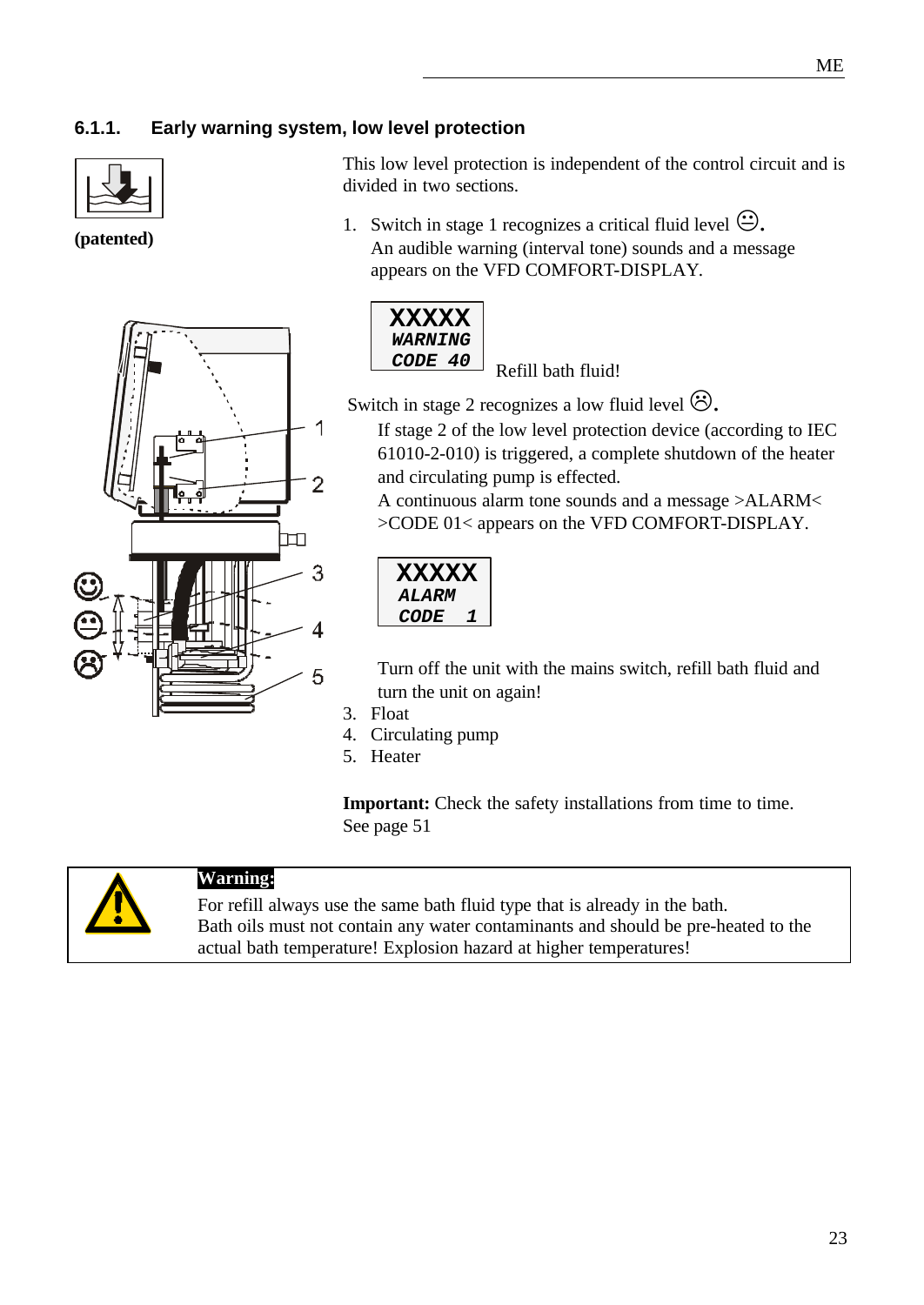### **6.2. Over and Sub temperature warning functions**

function)

| Over temperature |  |
|------------------|--|
| XXX. X           |  |
| <b>OVERTMP</b>   |  |
| 200.0            |  |

If for a sensitive temperature application task adherence to a working temperature value  $>$  SETP  $<$  is to be supervised, then set over and sub temperature warning values.

In the example below, the  $>$  SETP  $<$  of 85 °C is surrounded by the values  $>$  OVERTEMP < 87 °C and > SUBTEMP < 83 °C. The electronics immediately registers when the actual temperature attains a temperature out of the limits and it follows a reaction according to what is set in the menu item >LIMITSR<.

(see chapter 6.2.1. Change-over of the warning function to shutdown

Sub temperature

| <b>XXXXX</b>  |
|---------------|
| <b>SUBTMP</b> |
| -94.9         |

| Factory settings:        |            |
|--------------------------|------------|
| OVERTEMP $305 \degree C$ |            |
| <b>SUBTEMP</b>           | $-94.9 °C$ |

°C **XXXXX** 150 *SETP OVERTMP*   *85.0 87.0* 87 85 83 *SUBTMP* 20  *83,0*

- **1.** Press the **1** button until the menu item > OVERTMP < or >SUBTMP< is displayed.
- **2.** Set value:

Use the cursor keys  $\bullet$  to move left or right on the display until the numeral you wish to change blinks.

Use the increase/decrease arrows  $\blacktriangledown$  to change the selected numeral (-, 0, 1, 2, 3, ... 9).

- **3.** Press enter  $\left\{ \blacksquare \right\}$  to store the value.
	- **i**) The warning functions are only triggered when the actual bath temperature, after start from the "OFF" or "rOFF" mode, lies within the set limits for 3 seconds.

#### **Recommendation::**

Set the high temperature warning value > OVERTMP < at 5 °C *to 10* °C above the working temperature setpoint.

Set the low temperature warning value  $>$  SUBTMP  $<$  at 5 °C *to 10* °C below the working temperature setpoint.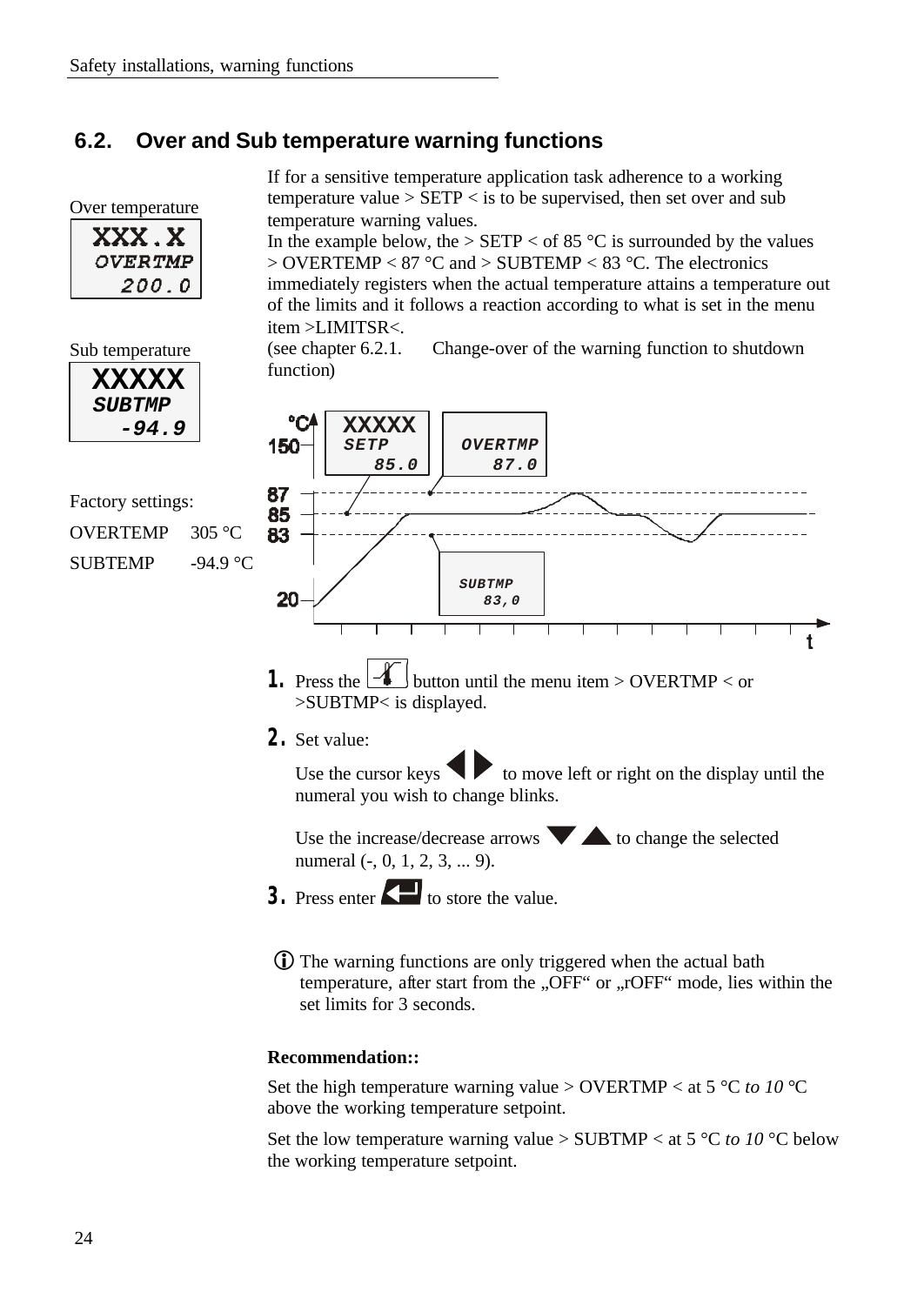#### **6.2.1. Change-over of the warning function to shutdown function**





Factory setting: >WARNING<



For the two menu items > OVERTMP< and >SUBTMP< choose between a warning message being signalled or a complete shutdown of the main functional elements such as heater and circulating pump being effected (see page 24).

• Setting >**WARNING**<

An audible warning (**interval tone** ) sounds and a meassage appears on the VFD COMFORT-DISPLAY.



• Setting >**ALARM**<

A complete shutdown of heater and circulating pump is effected. An audible alarm (**continuous tone** ) sounds and a message appears on the VFD COMFORT-DISPLAY.



- 
- **2.** Select the parameter with the keys  $\blacksquare$ . (>WARNING< or >ALARM<)
- **3.** Press enter  $\left\{ \right. \right\}$  to store the selected parameter.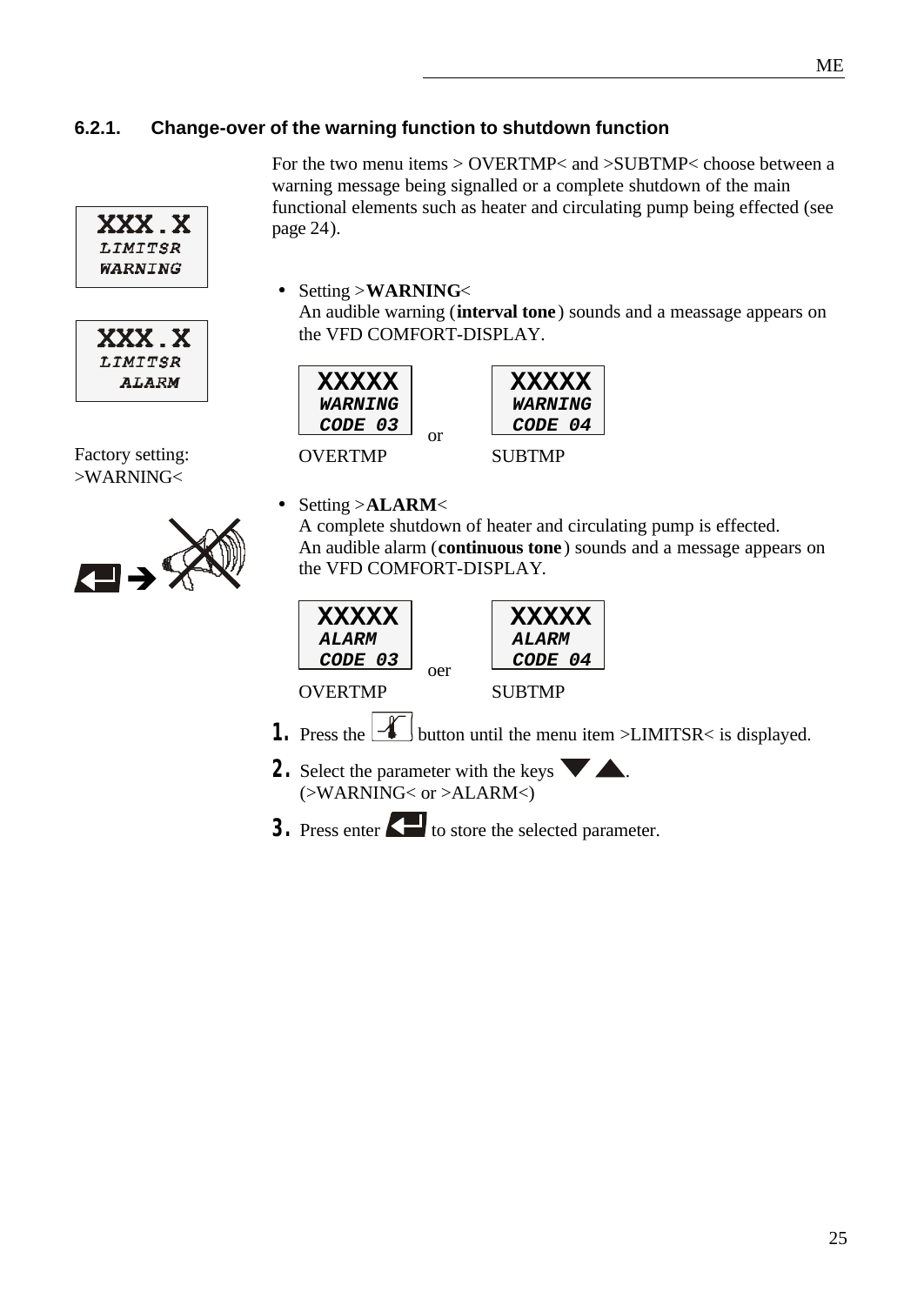| MENU<br>7.     | <b>Menu functions</b>                                                                                                                                                                                                                                             |         |
|----------------|-------------------------------------------------------------------------------------------------------------------------------------------------------------------------------------------------------------------------------------------------------------------|---------|
| <b>MENU</b>    | The term "menu functions" refers to adjustments such as                                                                                                                                                                                                           |         |
| <b>PUMP</b>    | electronically adjustable pump capacity                                                                                                                                                                                                                           | page 27 |
| <b>CONTROL</b> | PID Cascade Control, control parameters<br>CONTROL - internal or external control<br><b>DYNAMIC</b> - internal<br>COSPEED - external<br>Control parameters - XP, TN, TV internal<br>Control parameters - XP, TN, TV, XPU external                                 | page 29 |
| <b>CONFIG</b>  | Configurationen of the unit<br>SET (Setpoint) – keypad control or remote control<br>OFF MODE – Motor on / off<br><b>RESET</b> – Factory settings<br>$TIME / DATE - Setting time and date$                                                                         | page 34 |
| <b>SERIAL</b>  | Adjustable interface parameters<br>BAUDRAT, H-SHAKE, PARITY<br>(Baud rate, Handshake, Parity)                                                                                                                                                                     | page 37 |
| <b>LIMITS</b>  | Limits to temperature or capacity<br>SET MAX / MIN - Maximum and minimum setpoint<br>HEAT MAX - Adjusted maximum heating<br>COOL MAX - Adjusted maximum cooling<br>INTERN MAX / MIN - Limitation of the working temperature range<br>BAND HIGH / LOW - Band limit | page 38 |
| <b>PROGRAM</b> | Integrated programmer                                                                                                                                                                                                                                             | page 40 |
| <b>ADJUST</b>  | ATC - Absolute Temperature Calibration,<br>Sensor calibration, 3-point calibration                                                                                                                                                                                | page 44 |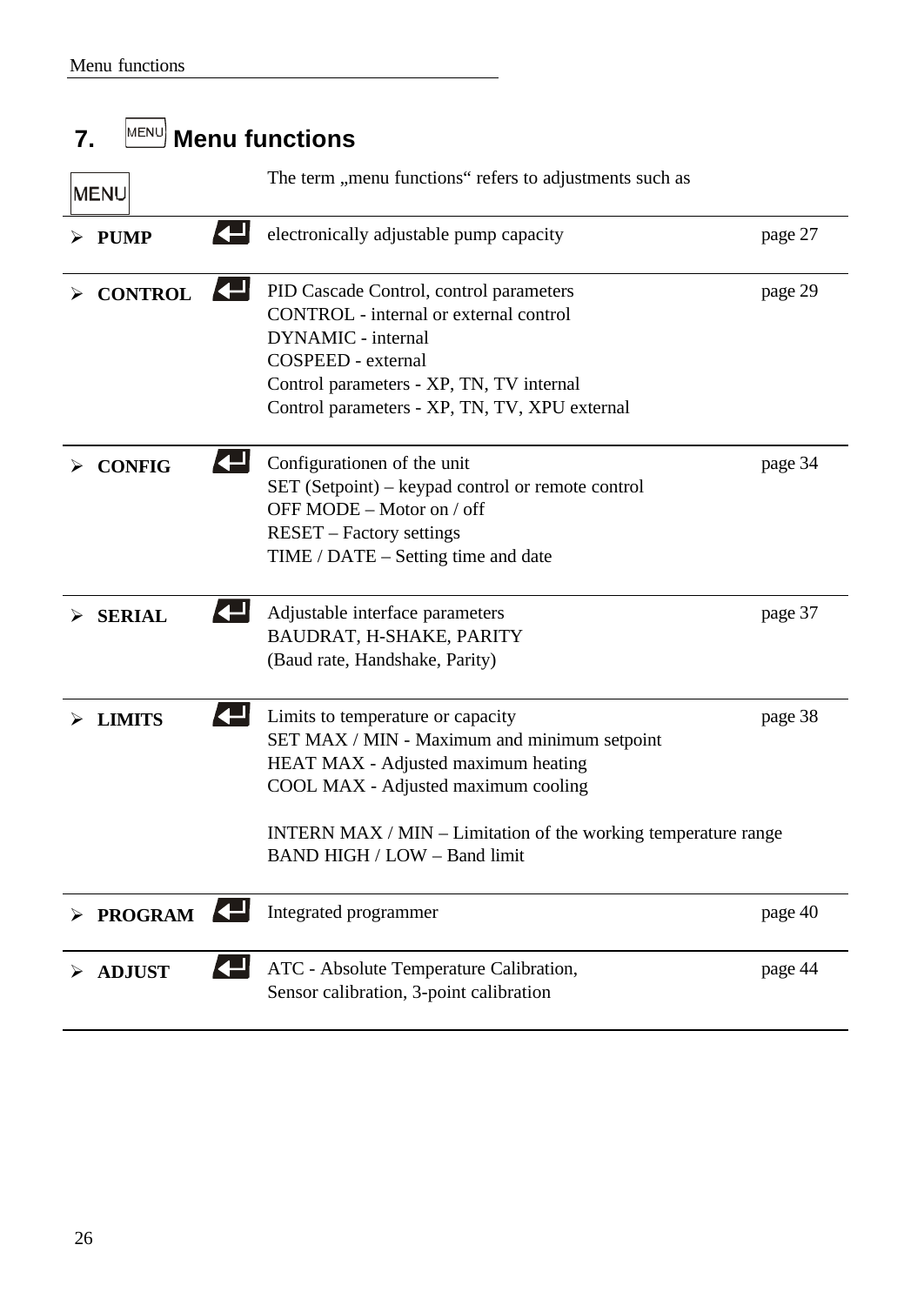Example: Menu level 1





• **Menu level 1:**

Press the  $\sqrt{\text{MENU}}$  button to scroll in menu level 1. If the desired  $(\triangleright)$  menu item is indicated on the VFD COMFORT-DISPLAY, press enter  $\Box$  to change to menu level 2.

• **Menu level 2:**

Press the MENU button to scroll in the selected menu item, line 3 of the display blinks.

If a value is set or a parameter selected, press enter  $\Box$  to confirm.

Each input can be cancelled with the  $\text{ESC}$ . The cursor then returns to the next higher menu level.



### **7.1. MENU PUMP - Setting the pump pressure**



Werkseinstellung: Stufe 2

The pressure of the circulating pump is adjustable in four stages. After setting, the VFD COMFORT-DISPLAY indicates the corresponding value.

Adjustable pump capacity stage 1 ... 4

Illuminated display:  $\mathcal{Z}$  for pump pressure

| Flow rate:     | $1116$ l/min   |
|----------------|----------------|
| Pump pressure: | $0.220.45$ bar |

- **1.** Press the  $\frac{MENU}{NENU}$  button until the menu item > MENU / PUMP < is displayed.
- **2.** Press enter **the indicate the parameter.**
- **3.** Select the parameter with the keys  $(1 \dots 4)$ .
- **4.** Press enter **the selected parameter.** Continue: Press  $ESO<sub>or</sub>(1)$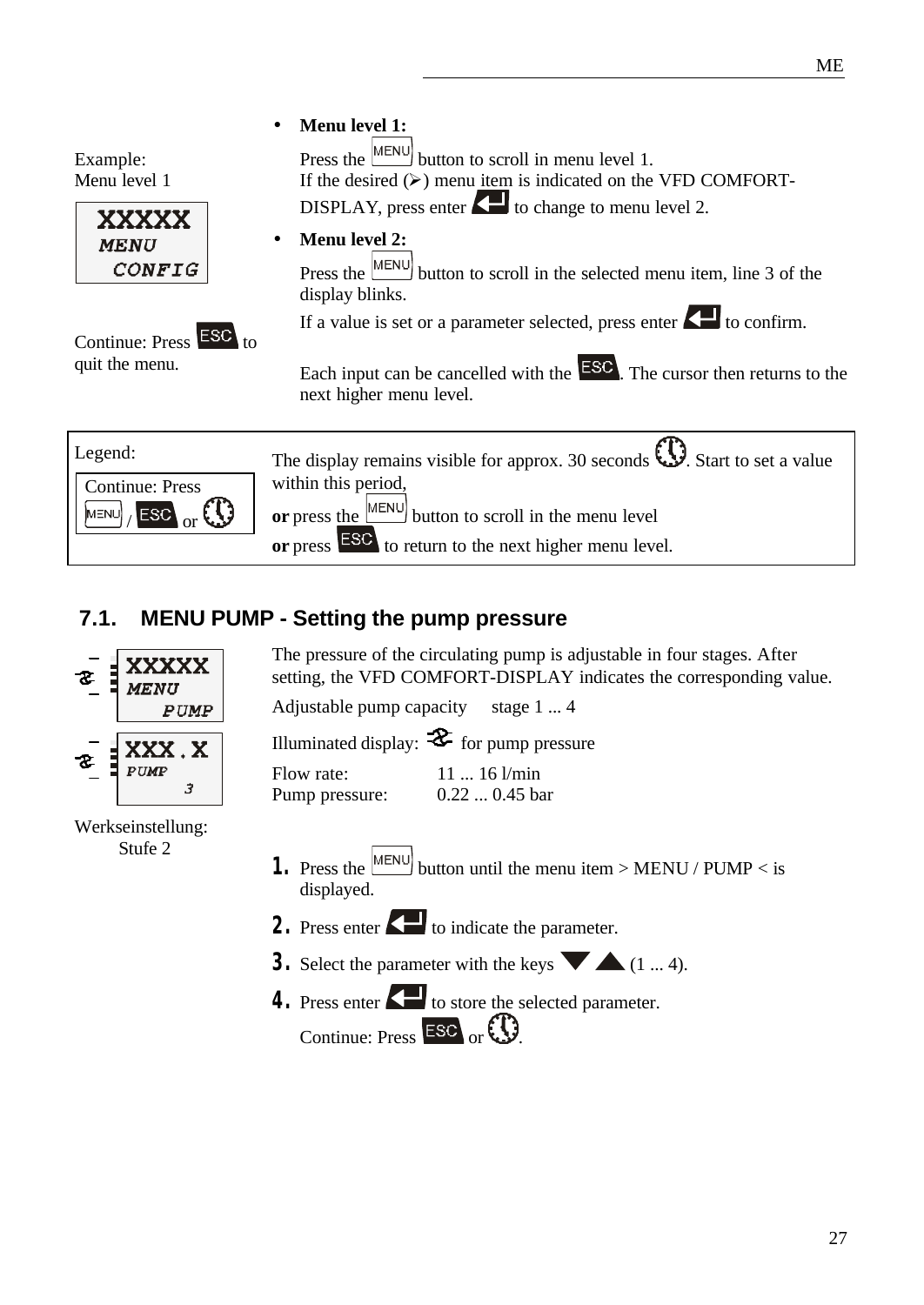#### Menu functions



(for small bath tanks)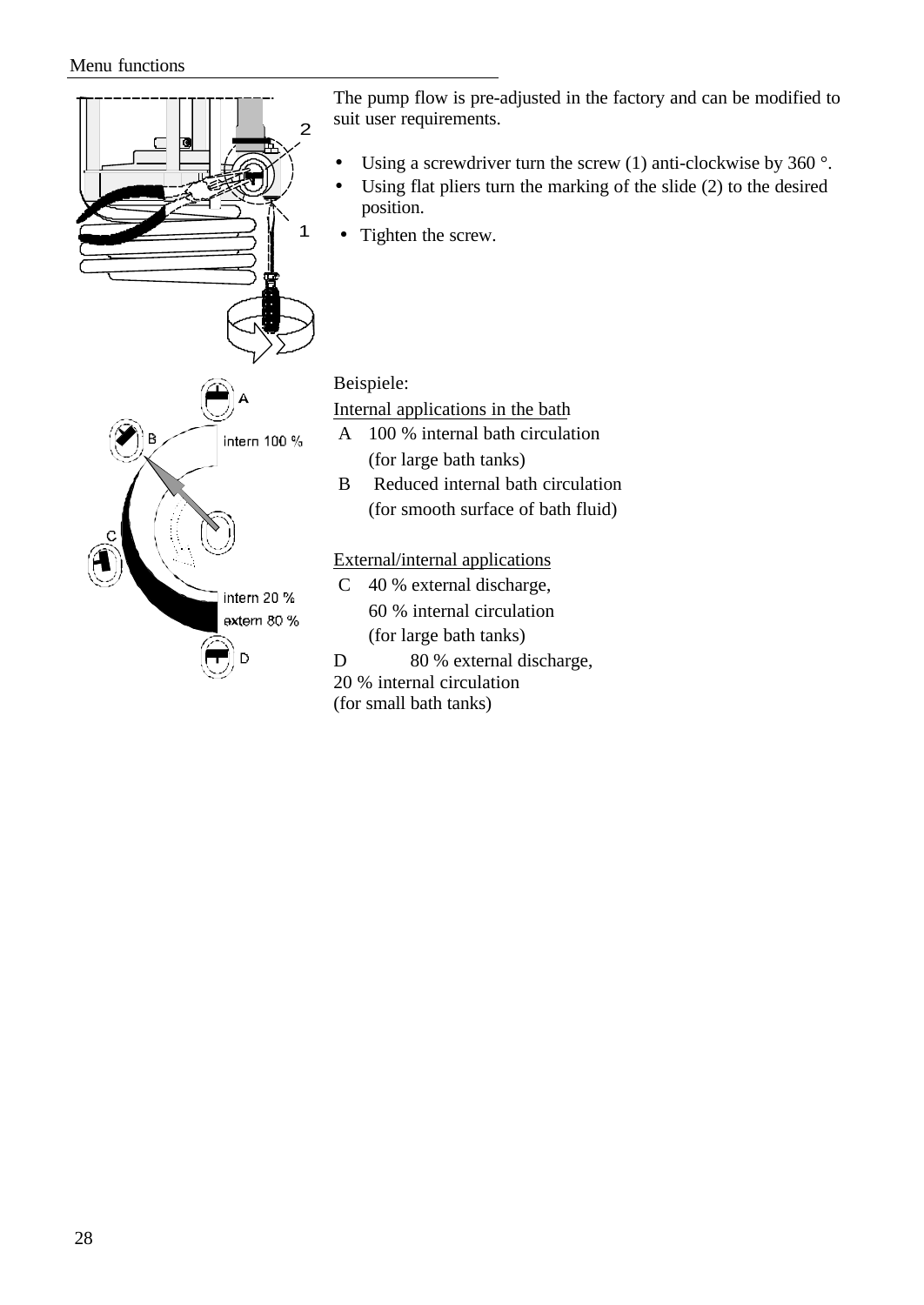#### **MENU XXXXX CONTROL:** Press enter **the switch to menu level 2 MENU** CONTROL MENL  $>$ CONTROL $<$  (INT /  $_{\text{EXT}}$ ) IMENL >DYNINT< (APER / NORM) MENL  $>XP$  INT $<$  (0.1 ... 99.9) MENU >TN INT< (1 ... 9999) lmEN⊔  $-TV INT <$   $(0...999)$ or MENU >CONTROL< (INT / **EXT**) MENU  $SCOSPEED<$   $(0 \dots 5)$ MENU >XP EXT< (0.1 ... 99.9) MENL  $-$ TN EXT $<$   $(1 \dots 9999)$ lmEN⊔  $> TV$  EXT  $(0...999)$ MENU >XPU EXT< (0.1 ... 99.9)

### **7.2. MENU CONTROL – Control parameters**

### **7.2.1. CONTROL – internal / external control**

Factory setting: INT

XXX . X CONTROL INT

The circulator is conceived for internal and external temperature control. Switching is carried out in this submenu. Depending on what is set, only the respective set of parameters is indicated.

Possible parameters:

**INT** internal temperature control **EXT** external temperature control with external Pt100 sensor

**ID** The control type can only be adjusted in the -OFF- condition

- **1.** Press the  $\boxed{\text{MEM}}$  button until the submenu >CONTROL< is displayed.
- **2.** Select the parameter with the keys  $\blacktriangledown$   $\blacktriangle$  (INT / EXT).
- **3.** Press enter  $\left\{ \right. \right\}$  to store the selected parameter.

Continue: Press  $ESC$  or  $CD$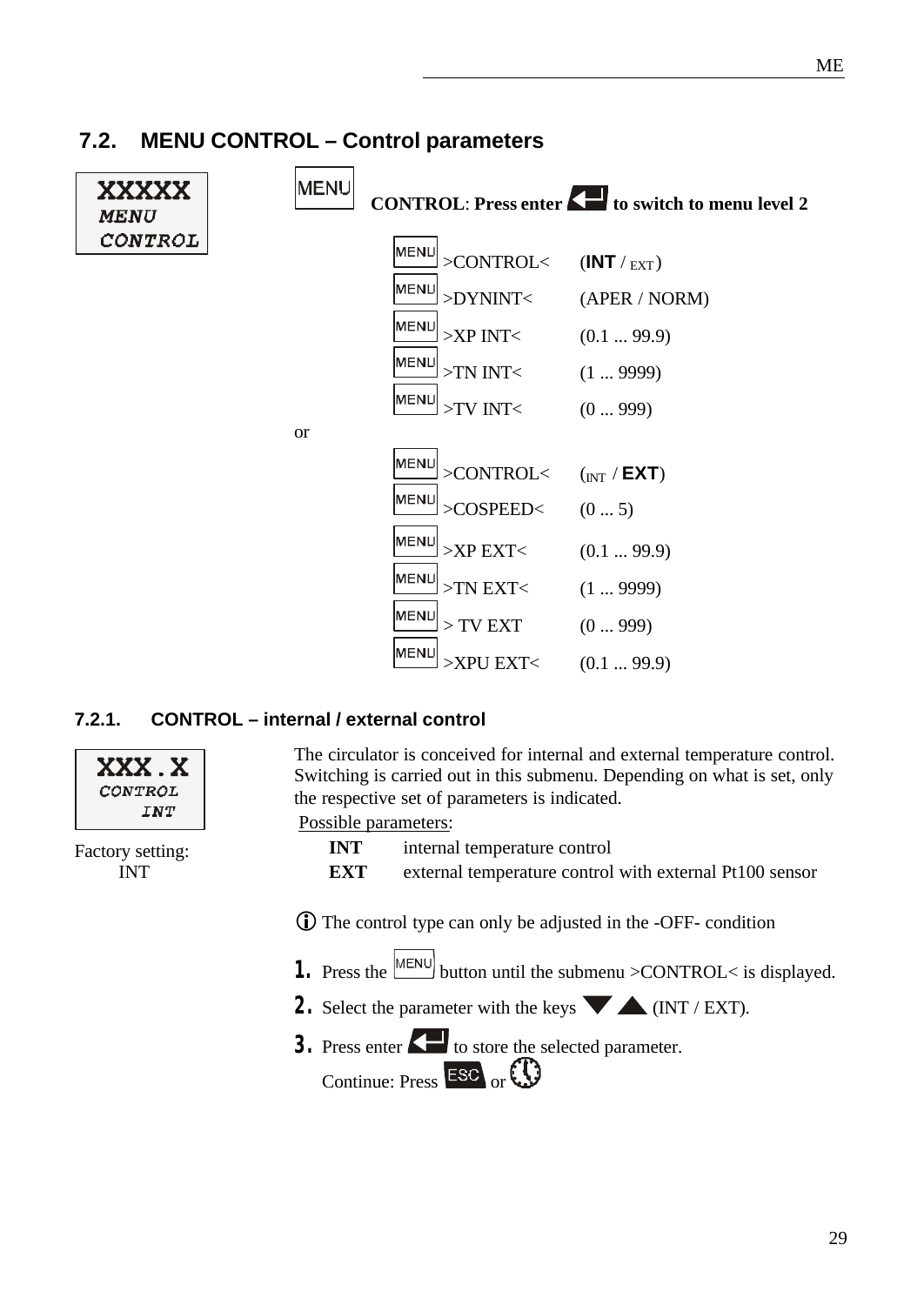| Pt100 | <b>IMPORTANT:</b><br>Additional measures for external temperature control.<br><b>C</b> Connect a Pt100 sensor to the socket on the rear of the circulator. |
|-------|------------------------------------------------------------------------------------------------------------------------------------------------------------|
|       | (i) Suggested adjustments for external temperature control:<br>BAND HIGH / LOW and INTERN MAX / MIN<br>see chapter $>$ LIMITS $<$ on page 38.              |
|       | $\bullet$ Sensor calibration of the external Pt100 sensor is carried out in the >MENU /<br>ADJUST<, in the submenu > ATC SEN / EXT< (see page 44).         |
|       | <b>Notice:</b><br>Place the external sensor into the bath medium and securely fix the sensor.                                                              |

#### **7.2.2. DYN INT - Dynamic internal**



Factory setting: APER (aperiodic)





This parameter affects the temperature pattern only in case of **internal** control.

#### Possible parameters:

- **NORM** Allows for reaching the setpoint faster, but overshooting of up to 5 % is possible.
- **APER** Target temperature is attained without overshooting.
- iWith both adjustments an adequate temperature stability is reached after approximately the same time.

- **1.** Press the  $\boxed{\text{MEM}}$  button until the submenu > DYN INT < is displayed.
- **2.** Select the parameter with the keys  $\blacktriangledown$ (NORM / APER)

t

**3.** Press enter **the selected parameter.** Continue: Press  $\overline{\text{ESC}}$  or  $\overline{\text{CD}}$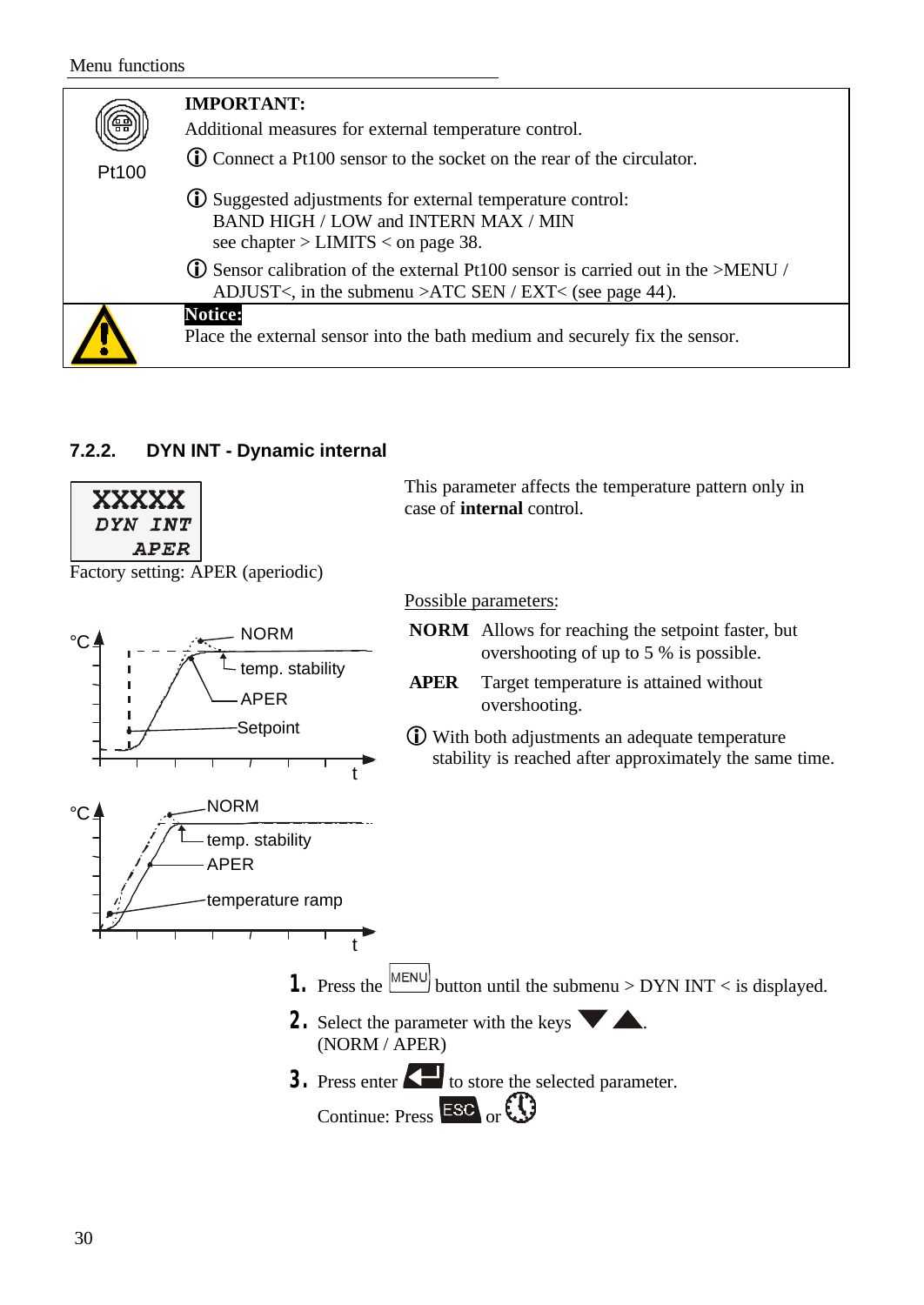#### **7.2.3. Control parameters – XP, TN, TV internal**

The control parameters preset in factory are in most cases adequate for achieving an optimum temperature pattern for the samples requiring temperature application.

Each parameter may be manually set via the keypad if necessary, to allow optimum control performance.

#### **Proportional range >Xp<**

The proportional range is the range below the selected temperature value in which the control circuit reduces the heating power from 100 % to 0 %.

#### **Resetting time >Tn< (Integral component)**

Compensation of the remaining control deviation due to proportional regulation. An insufficient resetting time may cause instabilities to occur. Excessive resetting time will unnecessarily prolong compensation of the control difference.

#### **Lead time >Tv< (Differential component)**

The differential component reduces the control settling time. An insufficient lead time will prolong the time required to compensate for disturbance effects and cause high overshooting during run-up. An excessive lead time could cause instabilities (oscillations) to occur.

- **1.** Press the  $\boxed{\text{MENU}}$  button until the desired submenu is displayed -XP INT, TN INT, TV INT.
- **2.** Set value:

Use the cursor keys  $\blacklozenge$  to move left or right on the display until the numeral you wish to change blinks.

Use the increase/decrease arrows  $\blacktriangleright$  to change the selected numeral (-, 0, 1, 2, 3, ... 9).

**3.** Press enter **the value.** Continue: Press  $\boxed{\text{MENU}}$  / ESC or  $\bigodot$ 

#### **Optimization instructions for the PID control parameters:** (internal and external)



The heat-up curve reveals inappropriate control settings.

|                | 1.0 |
|----------------|-----|
| Setting range: |     |

XXXXX XP INT

 $0.1 \dots 99.9$ 

| <b>XXXXX</b> |
|--------------|
| TN INT       |
| <i>100</i>   |

Setting range: 1 ...9999

| <b>XXXXX</b> |
|--------------|
| TV INT       |
| Õ.           |

Setting range: 0 ... 999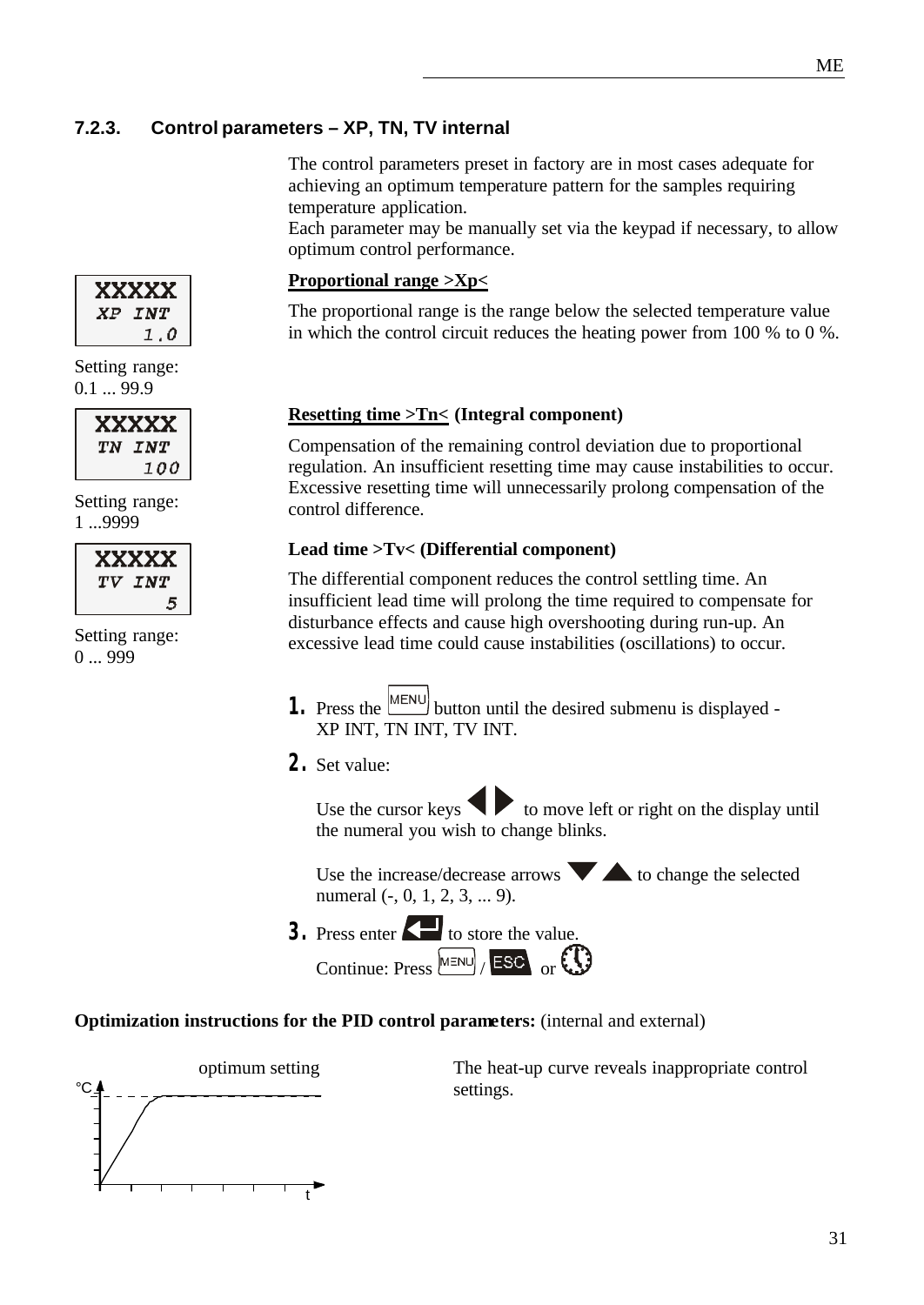#### **Inappropriate settings may produce the following heat-up curves:**



#### **7.2.4. COSPEED - external**

| XXXXX          |  |
|----------------|--|
| <i>COSPEED</i> |  |
| O.I            |  |

This parameter affects the temperature pattern only in case of **external** control.

Possible parameters:  $0.0 \dots 5.0$ 

- **1.** Press the  $\boxed{\text{MENU}}$  button until the submenu > COSPEED < is displayed.
- **2.** Set value:

Use the cursor keys  $\bullet$  to move left or right on the display until the numeral you wish to change blinks.

Use the increase/decrease arrows  $\blacktriangledown$  to change the selected numeral (-, 0, 1, 2, 3, ... 9).

**3.** Press enter **the value.** Continue: Press MENU / ESC or

During selftuning, the control parameters Xp, Tn and Tv of a controlled system are automatically determined and stored. Depending on the controlled system, time for tuning can be unequally longer. This controller layout allows protection of sensitive objects requiring temperature application.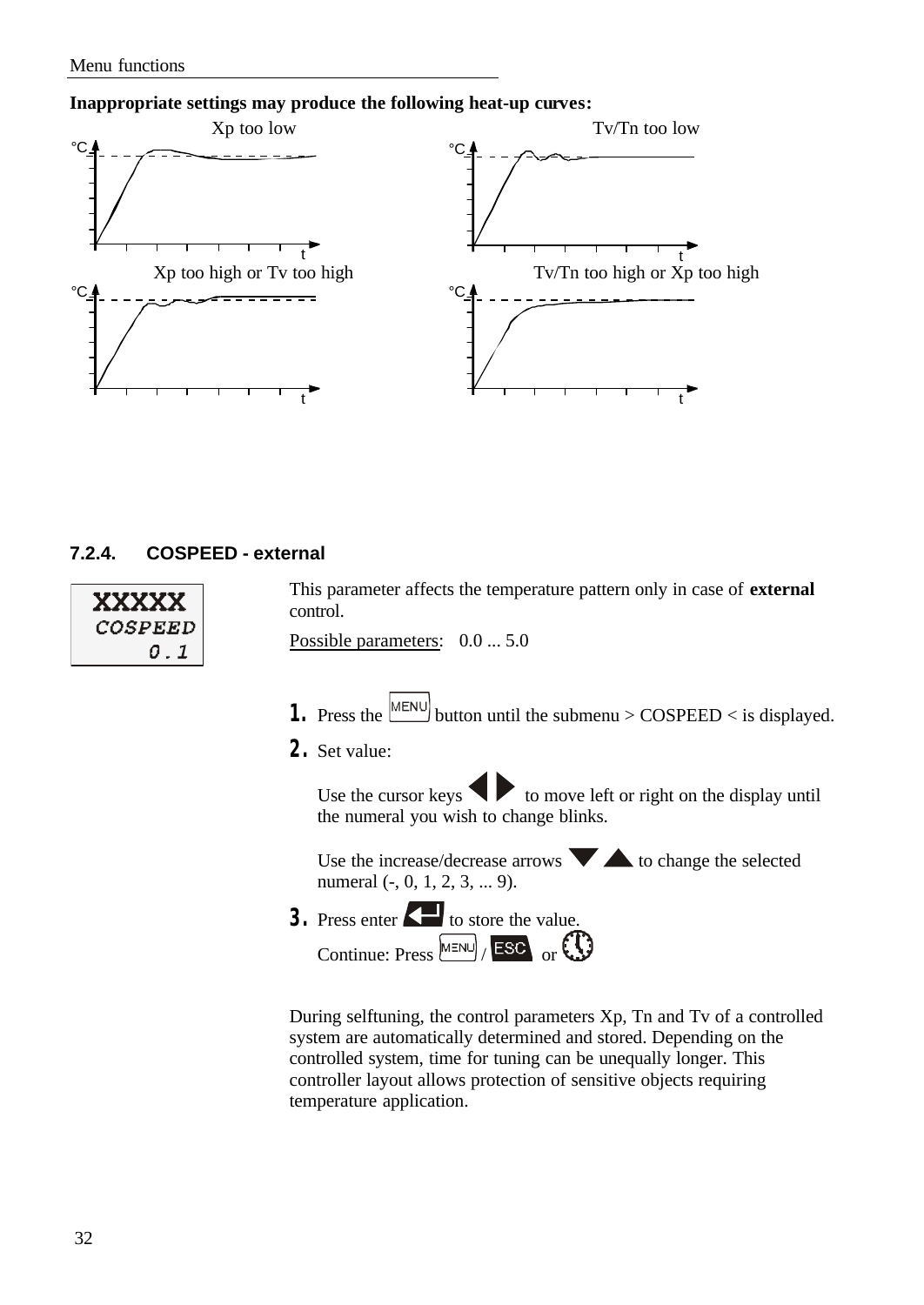

As soon as a co-speed factor is set, it is considered for calculating the control parameters. As shown in the diagram, tuning times become shorter the higher the co-speed factor is, but overshooting can happen in the internal system.

#### **7.2.5. Control parameters – XPU, XP, TN, TV external**

The control parameters preset in factory are in most cases adequate for achieving an optimum temperature pattern for the samples requiring temperature application.

Each parameter may be manually set via the keypad if necessary, to allow optimum control performance.

- **1.** Press the  $\boxed{\text{MENU}}$  button until the desired submenu is displayed -XP EXT, TN EXT, TV EXT, XPU EXT.
- **2.** Set value:

Use the cursor keys  $\bullet$  to move left or right on the display until the numeral you wish to change blinks.

Use the increase/decrease arrows  $\blacktriangledown$  to change the selected numeral (-, 0, 1, 2, 3, ... 9).

**3.** Press enter  $\left\{ \right. \right\}$  to store the value. Continue: Press  $\boxed{\text{MENU}}$  ESC or  $\bigodot$ 

#### **Proportional range >Xpu<**

The proportional range Xpu of the cascaded controller is only needed for external control.





Setting range: 0.1 ... 99.9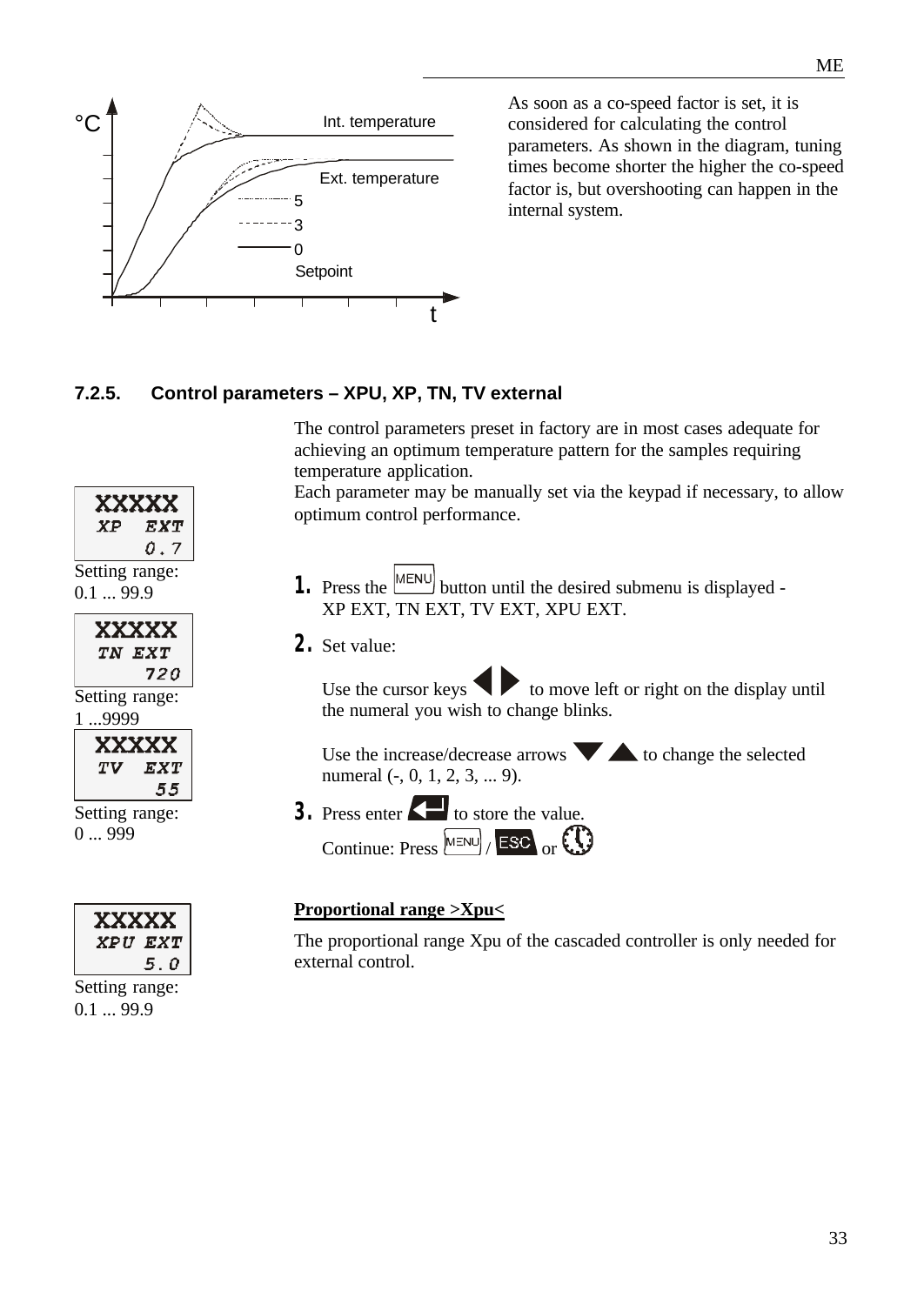### **7.3. MENU CONFIG - configuration**



EPROG\* Indication only when electronic module is mounted.

#### **7.3.1. SETPOINT – Keypad control or remote control**

| Werkseinstellung: KEY                           | The circulator provides three possibilities for setpoint setting.                                                                                                                                                                                                                                                                        |
|-------------------------------------------------|------------------------------------------------------------------------------------------------------------------------------------------------------------------------------------------------------------------------------------------------------------------------------------------------------------------------------------------|
| XXXXXXX<br><i><b>SETP</b></i><br>KEY            | <b>KEY</b> - Setpoint setting with the keys $\blacklozenge$ and $\blacktriangleright$ and $\blacktriangleright$<br>or the integrated programmer.<br><b>SERIAL</b> - Setpoint setting via the serial RS232 interface through a PC<br>or superordinated data system                                                                        |
|                                                 | $\bullet$ In the header of the VFD COMFORT-DISPLAY an $\mathbb{R}^n$ illuminates.<br>It indicates that remote control mode is set.                                                                                                                                                                                                       |
| <b>XXXXX</b><br><i>SETP</i><br>SERIAL           | 1. Press the $\frac{\text{MEMU}}{\text{H}\cdot\text{H}}$ button until the submenu > SETP < is displayed.<br>2. Select the parameter with the keys $\blacktriangledown$<br>(KEY / SERIAL)<br>3. Press enter $\left\langle \right\rangle$ to store the selected parameter.<br>Continue: Press $\left[\text{MENU}\right]$ ESC or $\bigodot$ |
| $O\left(\frac{1}{10000}\right)$<br><b>RS232</b> | <b>Important:</b><br>(i) Connect the circulator to a PC using an interface cable                                                                                                                                                                                                                                                         |
|                                                 | <b>(i)</b> Check the interface parameters of both interfaces (on circulator and<br>PC) and make sure they match.<br>(see chapter 11.1.<br>Setup for remote control page 53)                                                                                                                                                              |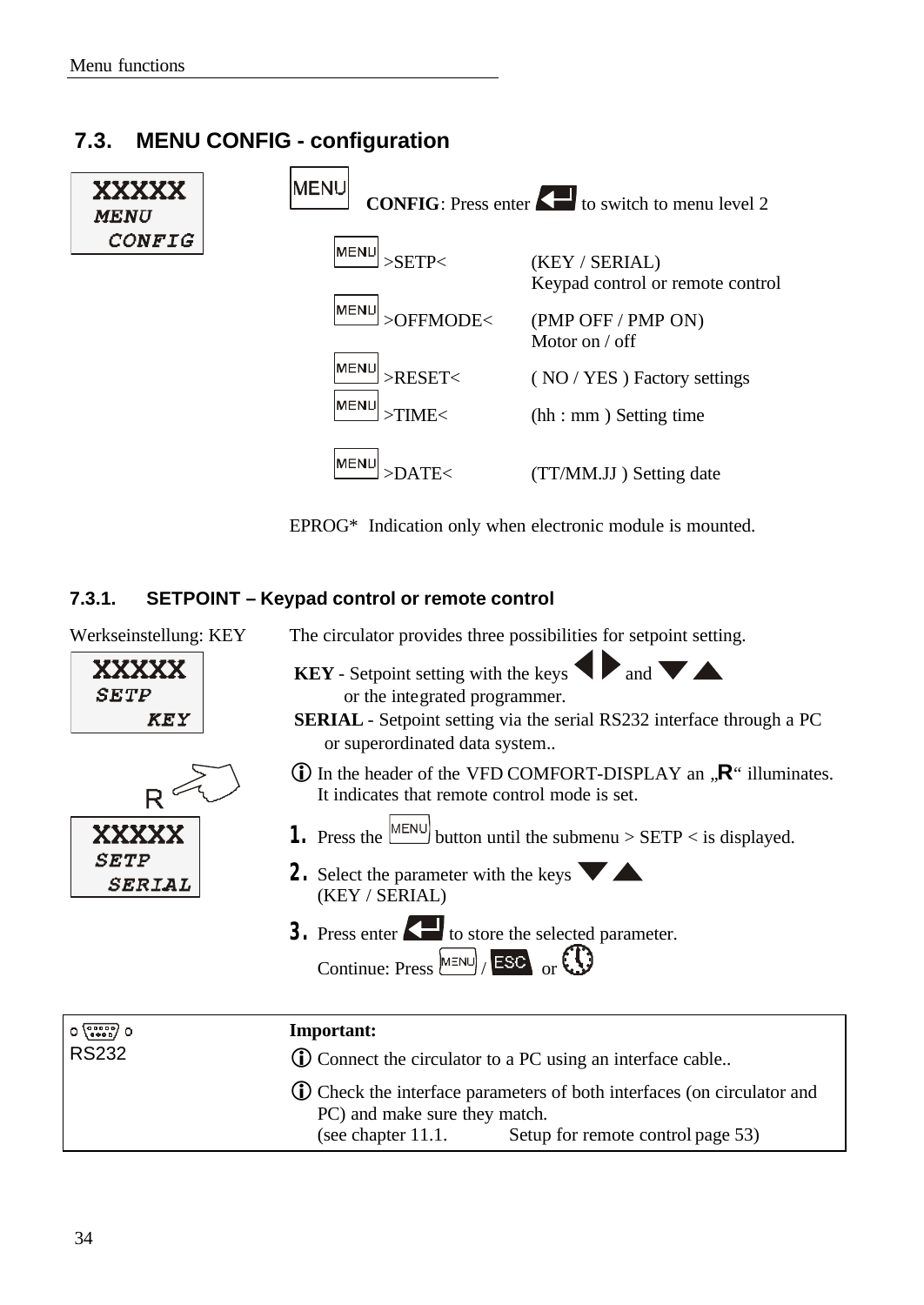#### **7.3.2. OFF-MODE – Pump motor on / off**

| <b>XXXXX</b>   |                       |
|----------------|-----------------------|
|                | <i><b>OFFMODE</b></i> |
| <i>PMP OFF</i> |                       |

Normally the circulating pump is switched via the start/stop signal. However, if circulation should be maintained also for the -OFFcondition, the parameter >**PMP ON<** needs to be set.

Possible parameters:

Factory setting: PMP OFF

| <b>PMP ON</b>  | Pump motor on  |
|----------------|----------------|
| <b>PMP OFF</b> | Pump motor off |

- **1.** Press the  $\boxed{\text{MENU}}$  button until the submenu > OFFMOD < is displayed.
- **2.** Select the parameter with the keys  $\blacksquare$ . (PMP ON / PMP OFF)
- **3.** Press enter  $\left\{ \blacksquare \right\}$  to store the selected parameter. Continue: Press  $\frac{\text{MENU}}{\text{FSC}}$  or  $\bigodot$
- iIn case of an alarm state, a shutdown of the pump motor is still effected.

#### **7.3.3. RESET – Factory settings**

Use this to reset all values to factory setting (except date and time). A RESET can only be carried out in the -OFF- condition.



Factory setting: NO

> **XXXXX RESET**  $-RUN-$

#### Possible parameters:

#### **NO / YES**

- **1.** Press the  $\boxed{\text{MEM}}$  button until the submenu > RESET < is displayed.
- **2.** Select the parameter with the keys  $\blacktriangledown$   $\blacktriangle$  (NO / YES).
- **3.** Press enter  $\left\{ \right. \right\}$  to store the selected parameter.
- $\bullet$  As long as the message -RUN- appears all parameters a reset to factory settings.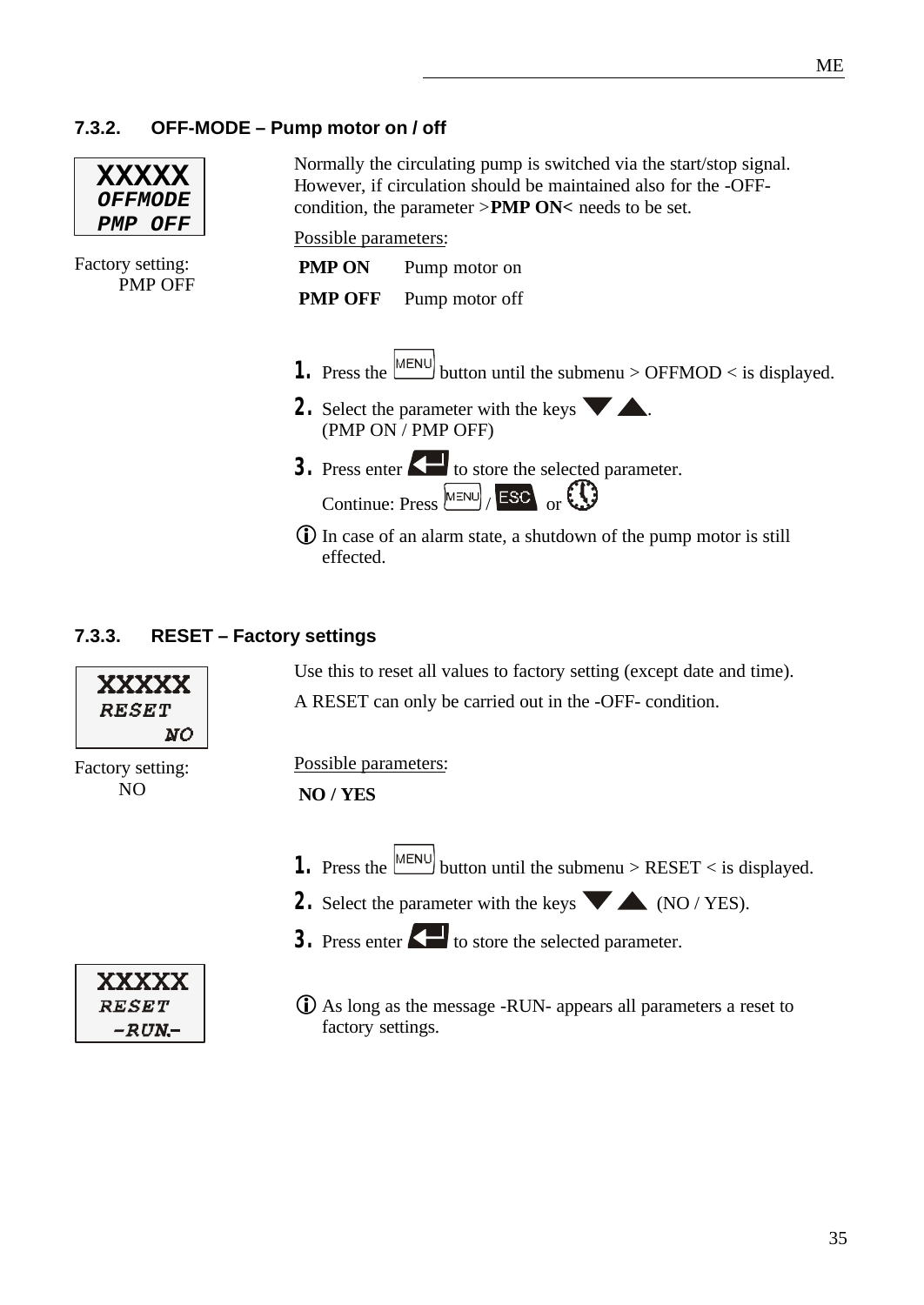### **7.3.4. TIME / DATE – setting time and date**

| <b>XXXXX</b> |
|--------------|
| TTME         |
| 16h4317      |

hh mm

| <b>XXXXX</b>   |
|----------------|
| <b>DATE</b>    |
| <i>10/1203</i> |

TT/MM.JJ

The integrated clock allows starting a profile at any date and time. The clock is preset in the factory.

- **1.** Press the  $\frac{MENU}{N}$  button until the submenu > TIME < or > DATE < is displayed.
- **2.** Setting time / date:

Use the cursor keys  $\bullet$  to move left or right on the display until the numeral you wish to change blinks.

Use the increase/decrease arrows  $\blacktriangledown$  to change the selected numeral (-, 0, 1, 2, 3, ... 9).

- **3.** Press enter **the value.** Continue: Press  $\boxed{\text{MENU}}$  / ESC or
- **iD** Clock: Only hours and minutes are set. Settings are checked for plausibility.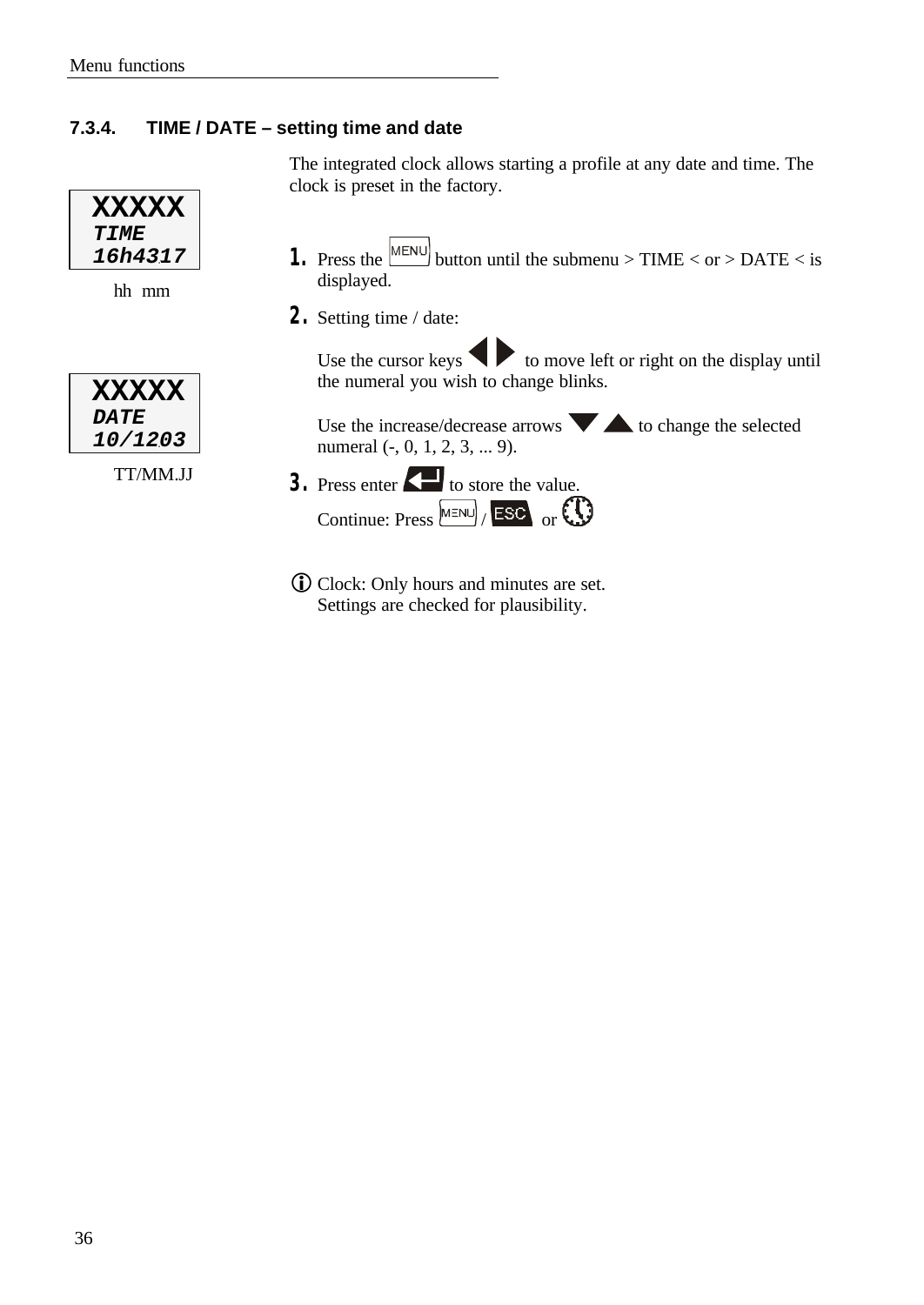### **7.4. MENU SERIAL - BAUDRATE, HANDSHAKE, PARITY**

| XXXXX<br><i><b>MENU</b></i><br><b>SERIAL</b><br>Factory settings:<br>4800 Bauds<br>even | <b>MENU</b><br><b>SERIAL: Press enter A to switch to menu level 2</b><br>MENU<br>>BAUDRAT<<br>∣MENU<br>>PARITY<<br>∣MEN⊔<br>>H-SHAKE<                                                   |
|-----------------------------------------------------------------------------------------|-----------------------------------------------------------------------------------------------------------------------------------------------------------------------------------------|
| hardware handshake                                                                      | For communication between circulator and a PC or a superordinated<br>process system the interface parameters of bath units must be identical.<br><b>Adjustable interface parameters</b> |
|                                                                                         | <b>BAUDRATE</b><br>4800 bauds                                                                                                                                                           |
| <b>XXXXX</b>                                                                            | 9600 bauds                                                                                                                                                                              |
| <b>BAUDRAT</b>                                                                          | 19200 bauds                                                                                                                                                                             |
| 4800                                                                                    | 38400 bauds                                                                                                                                                                             |
| XXXXX<br>PARITY<br><b>EVEN</b>                                                          | <b>PARITY</b><br>no<br>odd<br>even                                                                                                                                                      |
|                                                                                         | <b>HANDSHAKE</b>                                                                                                                                                                        |
| <b>XXXXX</b>                                                                            | $SOFT =$<br>software handshake                                                                                                                                                          |
| $H$ -SHAKE                                                                              | $HARD =$<br>hardware handshake                                                                                                                                                          |
| <b>HARD</b>                                                                             | Data bits = 7; Stop bits = 1                                                                                                                                                            |
|                                                                                         | 1. Press the $\boxed{\text{MENU}}$ button until the desired menu item is displayed.                                                                                                     |
|                                                                                         | 2. Select the parameter with the keys $\blacktriangleright$ $\blacktriangle$ .                                                                                                          |
|                                                                                         | 3. Press enter <b>A</b> to store the selected parameter.                                                                                                                                |
|                                                                                         | Continue: Press $^{\text{MENU}}$ Esc or $\bigcirc$                                                                                                                                      |
|                                                                                         |                                                                                                                                                                                         |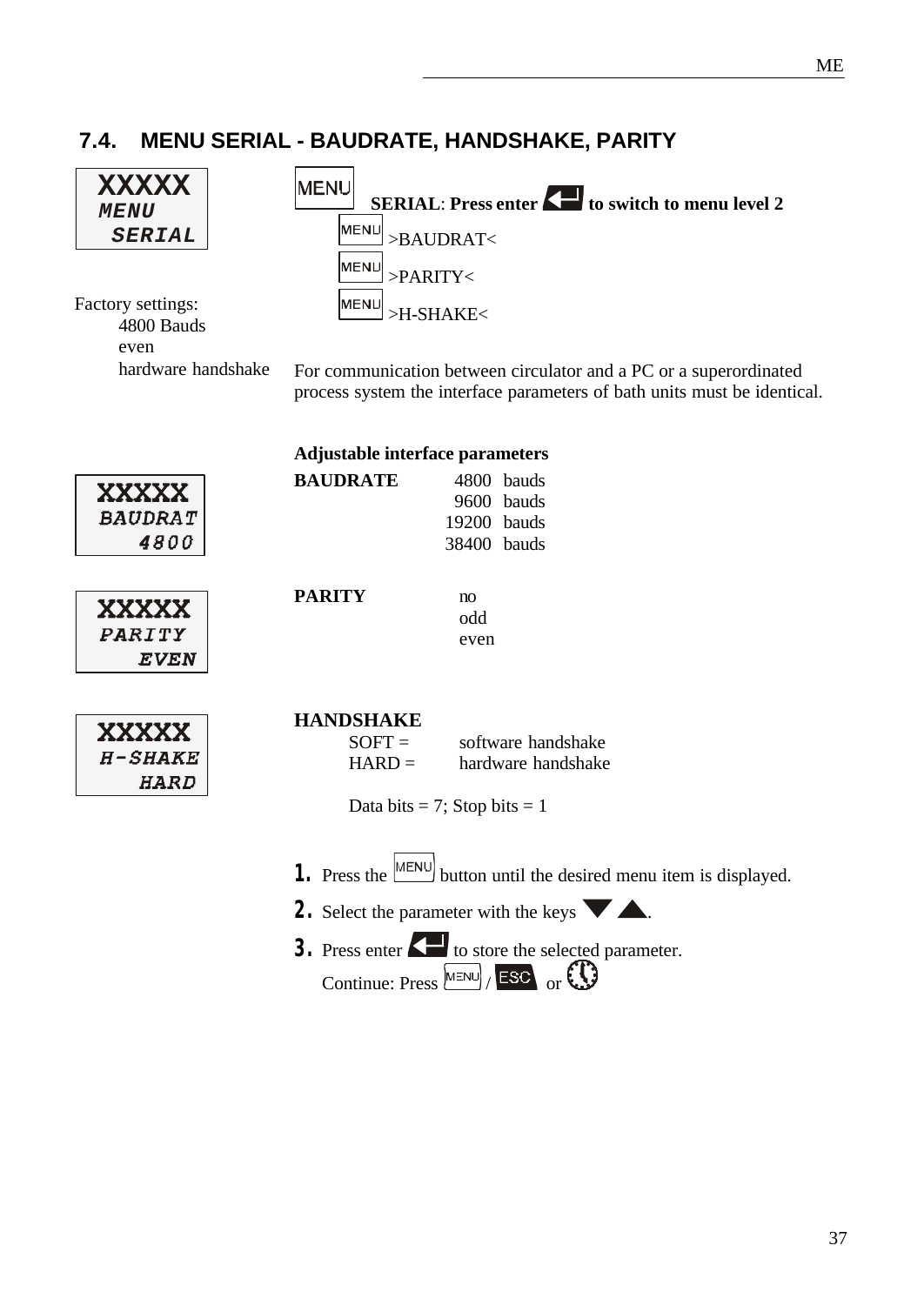#### **7.5. MENU LIMITS**



Setting range:: -94.99 °C ... +200.0 °C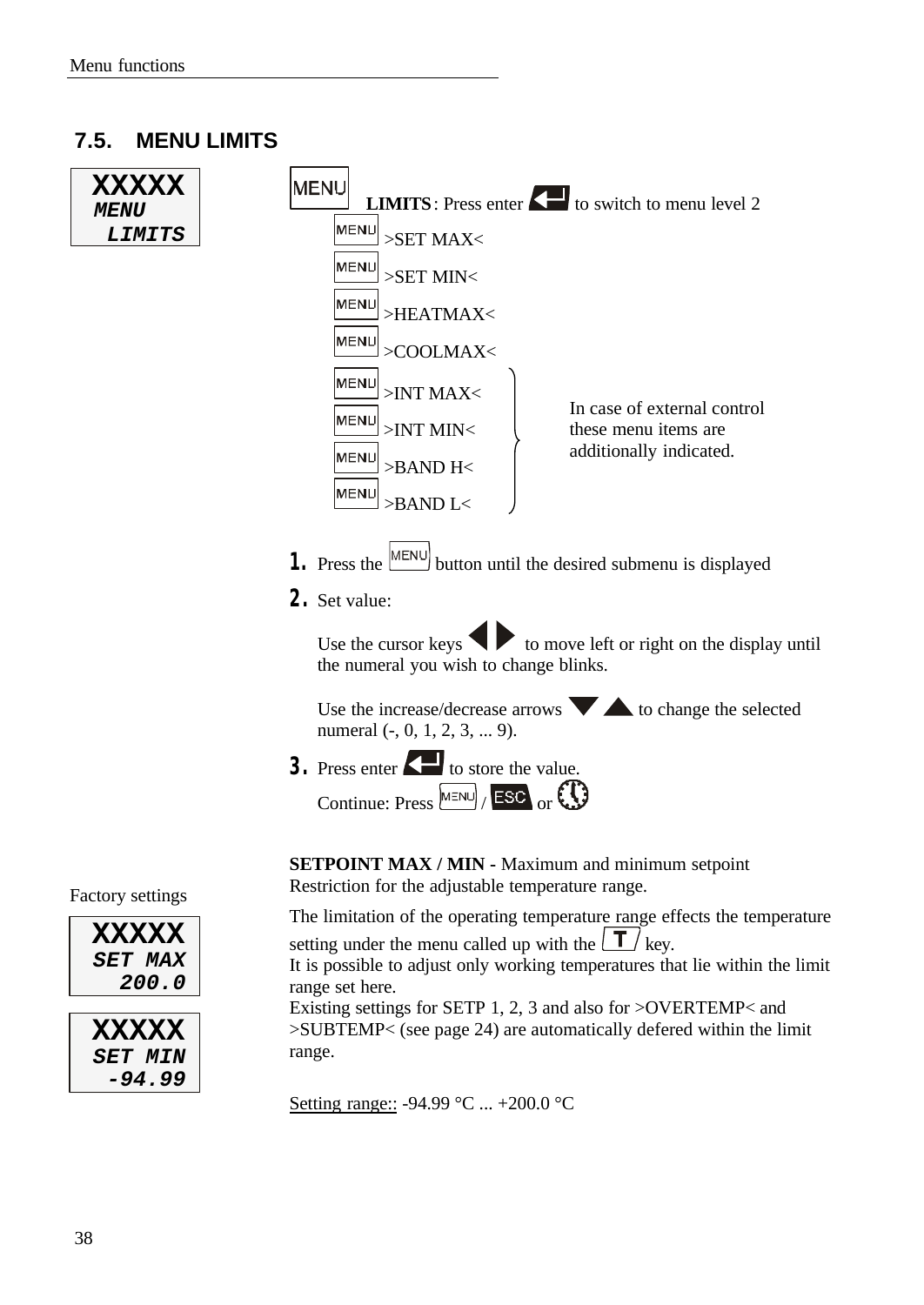



#### Factory settings **Adjusted maximum heating / cooling.**

Heating and cooling powers of the circulator are adjustable. 100 % corresponds to the values in the technical specifications of the equipment.

Setting range:

**HEAT MAX** – 0 to 100 % in steps of 1 % **COOLING MAX –** 0 to 100 % in steps of 1 %

#### **INTERNAL MAX / MIN** Limit setting

Setting range: -94.9 °C ... +200.0 °C

The limits INT MAX and INT MIN are only valid for external control. INT MAX and INT MIN are used to limit the expected internal bath temperatures to any upper and lower values. The temperature controller cannot exceed these limits even if it would be required for reaching the temperature in the external system. Consequently the external setpoint may thus not be reached.

Sense of a limit setting:

- $\triangleright$  Protects the bath fluid from overheating.
- $\triangledown$  Prevents an undesired alarm shutdown by the excess temperature protection - >*ALARM CODE 14*<.

Set >**INTMAX:<** to a value at least 5 °C below the >**SAFETEMP:<** value.

 $\Delta$  Protects the pump motor from high viscosity of the bath fluid at low temperatures.

For refrigerated circulators: Freezing protection when using water as bath fluid.

#### **BAND HIGH / LOW - Band limit**

For the heat-up and cool-down phases different settings to conform to the requirements of the particular application are possible.

Setting range: 0 ... 200 °C

Using **BAND HIGH** and **BAND LOW**, the difference between the temperatures in the internal bath and the external system can be limited to any maximum value for the heat-up or the cool-down phase. During the heat-up phase the difference value always adds to the actual external temperature. During the cool-down phase, the difference value is subtracted.

#### Factory settings

| <b>XXXXX</b>   |  |
|----------------|--|
| <i>INT MAX</i> |  |
| <i>200.0</i>   |  |





Factory settings:



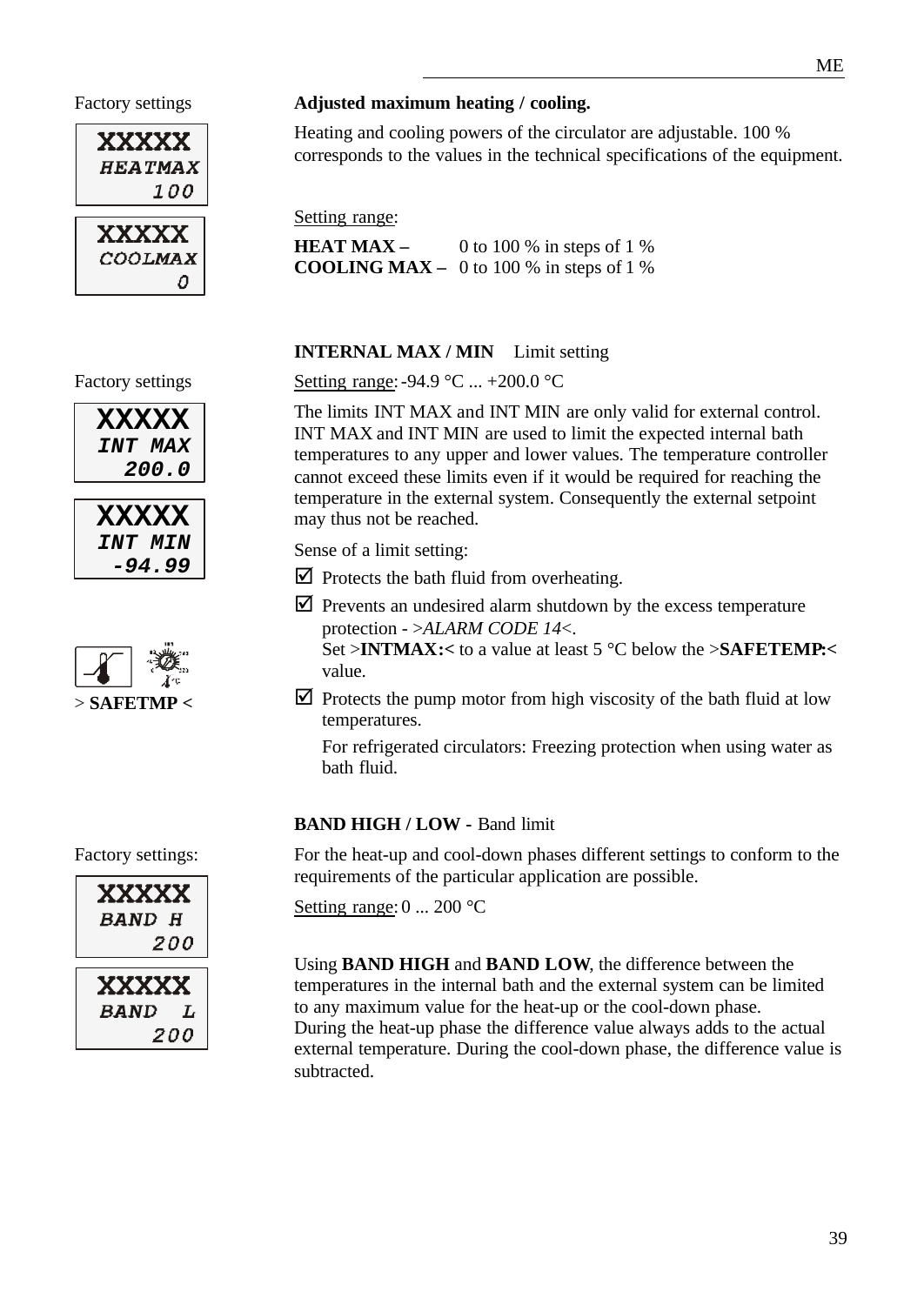Menu functions



Sense of a band limit:

- $\triangleright$  Ensures gentle heating for the objects requiring temperature application.
- $\triangledown$  Protects glass reactors, for example, from thermal shock.

The **INTMAX:** and **INTMIN:** values are superordinated to this band limit.

### **7.6. MENU PROGRAM – Integrated programmer**

| <b>XXXXX</b><br>MENU              | <b>MENU</b><br><b>PROGRAM: Press enter</b>                                                                                          | to switch to menu level 2                                                                                                                               |
|-----------------------------------|-------------------------------------------------------------------------------------------------------------------------------------|---------------------------------------------------------------------------------------------------------------------------------------------------------|
| <b>PROGRAM</b>                    | MENU<br>>PS STEP<                                                                                                                   | Program start at section                                                                                                                                |
| 1 Profil<br>Sections (STEP)<br>10 | <b>MENU</b><br>$>$ PS RUNS $<$<br><b>MENU</b><br>$>$ PS GO $<$                                                                      | Number of profile repetitions 1  99<br>Start type (NOW/TIME)                                                                                            |
| Repetitions<br>99                 | ∣MENU<br>$>$ P TIME $<$<br>lMEN⊔<br>$>$ PDATE $<$                                                                                   | Start time (hh:mm)<br>Start date (TT/MM.JJ)                                                                                                             |
|                                   | ∣MENU<br>$>$ PS END $<$                                                                                                             | Status at the end of the profile (STBY/SETP)<br>(Standby or last setpoint)                                                                              |
|                                   | MENU<br>$>$ PE STEP $<$<br>∣MEN⊔<br>$>$ Px SEP $<$<br>∣MEN⊔<br>$>$ Px TIM $<$<br>lMEN⊔<br>$>$ Px DEL $<$<br>IMENL<br>$>$ PE DEL $<$ | Edit profile $(1 \dots 10)$<br>Target temperature of section<br>Time period of section<br>Delete a section (STEP) (YES/NO)<br>Delete a profile (YES/NO) |

The integrated programmer allows any desired temperature program sequences to be realized. Such a temperature sequence is called profile. A profile consists of individual sections defined by duration (t:) and target temperature. Target temperature is the setpoint (T:), that is achieved at the end of a section. The programmer uses time and temperature difference values within a section to calculate a temperature ramp.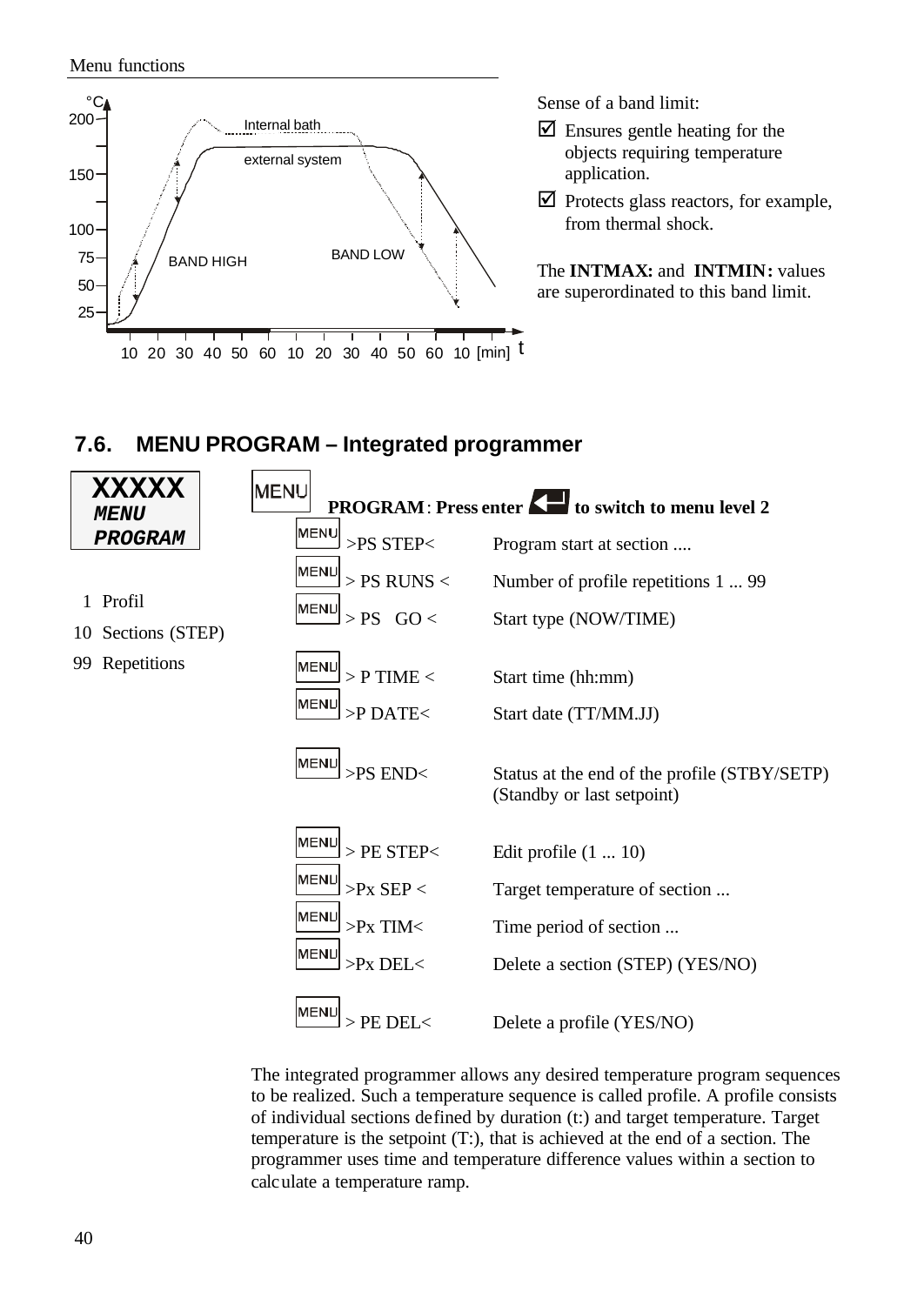

Example below: 19 December 2003 14:25 hrs

**XXXXX**

 *1*

 $PS$ 

ME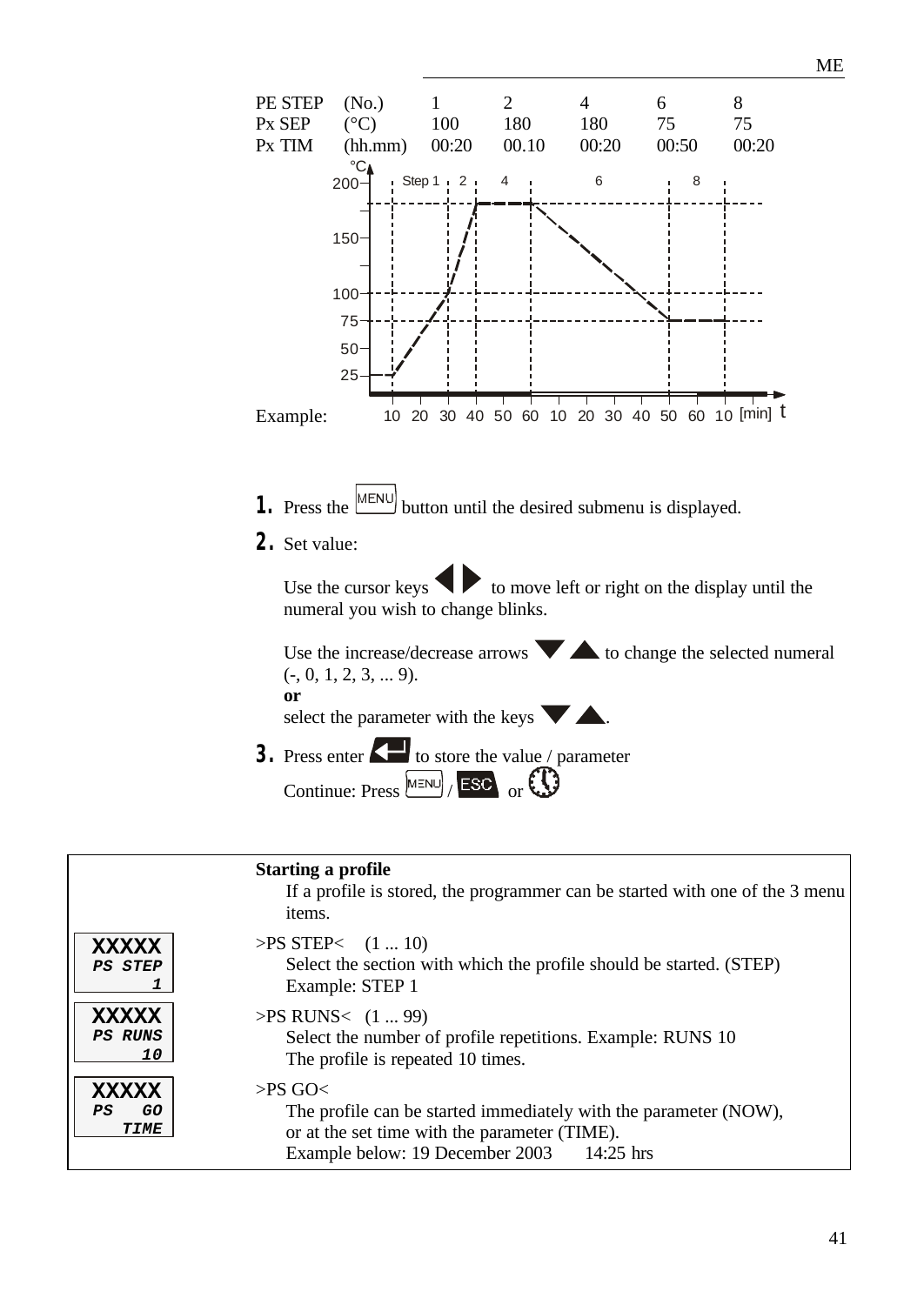| <b>XXXXX</b><br>XX.X<br>S                                                                                                                                                                                                                                                                 | The started programmer indicates the actually calculated setpoint S XX.X in<br>line 2. This value increases within the time period $> Px$ TIM< until the target<br>temperature $>Px$ SEP< of the section is reached.<br>If time in a section is set to $,0$ ", the next section starts only as soon as the<br>target temperature is reached.                                                                                                                                                                                                                                                                                                              |
|-------------------------------------------------------------------------------------------------------------------------------------------------------------------------------------------------------------------------------------------------------------------------------------------|-----------------------------------------------------------------------------------------------------------------------------------------------------------------------------------------------------------------------------------------------------------------------------------------------------------------------------------------------------------------------------------------------------------------------------------------------------------------------------------------------------------------------------------------------------------------------------------------------------------------------------------------------------------|
| <b>STEP</b><br>X<br>$\boldsymbol{S}$<br>XX.X<br>XXhXXxx<br>A<br>A<br>XX.X<br>S<br>B<br>XXhxx<br>B<br>$\mathcal{C}$<br>XX.X<br>S<br>I xxx.x<br>C <sub>1</sub><br>D<br>XX.X<br>S<br>E<br>xxx.x<br>C <sub>2</sub><br>XX.X<br>S<br><b>RUN</b><br>D1<br>XX.X<br>S<br><i><b>PAUSE</b></i><br>D2 | Use the edit keys $\blacktriangledown$ $\blacktriangle$ to scroll in line 3. The display changes in intervals<br>of approx. 4 seconds between the valid section (STEP X) and<br>Remaining time of the valid section<br><sub>or</sub><br>Remaining total time: Profile x number of repetitions or<br>Actual bath temperature<br>$I$ xxx. $x$ – internal actual value or<br>$E$ xxx.x – external actual value<br>$RUN$ – the programmer is started or<br>$\sqrt{6}$ . Time is stopped<br>PAUSE – the profile was interrupted with the key<br>and the temperature is maintained constant at the last calculated setpoint<br>value.<br><b>Continue: Press</b> |
|                                                                                                                                                                                                                                                                                           | <b>Interrupting / Termination of a profile</b>                                                                                                                                                                                                                                                                                                                                                                                                                                                                                                                                                                                                            |
| OFF.<br>S<br>XXX.X                                                                                                                                                                                                                                                                        | $\bigcirc$ A profile can be terminated by pressing <b>LESC</b>                                                                                                                                                                                                                                                                                                                                                                                                                                                                                                                                                                                            |
| I<br>XX.X                                                                                                                                                                                                                                                                                 | <b>(i)</b> Power failure with the programmer started:<br>- The reaction of the circulator is the same as when switched off and on<br>again with the mains switch. The VFD COMFORT-DISPLAY indicates<br>"OFF".<br>- If the AUTOSTART function is activated, the programmer starts again<br>at a point approx. 20 seconds before the interruption took place. However,<br>an uncontrolled change of the bath temperature happened.                                                                                                                                                                                                                          |

|                                               | Setting time/date for the start                                                                                         |
|-----------------------------------------------|-------------------------------------------------------------------------------------------------------------------------|
| <b>XXXXX</b><br>TIME<br><i>14h25ss</i>        | $>$ TIME $<$<br>Enter the start time. Example: 14:25 hrs<br>$>$ DATE $<$                                                |
| <b>XXXXX</b><br><i><b>DATE</b></i><br>19/1203 | Enter the start date. Example: 19 December 2003<br>(i) Check the setting of the internal real time clock (see page 36). |

|                                                  | Status at the end of the profile                                                                                                                                                                                                                                      |
|--------------------------------------------------|-----------------------------------------------------------------------------------------------------------------------------------------------------------------------------------------------------------------------------------------------------------------------|
| <b>XXXXX</b><br><b>END</b><br><i><b>SETP</b></i> | $> PS$ END< (STBY / SETP)<br>Set the status for the end of the profile.<br>With the parameter $STandBY$ the circulator enters the $-OFF$ -state.<br>With the parameter <b>SETP</b> oint the circulator maintains the temperature at<br>the value of the last section. |
|                                                  |                                                                                                                                                                                                                                                                       |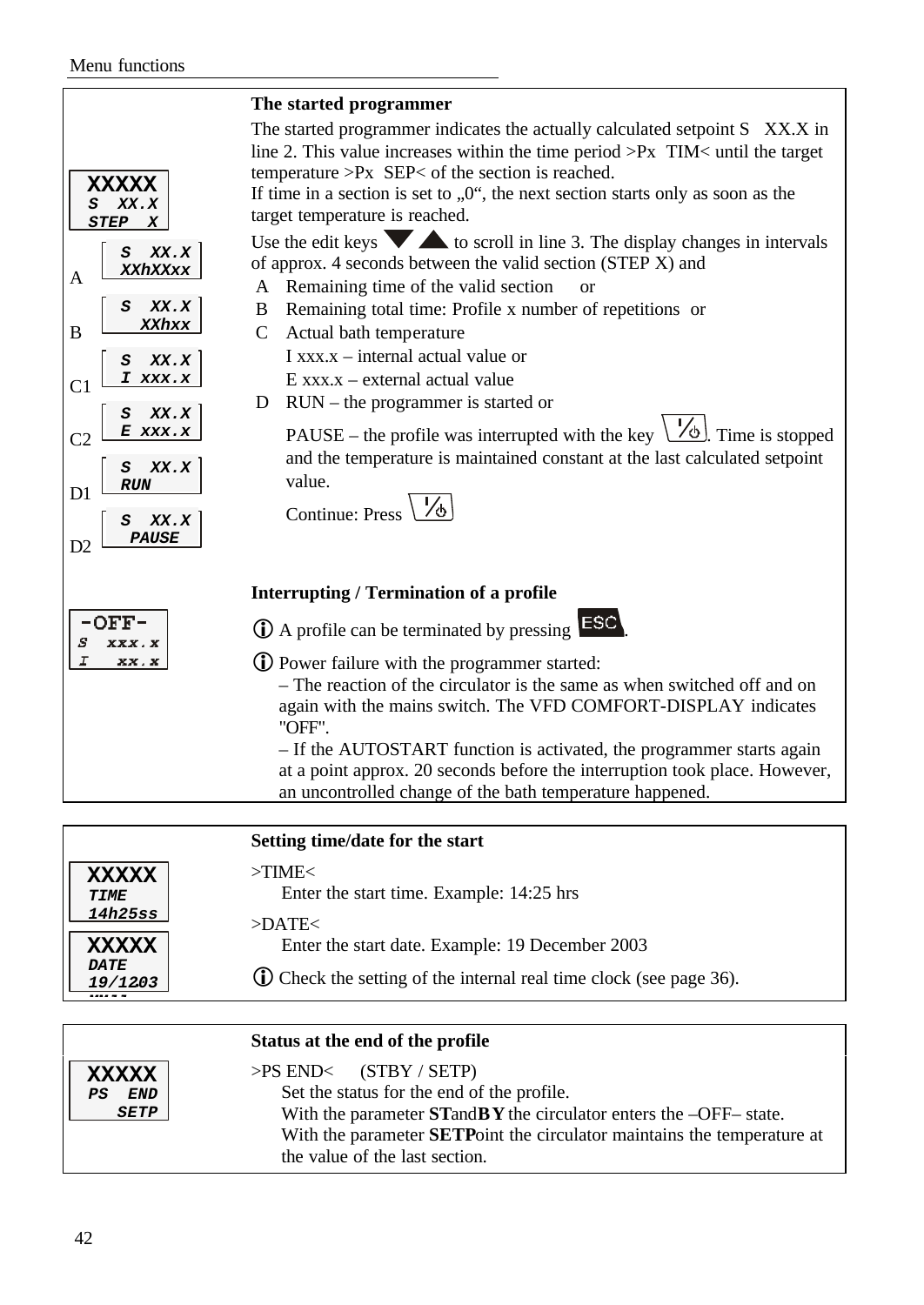|                                                           | <b>Compiling profiles, indicating sections</b>                                                                                                                                                                                                                                                                                                                                                                                                           |
|-----------------------------------------------------------|----------------------------------------------------------------------------------------------------------------------------------------------------------------------------------------------------------------------------------------------------------------------------------------------------------------------------------------------------------------------------------------------------------------------------------------------------------|
| <b>Example: Section 2</b><br><b>XXXXX</b><br>PE STEP<br>2 | Press the $\frac{\text{MEMU}}{\text{H}\cdot\text{H}\cdot\text{H}}$ button until the submenu >PE STEP x< is displayed.<br>$\mathbf{1}$<br>1.1 Use the increase/decrease arrows $\bullet$ to set the number of the<br>desired section $(1, 2, 3, \dots 10)$ .<br>1.2 Press <a>Is to enter menu level 3.<br/><b>Menu level 3:</b></a>                                                                                                                       |
| <b>XXXXX</b>                                              | Submenu > $Px$ SEP<<br>2<br>(SETPOINT)<br>Set a temperature value: Example: 180 °C                                                                                                                                                                                                                                                                                                                                                                       |
| P2<br><b>SEP</b><br>180.0                                 | 2.1 Use the cursor keys $\bigotimes$ to move left or right on the display until<br>the numeral you wish to change blinks.<br>2.2 Use the increase/decrease arrows $\blacktriangledown$ $\blacktriangle$ to change the selected<br>numeral $(-, 0, 1, 2, 3, \dots 9)$ .                                                                                                                                                                                   |
| XXXXX<br>P2<br><b>TIM</b><br>00h10                        | 2.3 Press enter <b>Co</b> to store new the value.<br>2.4 Continue: Press MENU<br>3<br>Submenu >Px TIM<<br>(TIME)<br>Set a time. Example: 10 minutes.                                                                                                                                                                                                                                                                                                     |
|                                                           | 3.1 Use the cursor keys $\blacktriangleright$ to move left or right on the display until<br>the numeral you wish to change blinks.<br>3.2 Use the increase/decrease arrows to change the selected<br>numeral $(-, 0, 1, 2, 3, \dots 9)$ .<br>3.3 Press enter $\blacktriangle$ to store new the value.<br>3.4 Continue: Press MENU                                                                                                                        |
| <b>XXXXX</b><br>DEL<br>Р2<br>NO                           | (DELETE)<br>$\overline{4}$<br>Submenu > $Px$ DEL<<br>Standard setting (NO)<br>Set the parameter to YES to delete the values in this section.<br>If necessary, use the arrows $\blacktriangledown$ $\blacktriangle$ to set the parameter to YES<br>4.1<br>and press $\mathbf{Z}$ .<br>MENU) to return to submenu >Px SEP< in menu level 3.<br>5<br>Press  <br><b>Or</b><br>Press $\overline{ESC}$ to return to submenu >PE STEP $x$ in menu level 2.<br>6 |
| <b>XXXXX</b><br>P1<br>XXX                                 | (i) Sections without value or time indication (including the value 0) are<br>skipped. But they can be integrated in the profile at a later time.<br><b>Example: Section 1</b>                                                                                                                                                                                                                                                                            |

|                                   | Deleting a profile                                                                                    |
|-----------------------------------|-------------------------------------------------------------------------------------------------------|
| <b>XXXXX</b><br>DEL<br>PF.<br>YES | $>$ PE DEL $<$ (YES/NO)<br>Set the parameter to YES to delete all sections $\geq$ PE STEP / 1 to 10<. |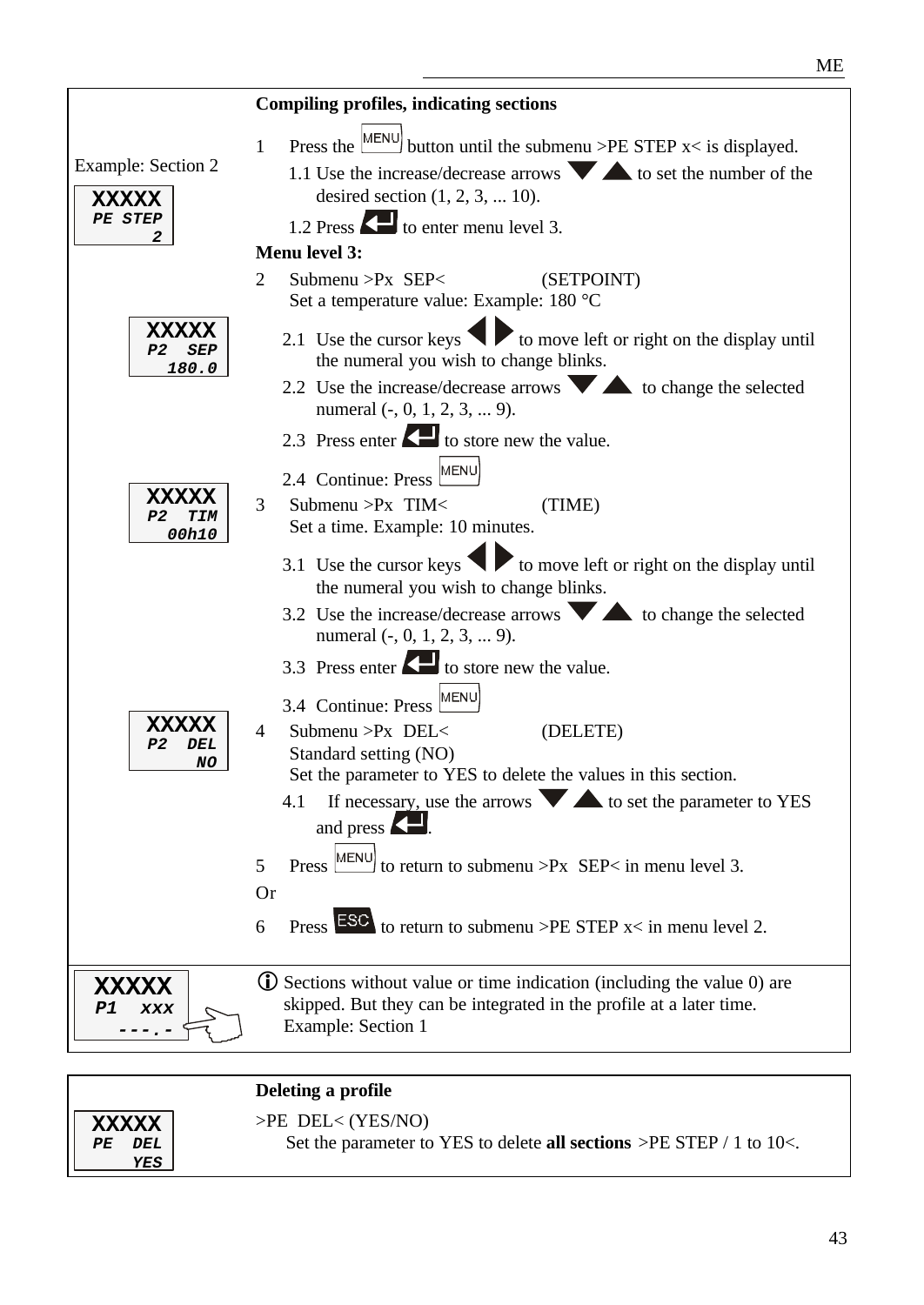### **7.7. MENU ADJUST – ATC Absolute Temperature Calibration**

ATC serves to compensate a temperature difference that might occur between circulator and a defined measuring point in the bath tank because of physical properties.

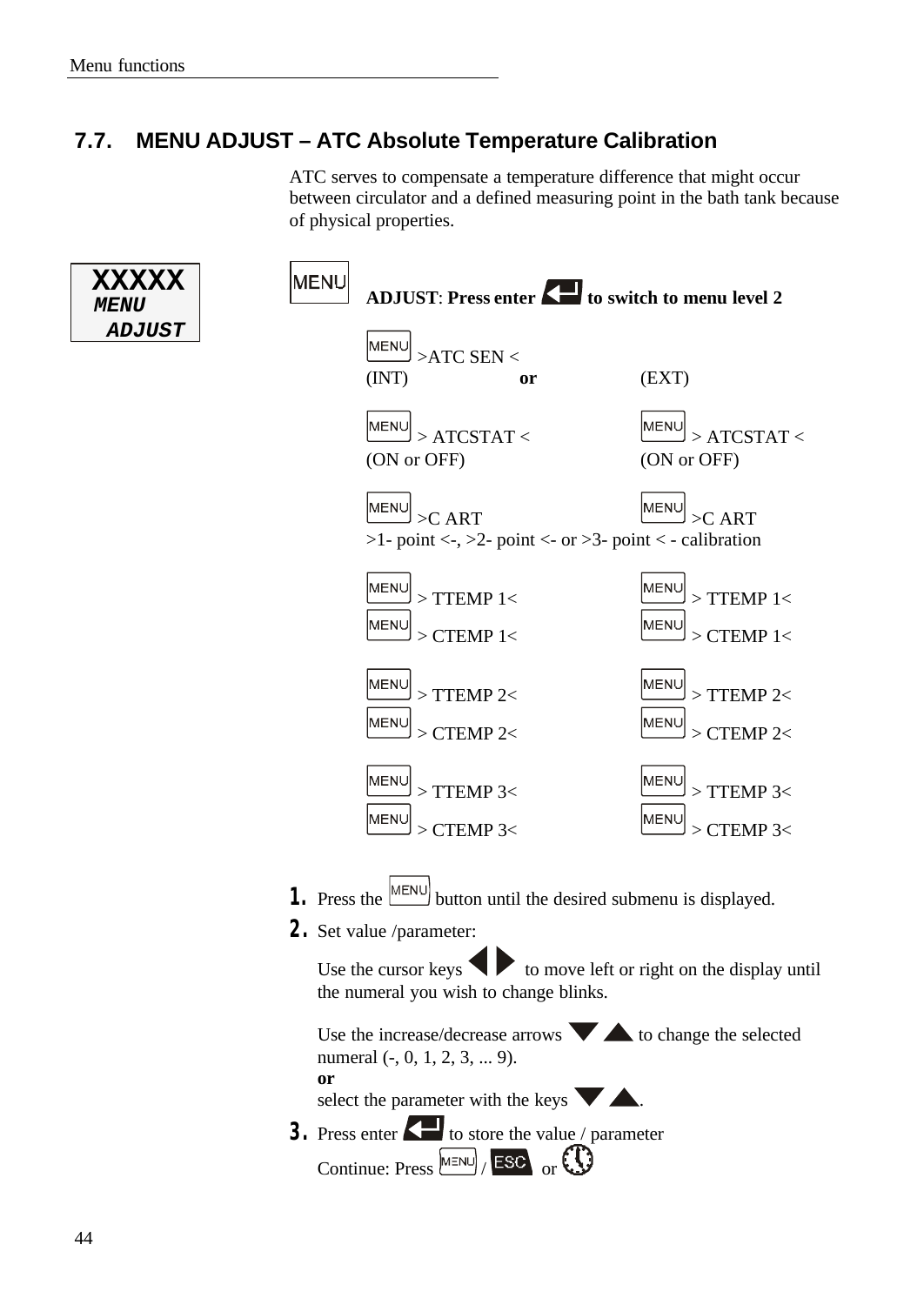|                                       | ATC SENSOR - INTERNAL / EXTERNAL                                                                                                                          |
|---------------------------------------|-----------------------------------------------------------------------------------------------------------------------------------------------------------|
| XXX.X<br><b>ACT SEN</b>               | In the first submenu the ATC function is set for the $\geq$ INT $\lt$ internal or<br>$>EXT<$ external temperature sensor.                                 |
| <b>INT</b>                            | Calibration can be carried out for the internal temperature sensor and for<br>the external temperature sensor connected to the socket "ext. Pt100".       |
| XXX.X<br><b>ACT SEN</b><br><b>EXT</b> | The circulator is able to store both parameter sets. However, only the one<br>set under this menu item is indicated.                                      |
|                                       | ATC STATUS - ON / OFF                                                                                                                                     |
| XXX.X<br><b>ATCSTAT</b>               | In the second submenu the ATC function for the temperature sensor<br>selected above is activated >ON< or deactivated >OFF<.                               |
| <b>OFF</b>                            | $>$ OFF< The controller of the circulator uses the original curve of the<br>temperature sensor.                                                           |
| XXX.X<br><b>ATCSTAT</b>               | <b>Important:</b> During the calibration process $>$ <b>OFF</b> $<$ needs to be set.                                                                      |
| ON                                    | $>ON$ The controller of the circulator uses the new calibration curve.                                                                                    |
|                                       | $\bullet$ In the ATC STATUS > ON<, the ATC calibration curve always<br>affects the effective working temperature (also the one set via the<br>interface). |
|                                       |                                                                                                                                                           |

Calibration type



CALIBRATION ART: 1, 2, 3-point calibration

A **>1-point<, >2-point <** or **>3-point < calibration** can be carried out.

First geometrically define the location for calibration (measuring point  $T_M$ ), then determine the temperature values of the calibration points. The calibration type also determines the number of pairs of values indicated on the VFD COMFORT-DISPLAY.

| XXX.X<br><b>TTEMP 1</b><br>80.0<br>$\mathbf x$ | XXX.X<br>CTEMP 1<br>$x$ 79.7           | 2 values per calibration point<br><b>TTEMP X:</b> Temperature on circulator $(T_T)$ 1 or 2 or 3<br>Defined temperature value of the calibration point.<br>This value is simultaneously stored with $>$ CTEMP $<$ and can be |
|------------------------------------------------|----------------------------------------|-----------------------------------------------------------------------------------------------------------------------------------------------------------------------------------------------------------------------------|
| XXX.X<br><b>TTEMP 2</b><br>X 120.0             | XXX.X<br><b>CTEMP 2</b><br>X 119.5     | indicated for control purposes.<br><b>CTEMP X:</b> Calibration temperature 1 or 2 or 3<br>The "Calibration value" is determined with a temperature measuring                                                                |
| XXX.X<br><b>TTEMP 3</b><br>X 160.0             | XXX.X<br>CTEMP <sub>3</sub><br>X 159.3 | device and stored under menu item $>$ CTEMP $<$ .                                                                                                                                                                           |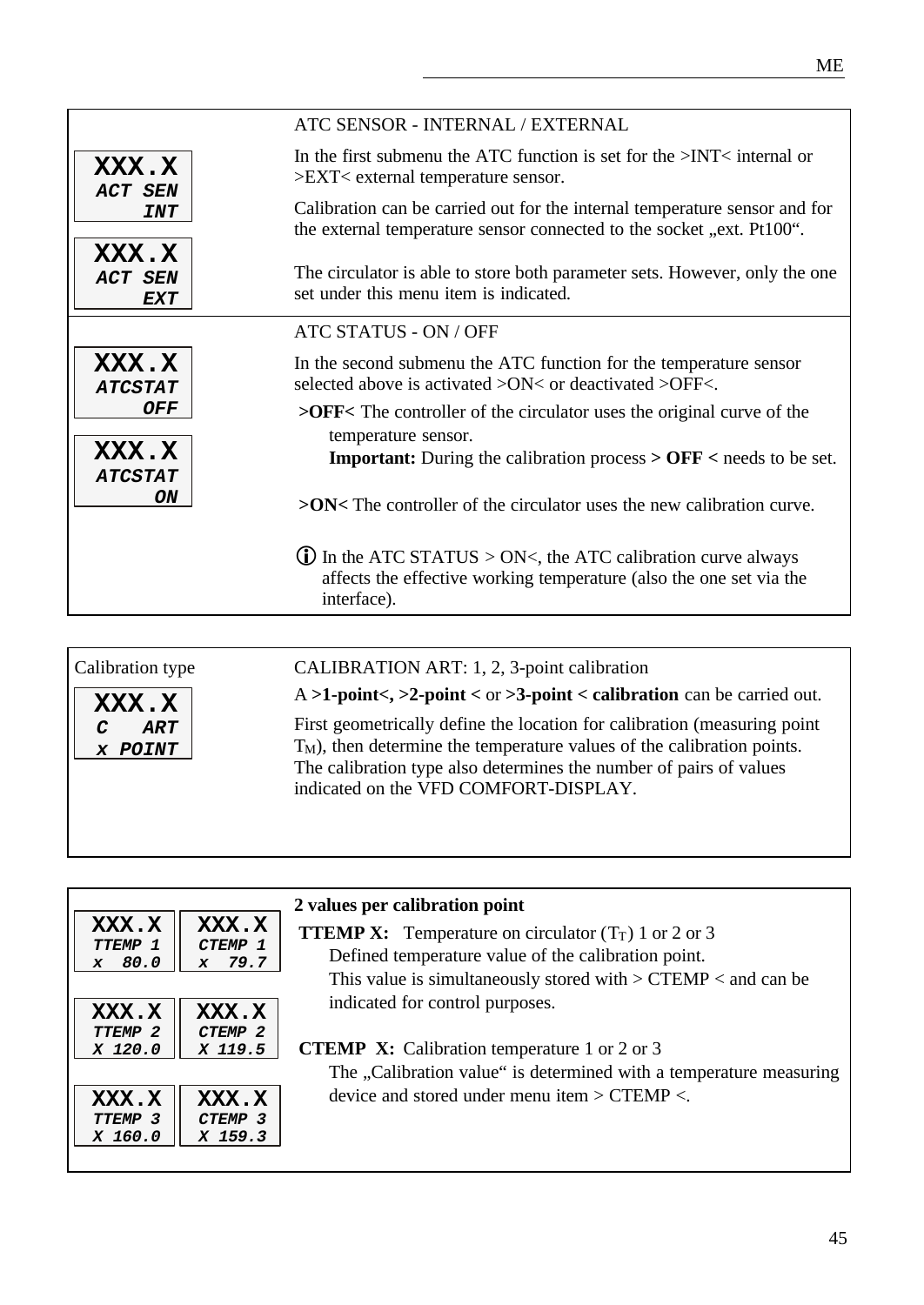#### Menu functions



#### **Example:**

3-point calibration for internal control.

In the temperature range of 80  $\degree$ C to 160  $\degree$ C the calibration curve of the temperature sensor  $(T_T)$  should be assimilated to the actual temperatures on the measuring point  $(T_M)$ .

#### **Set controller to internal control:**

- $\bullet$  The control type can only be adjusted in the -OFF- condition
- **1.** Press the  $\boxed{\text{MENU}}$  button until the menu item > MENU / CONTROL< is displayed and press enter  $\left\langle \rule{0pt}{12pt}\right\rangle$ .
	- 1.1. Under the menu >CONTROL< set the parameter to > INT < and press enter **(see page 29)**.

Continue: Press ESC

**2.** Press the start/stop key  $\boxed{\phantom{0}76}$ 

#### **Setting working temperature SETP:**

- **3.** Press  $\boxed{\mathbf{T}}$  and set the first temperature value under > SETPoint 1 < for example (example  $1<sup>st</sup>$  value = 80 °C).
	- 3.1. Wait until this temperature is maintained constant in the bath for about 5 minutes.



**XXXXX** *MENU*

 *80.0* **XXXXX** *MENU ADJUST*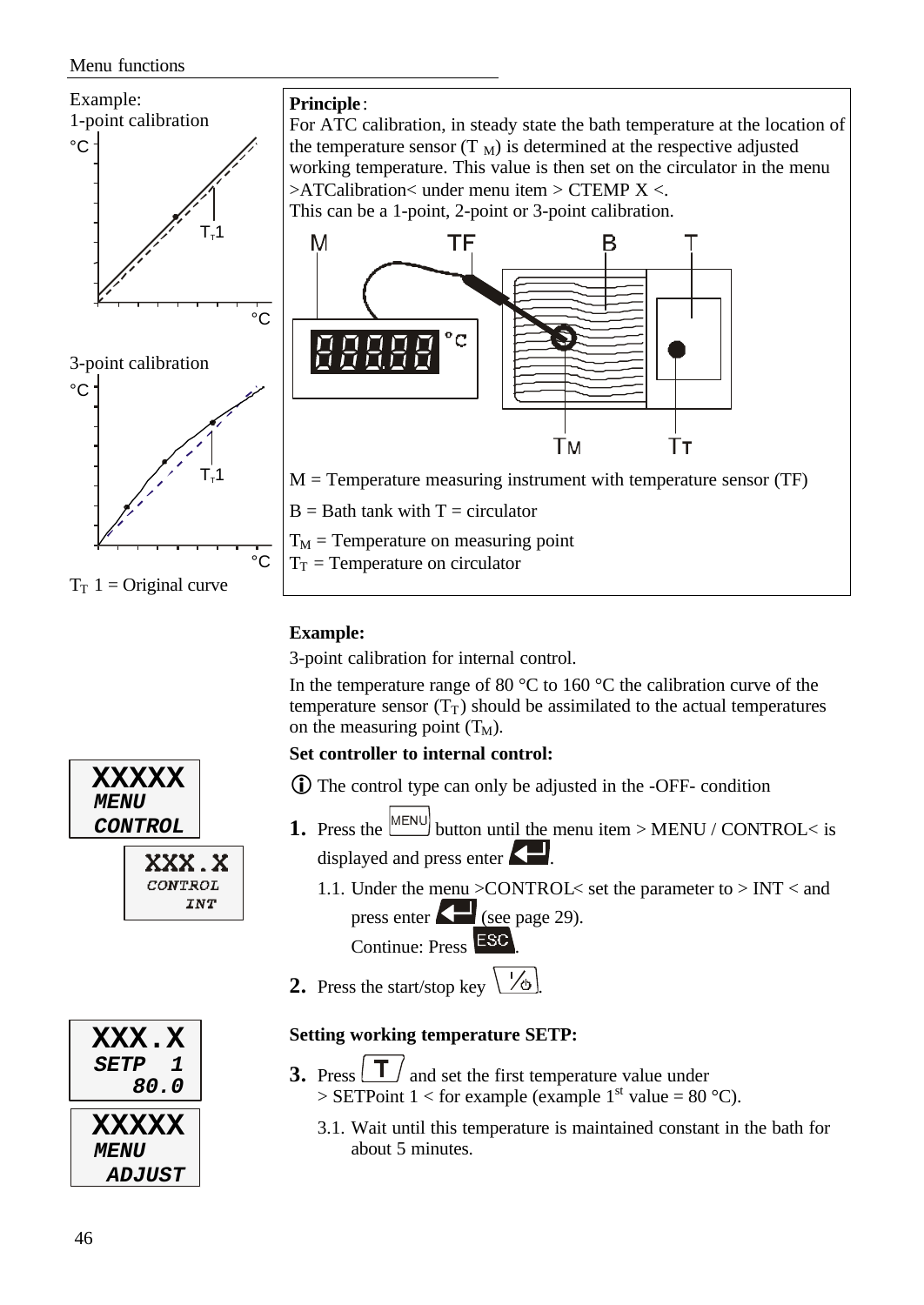| <b>XXX.X</b><br>ACT SEN  |
|--------------------------|
| INT                      |
| <b>XXX.X</b>             |
| <i><b>ATCSTAT</b></i>    |
| OFF                      |
| <b>XXX.X</b>             |
| ART<br>C                 |
| <i><b>POINT</b></i><br>3 |

|    | <b>XXX.X</b>                   |
|----|--------------------------------|
|    | <b>CTEMP</b><br>$\mathbf{I}$   |
| T. | 79.7                           |
|    |                                |
|    | <b>XXX.X</b>                   |
|    | <b>TTEMP</b><br>$\overline{1}$ |

 $\bigwedge$ ,  $\bigcup$  for internal control

#### **Examples:**

 $T_T = 80.0 °C$  $T_M = 79.7$  °C  $T_T = 120.0 °C$  $T_M = 119.5 °C$  $T_T = 160.0 °C$  $T_M = 159.3 °C$ 

#### **Calibration procedure:**

- **4.** Press the  $\begin{bmatrix} \text{MEMU} \\ \text{button until the menu item} > \text{MEMU} / \text{ADJUST} < i\text{s} \end{bmatrix}$ displayed and press enter
	- 4.1. Set menu item >ATC SEN< to >INT< ,
	- 4.2. Set menu item >ATCSTAT< to >OFF<,
	- 4.3. Set menu item >C ART< to >3 POINT <.
	- **ID** These 3 settings are maintained for the length of the 3-point calibration procedure.
- **5.** Read the value of  $T_M$  on the temperature measuring device and enter the respective value under menu item > CTEMP 1<
	- **5.1.** Set value: (79.7 °C)

Use the cursor keys  $\blacklozenge$  to move left or right on the display until the numeral you wish to change blinks. Use the increase/decrease arrows  $\blacktriangledown$  to change the selected numeral (-, 0, 1, 2, 3, ... 9).

- **5.2.** Press enter  $\left\{ \right\}$  and the circulator also stores the value of  $T_T$  as value for  $>$ TTMP 1< (80.0 °C). The first of the 3 points is now calibrated. Continue: Press ESC
	-
- **6.** Repeat the calibration procedure for 120 °C and 160 °C. (point **3.** to **5.**).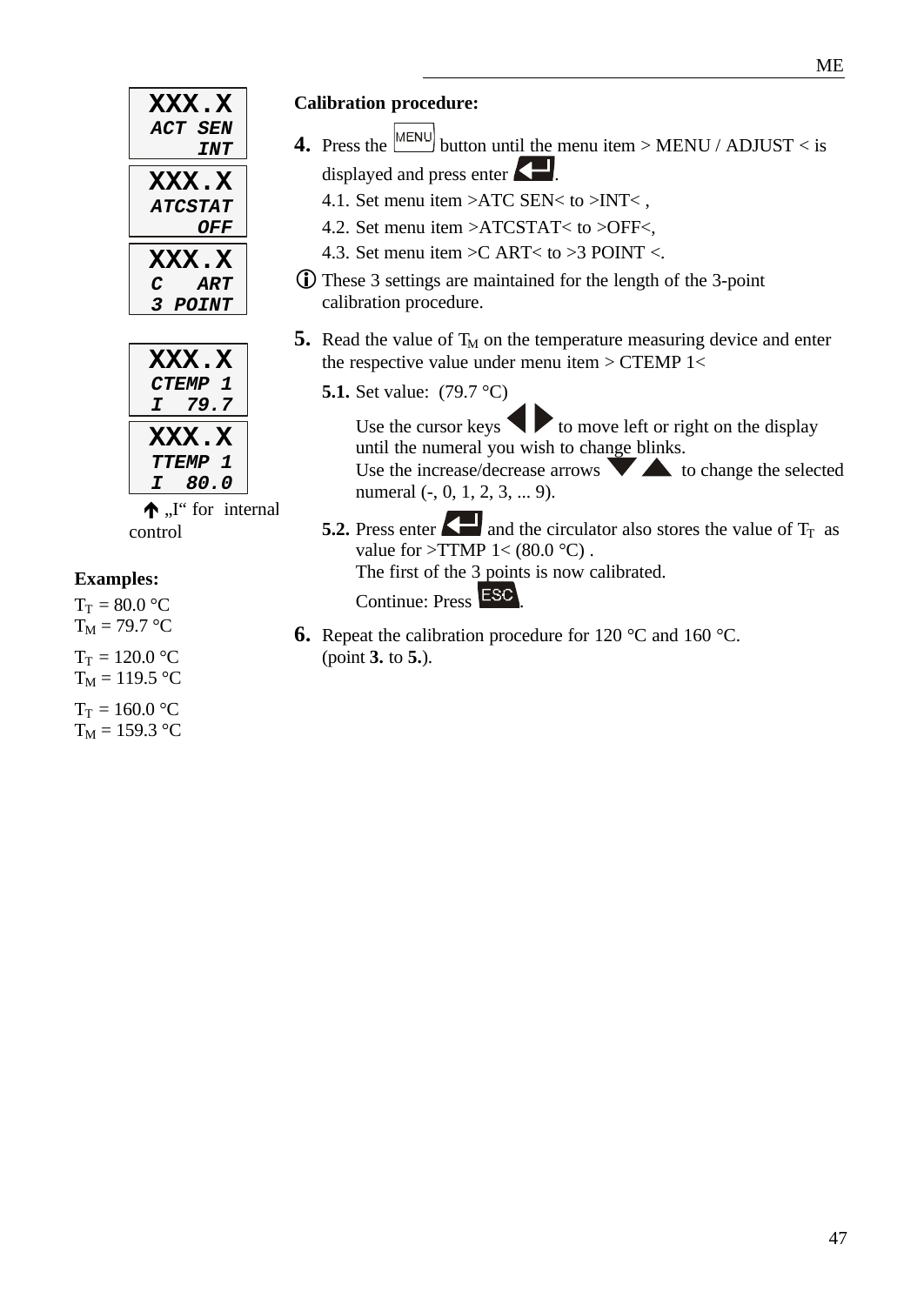## **8. Troubleshooting guide / Error messages**

| <b>XXXXX</b><br><b>ALARM</b><br>CODE 01<br>$\nabla + \triangleleft$ | <b>Alarm</b> with a complete shutdown of the unit<br>Whenever the microprocessor electronics registers a failure, a complete<br>shutdown of the heater and circulating pump is performed. The alarm light<br>$\Delta$ " illuminates and a continuous signal tone sounds.<br>The VFD COMFORT-DISPLAY indicates the cause for the alarm in form of a<br>code.                                                                               |  |  |
|---------------------------------------------------------------------|-------------------------------------------------------------------------------------------------------------------------------------------------------------------------------------------------------------------------------------------------------------------------------------------------------------------------------------------------------------------------------------------------------------------------------------------|--|--|
| <b>XXXXX</b><br><b>WARNING</b><br>CODE 40                           | <b>Warning</b> without a complete shutdown of the unit<br>The VFD COMFORT-DISPLAY indicates the cause for the warning in form<br>of a code and an acoustic signal sounds in regular intervals.<br>These messages appear every 10 seconds.                                                                                                                                                                                                 |  |  |
|                                                                     | Press enter $\left\{ \right. \right\}$ to quit the audible signal.                                                                                                                                                                                                                                                                                                                                                                        |  |  |
| <i><b>ALARM</b></i><br>CODE 01                                      | The circulator is operated without bath fluid, or the liquid level is<br>insufficient. Replenish the bath tank with the bath fluid.<br>Tube breakage has occured (insufficient filling level due to excessive bath<br>$\bullet$<br>fluid pumped out). Replace the tubing and replenish the bath tank with the<br>bath fluid.<br>The float is defect (e.g., because damaged in transit). Repair by authorized<br>JULABO service personnel. |  |  |
| <b>ALARM</b><br>CODE 02                                             | During the self-test after switch-on a short-circuit is registered between pin<br>2 and pin 4 of the control cable or the control cable is interrupted during<br>operation.<br>Reconnect the cable or eliminate the short-circuit.                                                                                                                                                                                                        |  |  |
| <i><b>WARNING</b></i><br>CODE 03<br><b>ALARM</b><br>CODE 03         | Excess temperature warning<br>$\bullet$<br><b>or</b><br>Excess temperature alarm<br><b>Warning type:</b> Set to>Warning< or >Alarm< (see page 25)                                                                                                                                                                                                                                                                                         |  |  |
| <b>WARNING</b><br>CODE 04<br>ALARM                                  | Low temperature warning<br>or<br>Low temperature alarm.                                                                                                                                                                                                                                                                                                                                                                                   |  |  |
| CODE 04                                                             | <b>Warning type:</b> Set to>Warning< or >Alarm< (see page 25)                                                                                                                                                                                                                                                                                                                                                                             |  |  |
| ALARM<br>CODE 05                                                    | Cable of the working temperature sensor interrupted or short-circuited.<br>$\bullet$                                                                                                                                                                                                                                                                                                                                                      |  |  |
| <b>ALARM</b><br>CODE 06                                             | Defect of the working or excess temperature sensor.<br>$\bullet$<br>Working temperature and excess temperature sensors report a temperature<br>difference of more than 25 °C.                                                                                                                                                                                                                                                             |  |  |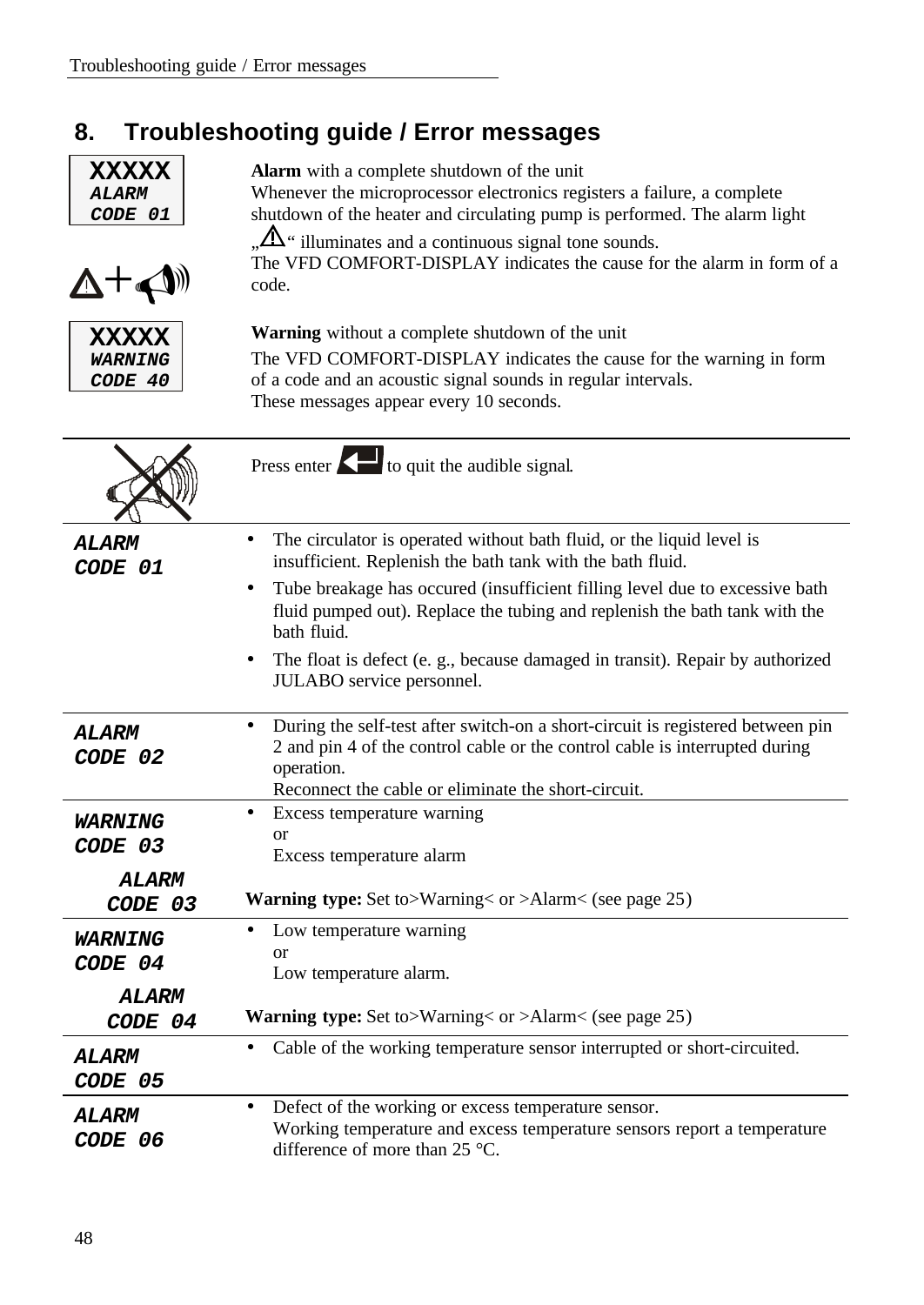| <b>ALARM</b><br>CODE 07   | Other errors $(I^2C$ -BUS errors)                                                                                                                                                                                                                                                                                                                                                                                                                                                                     |  |  |
|---------------------------|-------------------------------------------------------------------------------------------------------------------------------------------------------------------------------------------------------------------------------------------------------------------------------------------------------------------------------------------------------------------------------------------------------------------------------------------------------------------------------------------------------|--|--|
| <b>ALARM</b><br>CODE 12   | Error in A/D converter                                                                                                                                                                                                                                                                                                                                                                                                                                                                                |  |  |
| ALARM<br>CODE 14          | Excess temperature sensors defect.<br>The excess temperature value lies below the working temperature setpoint.<br>Set the excess temperature to a higher value.                                                                                                                                                                                                                                                                                                                                      |  |  |
| ALARM<br>CODE 15          | External control selected, but external Pt100 sensor not connected or defect.                                                                                                                                                                                                                                                                                                                                                                                                                         |  |  |
|                           | <b>1</b> Error messages 20 to 25 only appear in combination with refrigerating machines!                                                                                                                                                                                                                                                                                                                                                                                                              |  |  |
| <b>WARNING</b><br>CODE 20 | Cooling of the condenser is affected. Clean air-cooled condenser.<br>$\bullet$<br>Check the flow rate and cooling water temperature on water-cooled<br>condenser.                                                                                                                                                                                                                                                                                                                                     |  |  |
| <b>WARNING</b><br>CODE 21 | Compressor stage 1 does not work.<br>$\bullet$<br>After a short cooling interval, the compressor motor will be automatically<br>reconnected and the message "CODE 21" no longer appears.                                                                                                                                                                                                                                                                                                              |  |  |
| <b>WARNING</b><br>CODE 22 | Compressor stage 2 does not work.<br>$\bullet$<br>Cooling compressor overload protection<br>$\bullet$<br>The motor of the cooling compressor is equipped with an overload<br>protector, which will be activated by excessive temperature in the capsule<br>or by excessive current consumption.<br>Causes for motor disconnection:<br>- poor air circulation<br>- small distance to walls<br>- dirt accumulated on condenser<br>- high ambient temperature<br>- switch-off and on for short intervals |  |  |
| <b>WARNING</b><br>CODE 23 | Excess temperature in stage 1 of the compressor.                                                                                                                                                                                                                                                                                                                                                                                                                                                      |  |  |
| <b>WARNING</b><br>CODE 24 | Excess temperature in stage 2 of the compressor.<br>$\bullet$                                                                                                                                                                                                                                                                                                                                                                                                                                         |  |  |
| <b>WARNING</b><br>CODE 25 | Short-circuit in the control cable for the refrigerating machine during self-<br>$\bullet$<br>test.                                                                                                                                                                                                                                                                                                                                                                                                   |  |  |
| ALARM<br>CODE 33          | Cable of the excess temperature sensor interrupted or short-circuited.                                                                                                                                                                                                                                                                                                                                                                                                                                |  |  |
| <b>WARNING</b><br>CODE 40 | The early warning system for low level signals a critical fluid level.<br>$\bullet$<br>Replenish the bath tank with the bath fluid.                                                                                                                                                                                                                                                                                                                                                                   |  |  |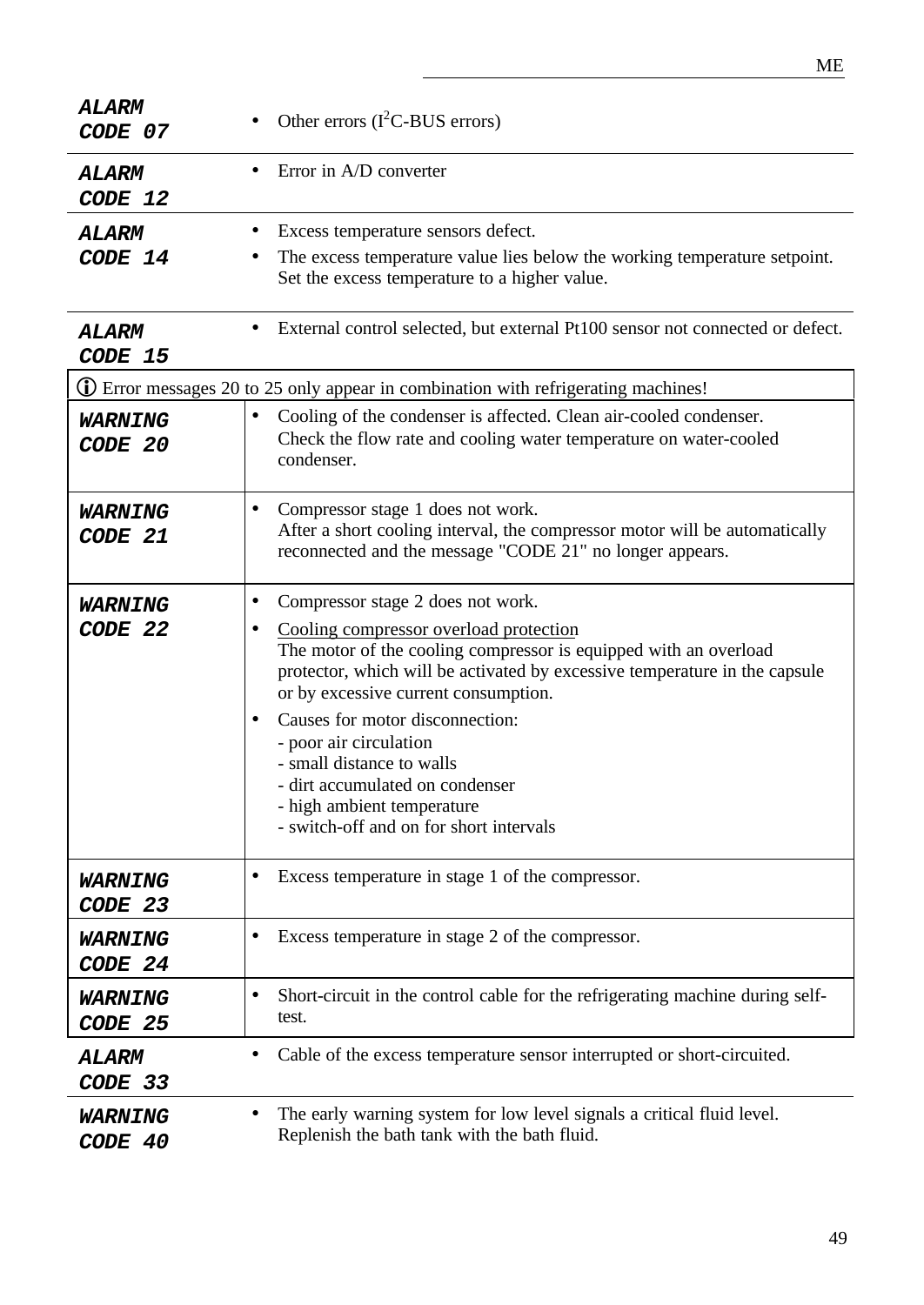#### Troubleshooting guide / Error messages



After eliminating the malfunction, press the mains power switch off and on again to cancel the alarm state.

If the unit cannot be returned to operation, contact an authorized JULABO service station.



Special message "CONFIGURATION ERROR"

The configuration of the circulator does not conform to its present use.

Press enter **the automatically perform a single modification of the** configuration.

Then contact an authorized JULABO service station.

#### **Disturbances that are not indicated.**

The electronic pump motor is overload-protected by an electronic current limiter. If viscosity of the bath fluid is or becomes too high, the motor stops running.



Mains fuses

The mains fuses on the rear of the unit are safety cutouts – 15A.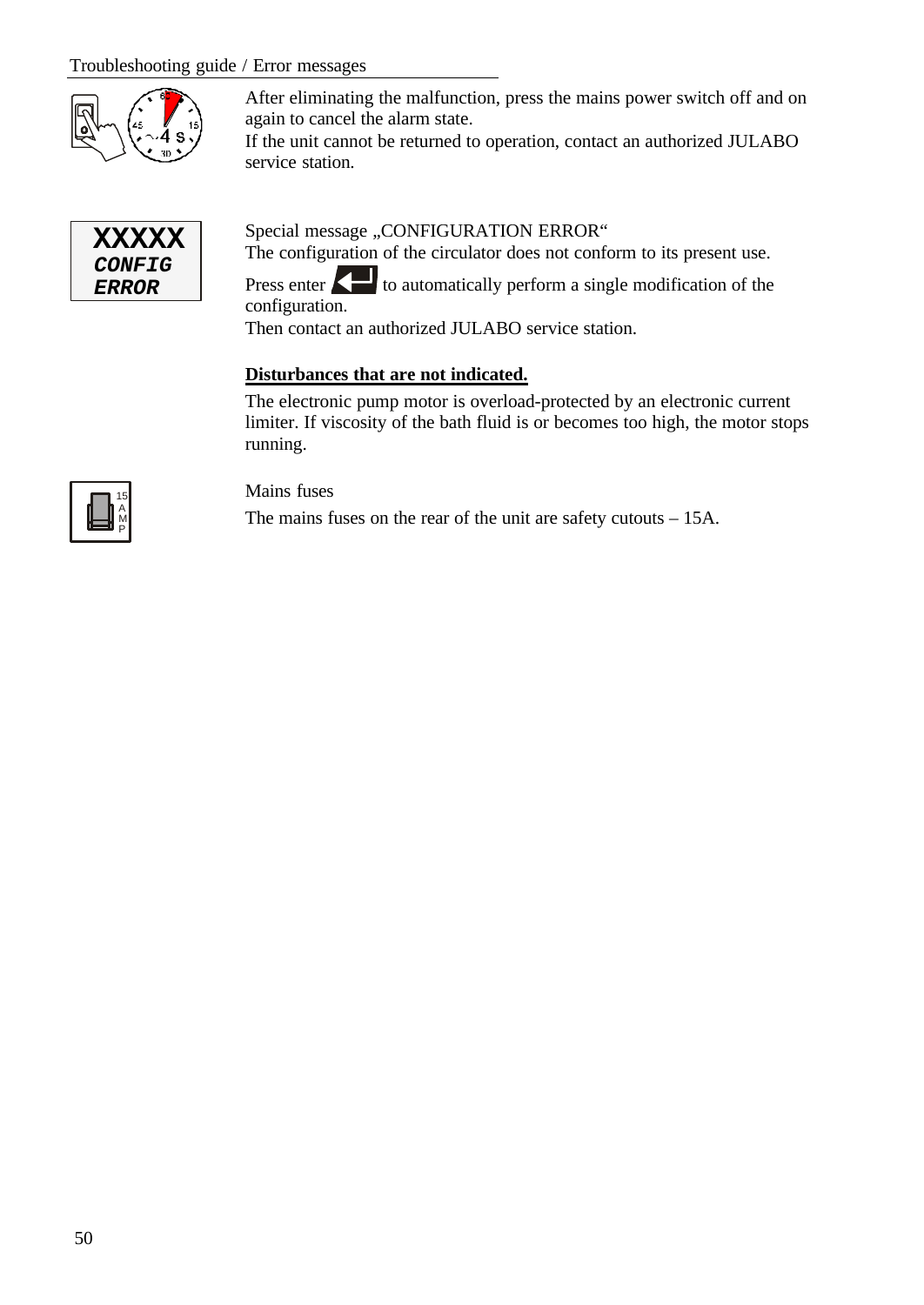### **9. Safety recommendations**

Follow the safety recommendations to prevent damage to persons or property. Further, the valid safety instructions for working places must be followed.

| Connect the unit only to a grounded mains power socket!                                                                                                                              |
|--------------------------------------------------------------------------------------------------------------------------------------------------------------------------------------|
| Place the instrument on an even surface on a pad made of non-inflammable<br>material.                                                                                                |
| Do not stay in the area below the unit.                                                                                                                                              |
| Make sure you read and understand all instructions and safety precautions listed in<br>this manual before installing or operating your unit.                                         |
| Observe the fire point of the bath medium used.<br>The excess temperature protection should be set at least $25^{\circ}$ C below the fire point.                                     |
| Never operate the unit without bath fluid in the bath.                                                                                                                               |
| Pay attention to the thermal expansion of bath oil during heating to avoid<br>overflowing of the fluid.                                                                              |
| Prevent water from penetrating into the hot bath oil.                                                                                                                                |
| Exercise caution when emptying hot bath fluids!<br>Check the temperature of the bath fluid prior to draining (by switching the unit on<br>for a short moment for example).           |
| Observe the limited working temperature range when using plastic bath tanks.                                                                                                         |
| Employ suitable connecting tubing.<br>Make sure that the tubes are securely attached.                                                                                                |
| Never operate damaged or leaking equipment.                                                                                                                                          |
| Always turn off the unit and disconnect the mains cable from the power source<br>before performing any service or maintenance procedures, or before moving the<br>unit.              |
| Always empty the bath before moving the unit.                                                                                                                                        |
| Never operate equipment with damaged mains power cables.                                                                                                                             |
| Some parts of the bath cover and the pump connections may become extremely<br>warm during continuous operation. Therefore, exercise particular caution when<br>touching these parts. |
|                                                                                                                                                                                      |



#### **Notice:**

Check the safety installations at least twice a year!

- Excess temperature protection according to IEC 61010-2-010 With a screwdriver turn back the adjustable excess temperature protection until the shutdown point (actual temperature).
- Low level protection according to IEC 61010-2-010 To check the function of the float, it can be manually lowered with a screwdriver for example.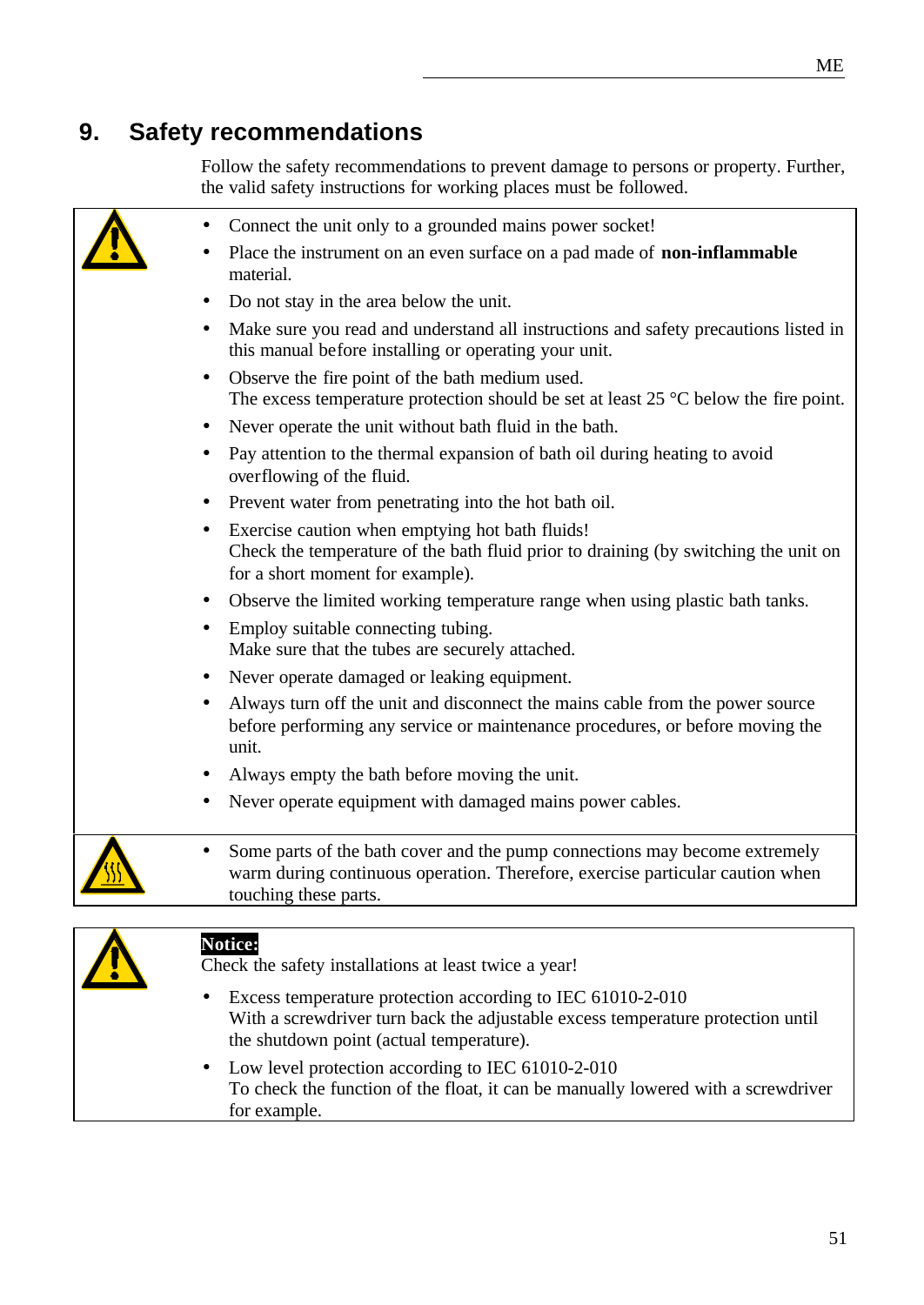### **10. Electrical connections**



#### **Notice:**

Use shielded cables only.

The shield of the connecting cable is electrically connected to the plug housing. The unit ensures safe operation if connecting cables with a maximum length of 3 m are used. The use of longer cables does not affect proper performance of the unit, however external interferences may have a negative impact on safe operation.



#### **Socket for external Pt100 sensor**

| Pin assignment: |        |  |
|-----------------|--------|--|
| Pin             | Signal |  |
|                 | $I+$   |  |
| 2               | U+     |  |
| $\mathcal{R}$   | U-     |  |
|                 |        |  |

The shield of the connecting cable is electrically connected to the plug housing and the sensor tube.

#### **RS232 serial interface**

This port can be used to connect a computer with an RS232 cable for remote control of the circulator.

#### 5  $\begin{array}{c} 0 & 0 & 0 & 0 \\ 0 & 0 & 0 & 0 & 0 \end{array}$  $\circ \circ \circ \circ$ Q 6  **RS232C**

#### **Pin assignments RS232:**

| Pin 2            | RxD            | Receive Data         |
|------------------|----------------|----------------------|
| Pin <sub>3</sub> | TxD            | <b>Transmit Data</b> |
| Pin 5            | 0 <sub>V</sub> | Signal GND           |
| Pin 6            | <b>DTR</b>     | Data terminal ready  |
| Pin 7            | <b>RTS</b>     | Request to send      |
| Pin 8            | <b>CTS</b>     | Clear to send        |
|                  |                |                      |

RS232 interface cable 9-pin / 9-pin, 2.5 m Order No.: 8 980 073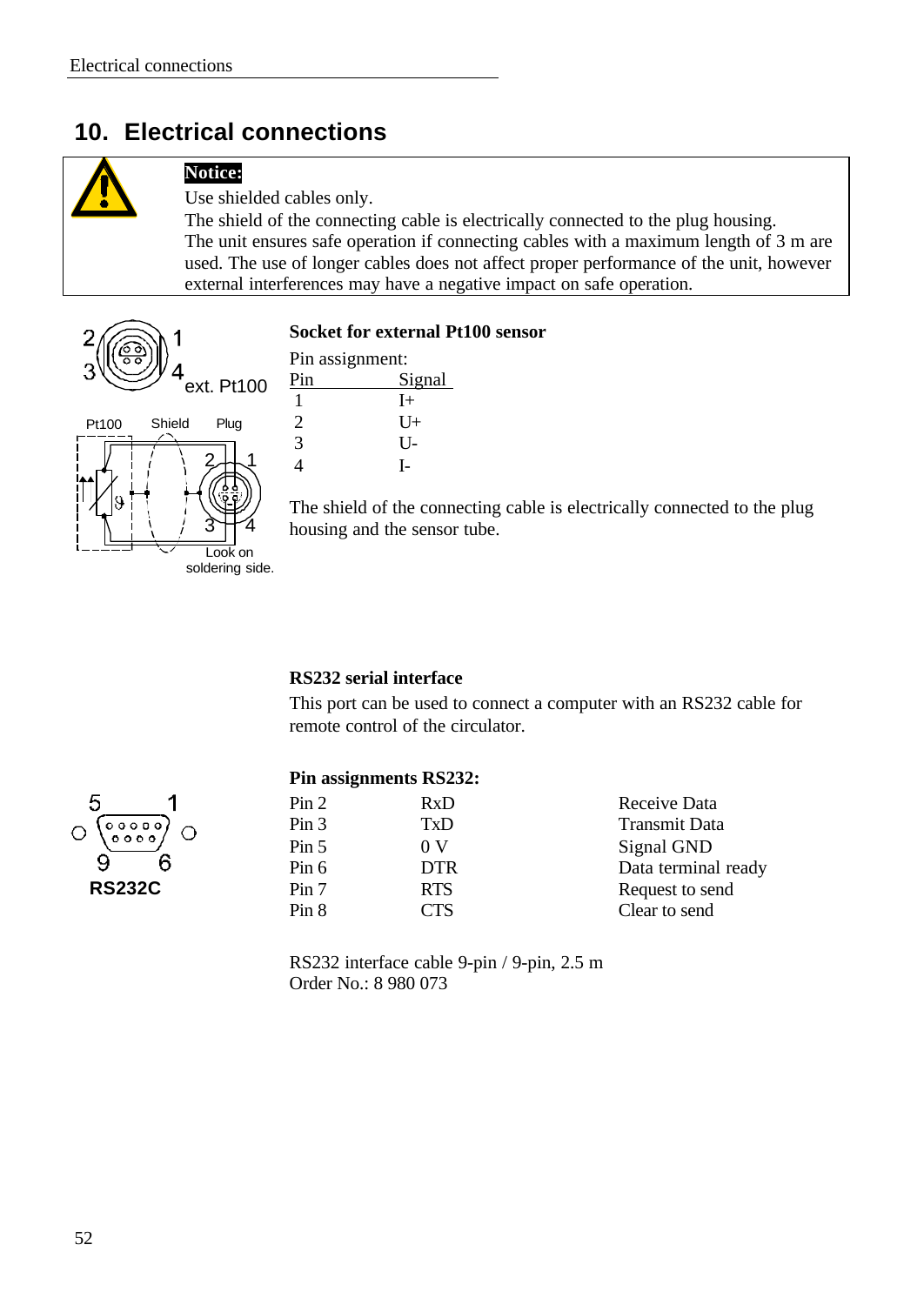

### **\*\*** / Control output

The  $\frac{4}{3}$  connector may be used for control of JULABO refrigerated circulators or as output for alarm messages.

| CIICUIL. | $QPL$ allon | $-$ ICIAY DUWEICU     |
|----------|-------------|-----------------------|
|          | Alarm       | $=$ relay not powered |
|          |             |                       |

 $Circuit:$   $Onation =$   $r_{\text{olou}}$  powered



| Pin assignment:         |                                |
|-------------------------|--------------------------------|
| Pin                     | Signal                         |
|                         | $+24$ V (I max. current 25 mA) |
| 2                       | 0 V                            |
| 3                       | Alarm relay                    |
|                         | Reserved - do not use!         |
| $\overline{\mathbf{z}}$ | Cooling pulse                  |

### **11. Remote control**

#### **11.1. Setup for remote control**



- 1. Check the interface parameters for both interfaces (on circulator and PC) and make sure they match. (Serial interface see page 37)
- 2. In the menu > MENU / CONFIG < set the menu item > SETPoint < to  $>$  SERIAL  $<$ .
	- (see 7.3.1. SETPOINT Keypad control or remote control on page 34)
- 3. Connect both units with an interface cable..

Like all parameters which can be entered through the keypad, interface parameters are stored in memory even after the circulator is turned off.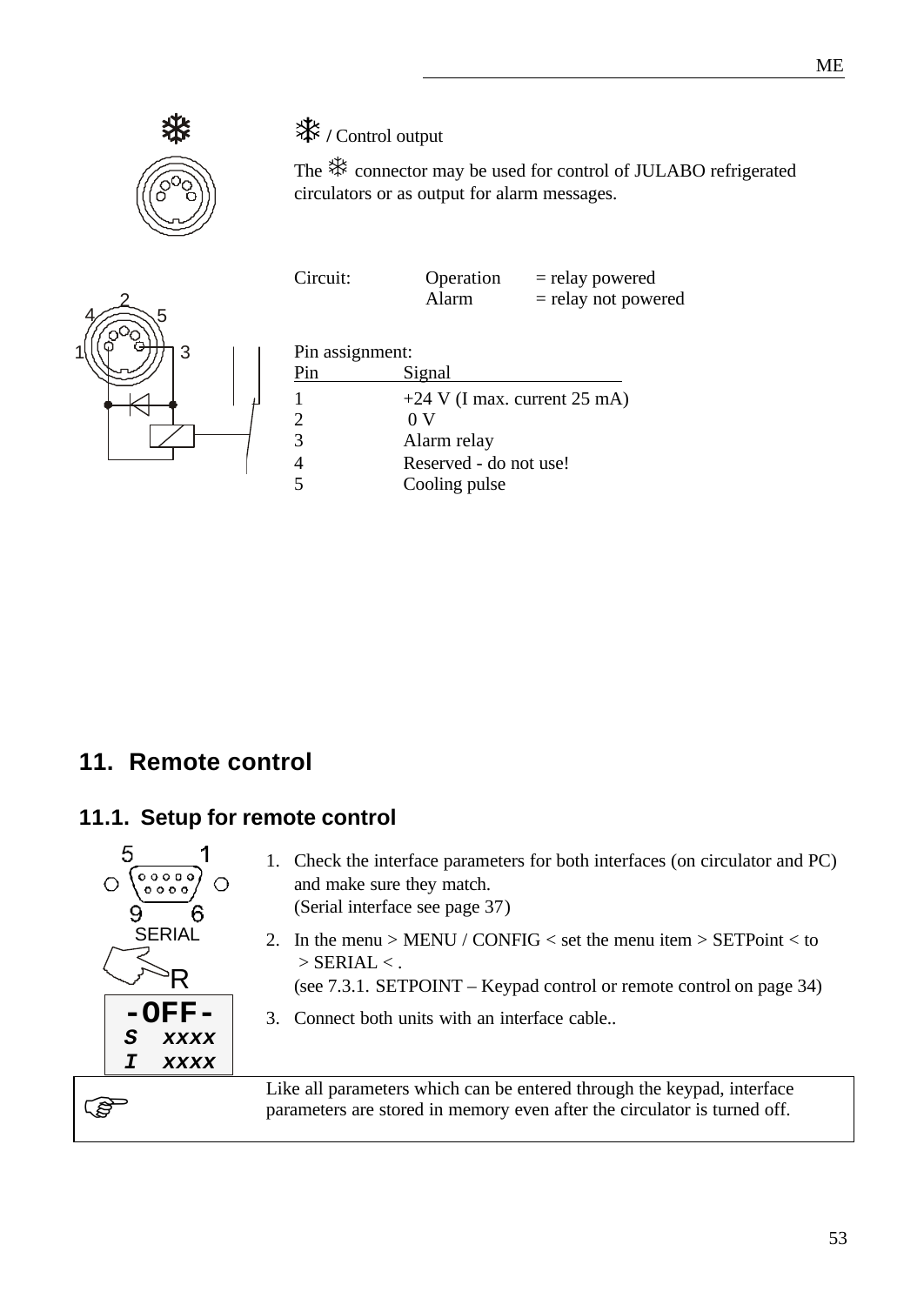(g-

**R** 

### **11.2. Communication with a PC or a superordinated data system**

If the circulator is put into remote control mode via the configuration level, the VFD COMFORT-DISPLAY will read  $R$  -OFF- $R$  = REMOTE STOP. The circulator is now operated via the computer.

In general, the computer (master) sends commands to the circulator (slave). The circulator sends data (including error messages) only when the computer sends a query.

In remote control mode: After a power interruption the order to start and all values which have to be adjusted must be resent from the personal computer via the interface.

AUTOSTART is not possible.

A transfer sequence consists of:

- command
- space  $(\Leftrightarrow; \text{Hex: } 20)$
- parameter (the character separating decimals in a group is the period)
- end of file  $(\nightharpoonup;$  Hex: 0D)

The commands are divided into **in** or **out** commands. **in** commands: asking for parameters to be displayed **out** commands: setting parameters

The **out** commands are valid only in remote control mode.

#### Command to set the working temperature  $>$  SETP 1< to 55.5 °C **out\_sp\_00 Û 55.5¿**

Command to ask for the working temperature  $>$  SETP 1< **in\_sp\_00¿**

Response from the circulator: **55.5¿**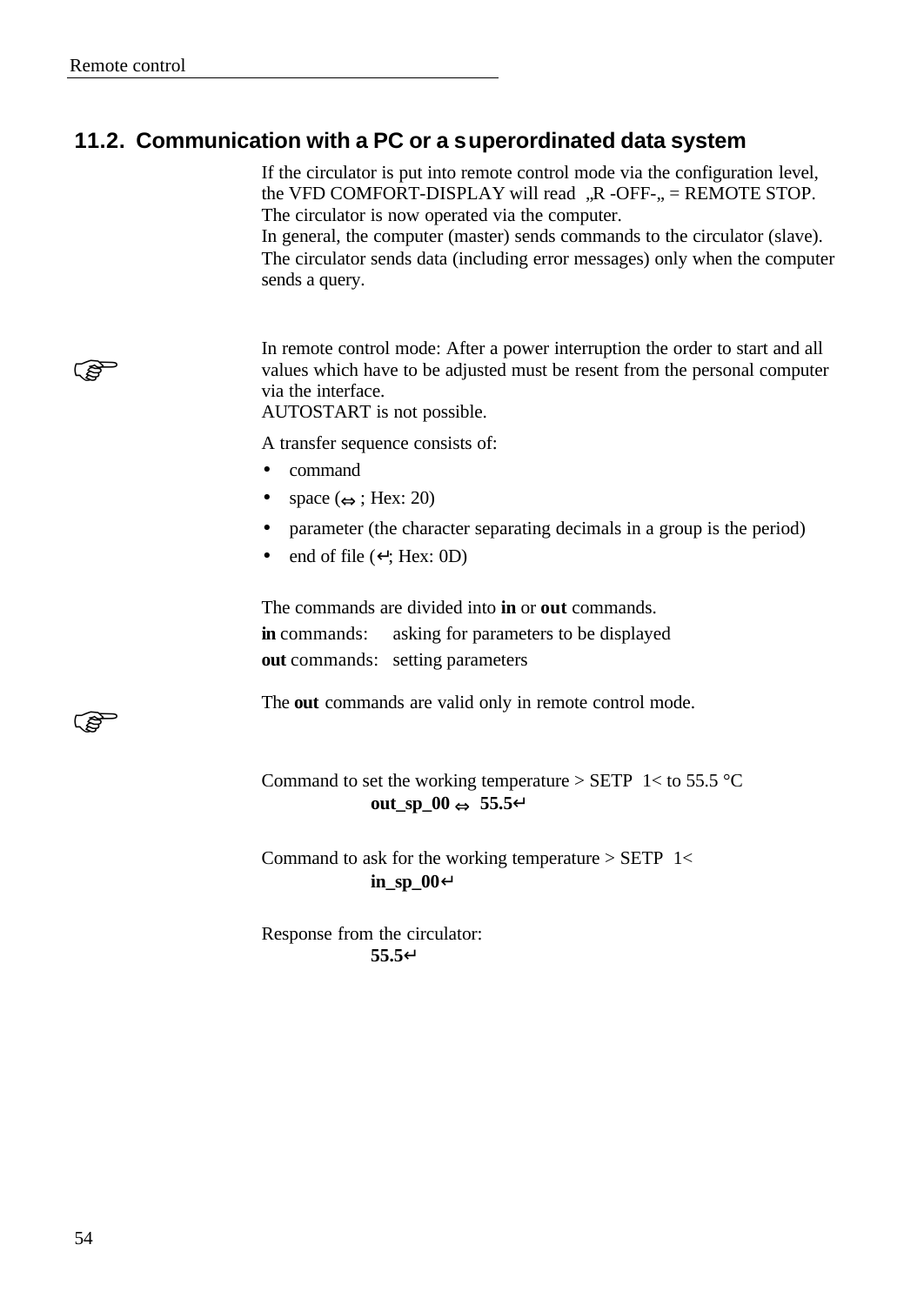### **11.3. List of commands**

| <b>Command</b> | <b>Parameter</b> | <b>Response of circulator</b>                                                                                                                              |         |
|----------------|------------------|------------------------------------------------------------------------------------------------------------------------------------------------------------|---------|
| out_mode_01    | $\overline{0}$   | Use working temperature $>$ SETP 1<                                                                                                                        |         |
| out_mode_01    | 1                | Use working temperature $>$ SETP 2 $<$                                                                                                                     |         |
| out_mode_01    | $\overline{2}$   | Use working temperature $>$ SETP 3 $<$                                                                                                                     |         |
| out_mode_04    | $\overline{0}$   | Temperature control of internal bath.                                                                                                                      |         |
| out_mode_04    | $\mathbf{1}$     | External control with Pt100 sensor.                                                                                                                        |         |
| out_mode_05    | $\overline{0}$   | Stop the unit $= R - OFF$ .                                                                                                                                |         |
| out_mode_05    | 1                | Start the unit.                                                                                                                                            |         |
| out_mode_08    | $\overline{0}$   | Set the control dynamics - aperiodic                                                                                                                       |         |
| out_mode_08    | 1                | Set the control dynamics - standard                                                                                                                        |         |
|                |                  |                                                                                                                                                            |         |
| out_sp_00      | XXX.XX           | Set working temperature. "SETP 1"                                                                                                                          |         |
| $out_sp_01$    | XXX.XX           | Set working temperature. "SETP 2"                                                                                                                          |         |
| $out_sp_02$    | XXX.XX           | Set working temperature. "SETP 3"                                                                                                                          |         |
|                |                  |                                                                                                                                                            |         |
| out_sp_03      | XXX.XX           | Set high temperature warning limit "OVERTEMP"                                                                                                              |         |
| out_sp_04      | XXX.XX           | Set low temperature warning limit "SUBTEMP"                                                                                                                |         |
| $out_sp_07$    | X                | Set the pump pressure stage. $(14)$                                                                                                                        |         |
| out_par_04     | X.X              | CoSpeed 0  5.0 Band limit during external control.<br>Setting the maximum difference between the temperatures<br>in the internal bath and external system. |         |
| out_par_06     | <b>XXX</b>       | Xp control parameter of the internal controller.                                                                                                           | 0.199.9 |
| out_par_07     | XXX              | Tn control parameter of the internal controller.                                                                                                           | 09999   |
| out_par_08     | <b>XXX</b>       | Tv control parameter of the internal controller.                                                                                                           | 0999    |
| out_par_09     | <b>XXX</b>       | Xp control parameter of the cascade controller.                                                                                                            | 0.199.9 |
| out_par_10     | <b>XXX</b>       | Proportional portion of the cascade controller.                                                                                                            | 199.9   |
| out_par_11     | <b>XXX</b>       | Tn control parameter of the cascade controller.                                                                                                            | 09999   |
| $out\_par\_12$ | <b>XXX</b>       | Tv control parameter of the cascade controller.                                                                                                            | 0999    |
| out_par_13     | <b>XXX</b>       | Maximum internal temperature of the cascade controller.                                                                                                    |         |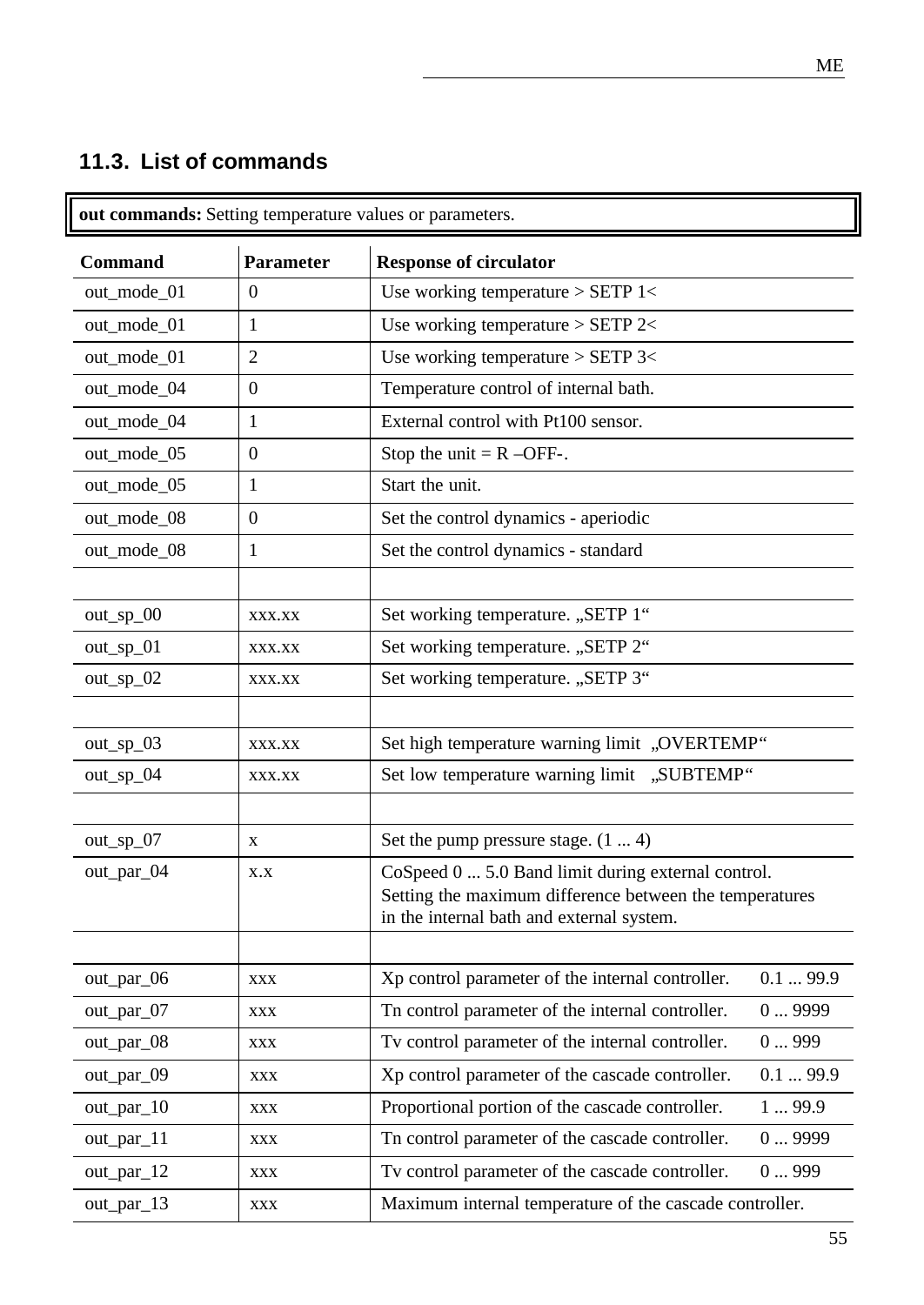Remote control

| <b>Command</b> | <b>Parameter</b> | <b>Response of circulator</b>                           |
|----------------|------------------|---------------------------------------------------------|
| out_par_ $14$  | <b>XXX</b>       | Minimum internal temperature of the cascade controller. |
| $out\_par\_15$ | <b>XXX</b>       | Band limit (upper) $0 \dots 200$ °C                     |
| $out\_par\_16$ | <b>XXX</b>       | Band limit (lower) $0 \dots 200$ °C                     |

| in commands: Asking for parameters or temperature values to be displayed. |                  |                                                                                                              |
|---------------------------------------------------------------------------|------------------|--------------------------------------------------------------------------------------------------------------|
| <b>Command</b>                                                            | <b>Parameter</b> | <b>Response of circulator</b>                                                                                |
| version                                                                   | none             | Number of software version (V X.xx)                                                                          |
| status                                                                    | none             | Status message, error message (see page 57)                                                                  |
|                                                                           |                  |                                                                                                              |
| $in\_pv\_00$                                                              | none             | Actual bath temperature.                                                                                     |
| $in\_pv_01$                                                               | none             | Heating power being used (%).                                                                                |
| $in\_pv_02$                                                               | none             | Temperature value registered by the external Pt100 sensor.                                                   |
| $in_p$ v_03                                                               | none             | Temperature value registered by the safety sensor.                                                           |
| in_pv_04                                                                  | none             | Setpoint temperature of the excess temperature protection                                                    |
|                                                                           |                  |                                                                                                              |
| $in_sp_0$                                                                 | none             | Working temperature "SETP 1"                                                                                 |
| $in_sp_01$                                                                | none             | Working temperature "SETP 2"                                                                                 |
| $in_sp_02$                                                                | none             | "SETP 3. Working temperature "SETP 3.                                                                        |
| $in_sp_03$                                                                | none             | High temperature warning limit<br>"OVERTEMP"                                                                 |
| $in_sp_04$                                                                | none             | Low temperature warning limit<br>"SUBTEMP"                                                                   |
| $in_sp_07$                                                                | none             | Pump pressure stage                                                                                          |
|                                                                           |                  |                                                                                                              |
| in_par_01                                                                 | none             | Te - Time constant of the external bath.                                                                     |
| in_par_02                                                                 | none             | Si - Internal slope                                                                                          |
| in_par_03                                                                 | none             | Ti - Time constant of the internal bath.                                                                     |
| in_par_04                                                                 | none             | CoSpeed - Band limit (max. difference between the<br>temperatures in the internal bath and external system). |
| in_par_05                                                                 | none             | Factor pk/ph0:<br>Ratio of max. cooling capacity versus max. heating capacity                                |
| in_par_06                                                                 | none             | Xp control parameter of the internal controller.                                                             |
| in_par_07                                                                 | none             | Tn control parameter of the internal controller.                                                             |
| in_par_08                                                                 | none             | Tv control parameter of the internal controller.                                                             |
| in_par_09                                                                 | none             | Xp control parameter of the cascade controller.                                                              |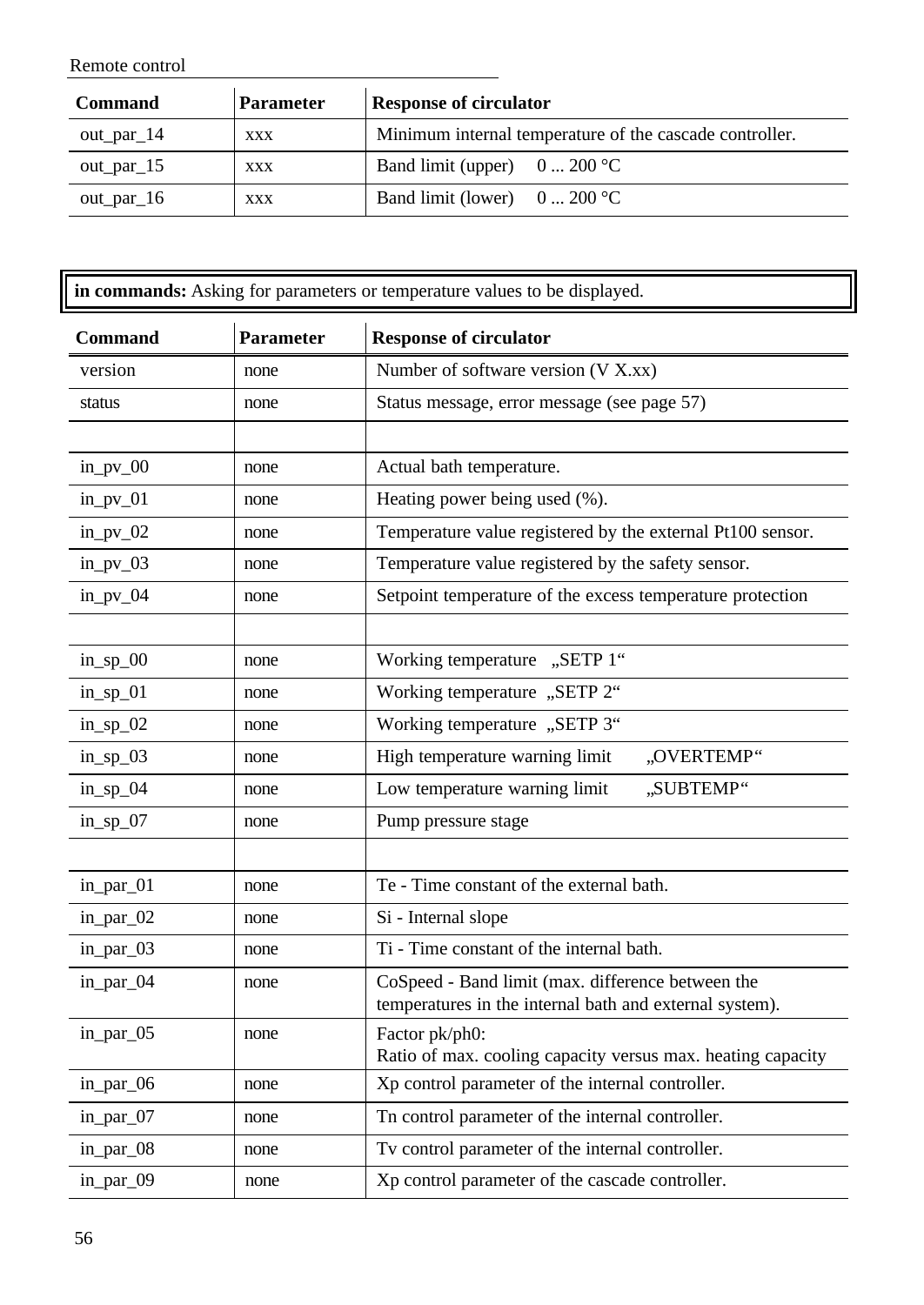| <b>Command</b> | <b>Parameter</b> | <b>Response of circulator</b>                                       |
|----------------|------------------|---------------------------------------------------------------------|
| in_par_10      | none             | Proportional portion of the cascade controller.                     |
| $in\_par\_11$  | none             | Tn control parameter of the cascade controller.                     |
| in_par_12      | none             | Tv control parameter of the cascade controller.                     |
| in_par_13      | none             | Adjusted maximum internal temperature of the cascade<br>controller. |
| in_par_14      | none             | Adjusted minimum internal temperature of the cascade<br>controller. |
| $in\_par\_15$  | none             | Band limit (upper)                                                  |
| in_par_16      | none             | Band limit (lower)                                                  |
|                |                  |                                                                     |
| in_mode_01     | none             | Selected setpoint:                                                  |
|                |                  | $0 = SETP 1$                                                        |
|                |                  | $1 = SETP 2$                                                        |
|                |                  | $2 = SETP$ 3                                                        |
|                |                  | $3 =$ Last setpoint setting was carried out                         |
|                |                  | through an external programmer                                      |
| in_mode_04     | none             | Internal/external temperature control:                              |
|                |                  | $0 =$ Temperature control with internal sensor.                     |
|                |                  | $1 =$ Temperature control with external Pt100 sensor.               |
| in_mode_05     | none             | Circulator in Stop/Start condition:                                 |
|                |                  | $0 = Stop$                                                          |
|                |                  | $1 = Start$                                                         |
| in_mode_08     | none             | Adjusted control dynamics                                           |
|                |                  | $0 =$ aperiodic                                                     |
|                |                  | $1 =$ standard                                                      |
|                |                  |                                                                     |

### **11.4. Status messages**

| <b>Status messages</b> | Description                        |
|------------------------|------------------------------------|
| 00 MANUAL STOP         | Circulator in "OFF" state.         |
| 01 MANUAL START        | Circulator in keypad control mode. |
| 02 REMOTE STOP         | Circulator in "r OFF" state.       |
| <b>03 REMOTE START</b> | Circulator in remote control mode. |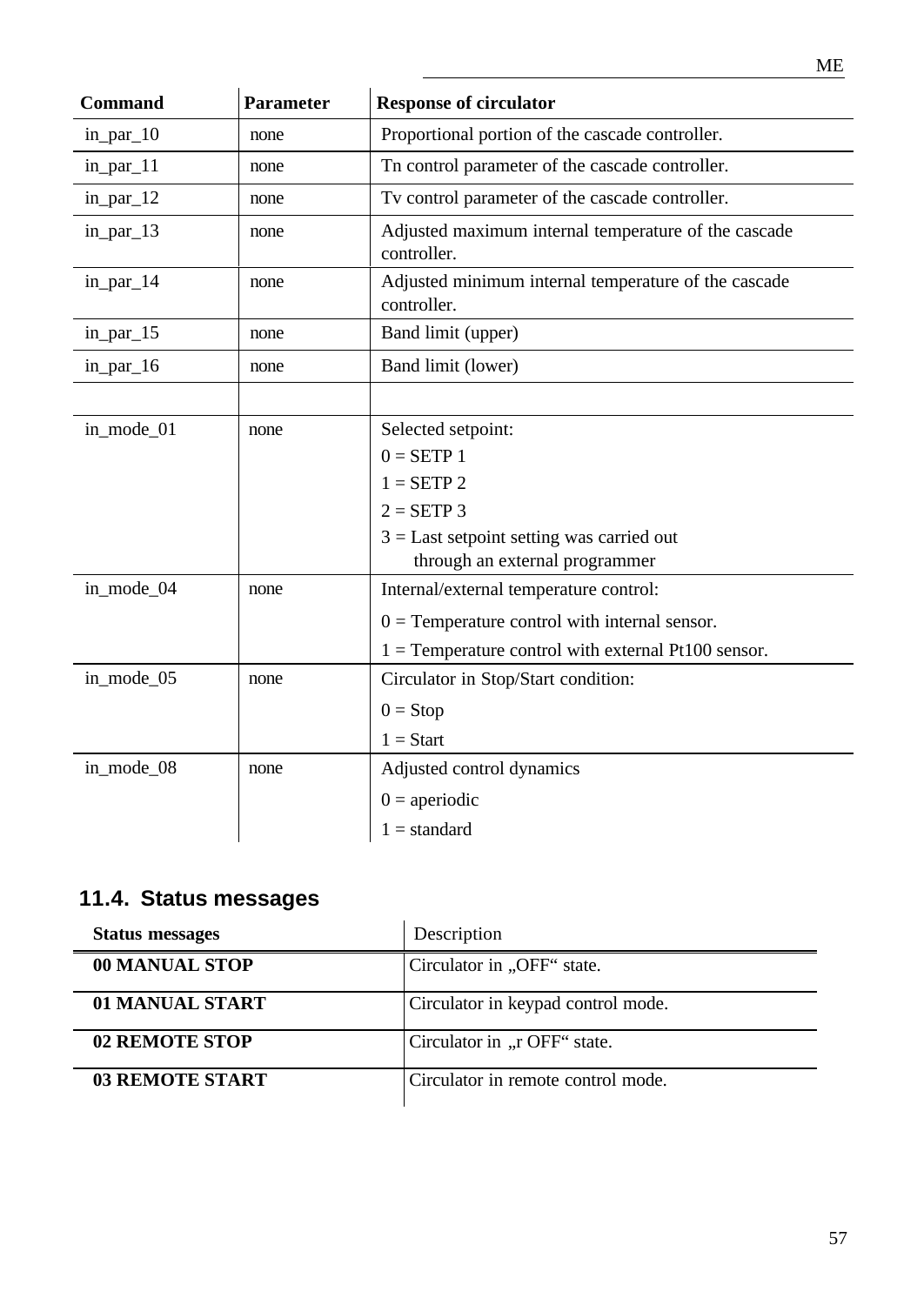### **11.5. Error messages**

| <b>Error</b> messages                                                                                     | Description                                                                                                                                             |  |
|-----------------------------------------------------------------------------------------------------------|---------------------------------------------------------------------------------------------------------------------------------------------------------|--|
| -01 LOW LEVEL ALARM                                                                                       | Low liquid level alarm.                                                                                                                                 |  |
| -02 REFRIGERATOR ALARM                                                                                    | Control cable of the refrigerated circulator or MVS<br>solenoid valve controller short-circuited or interrupted.                                        |  |
| <b>-03 EXCESS TEMPERATURE</b><br><b>WARNING</b>                                                           | High temperature warning.                                                                                                                               |  |
| <b>-04 LOW TEMPERATURE</b><br><b>WARNING</b>                                                              | Low temperature warning.                                                                                                                                |  |
| -05 WORKING SENSOR ALARM                                                                                  | Working temperature sensor short-circuited or interrupted.                                                                                              |  |
| <b>-06 SENSOR DIFFERENCE ALARM</b>                                                                        | Sensor difference alarm.<br>Working temperature and safety sensors report a<br>temperature difference of more than 25 °C.                               |  |
| $-07$ I <sup>2</sup> C-BUS ERROR                                                                          | Internal error when reading or writing the $I2C$ bus.                                                                                                   |  |
| -08 INVALID COMMAND                                                                                       | Invalid command.                                                                                                                                        |  |
| -09 COMMAND NOT ALLOWED IN<br><b>CURRENT OPERATING MODE</b>                                               | Invalid command in current operating mode.                                                                                                              |  |
| <b>-10 VALUE TOO SMALL</b>                                                                                | Entered value too small.                                                                                                                                |  |
| <b>-11 VALUE TOO LARGE</b>                                                                                | Entered value too large.                                                                                                                                |  |
| <b>-12 TEMPERATURE</b><br><b>MEASUREMENT ALARM</b>                                                        | Error in A/D converter.                                                                                                                                 |  |
| -13 WARNING : VALUE EXCEEDS<br><b>TEMPERATURE LIMITS</b>                                                  | Value lies outside the adjusted range for the high and low<br>temperature warning limits. But value is stored.                                          |  |
| <b>-14 EXCESS TEMPERATURE</b><br><b>PROTECTOR ALARM</b>                                                   | Excess temperature protector alarm<br>Æч.                                                                                                               |  |
| -15 EXTERNAL SENSOR ALARM                                                                                 | External control selected, but external Pt100 sensor not<br>connected.                                                                                  |  |
| -20 WARNING: CLEAN<br><b>CONDENSOR OR CHECK</b><br><b>COOLING WATER CIRCUIT OF</b><br><b>REFRIGERATOR</b> | Cooling of the condenser is affected.<br>Clean air-cooled condenser.<br>Check the flow rate and cooling water temperature on<br>water-cooled condenser. |  |
| -21 WARNING: COMPRESSOR<br><b>STAGE 1 DOES NOT WORK</b>                                                   | Compressor stage 1 does not work.                                                                                                                       |  |
| -22 WARNING: COMPRESSOR<br><b>STAGE 2 DOES NOT WORK</b>                                                   | Compressor stage 2 does not work.                                                                                                                       |  |
| -23 WARNING: HIGH<br><b>TEMPERATURE ON</b><br><b>COMPRESSOR STAGE 1</b>                                   | Excess temperature on compressor stage 1.                                                                                                               |  |
| -24 WARNING: HIGH<br><b>TEMPERATURE ON</b><br><b>COMPRESSOR STAGE 2</b>                                   | Excess temperature on compressor stage 2.                                                                                                               |  |

 $\overline{a}$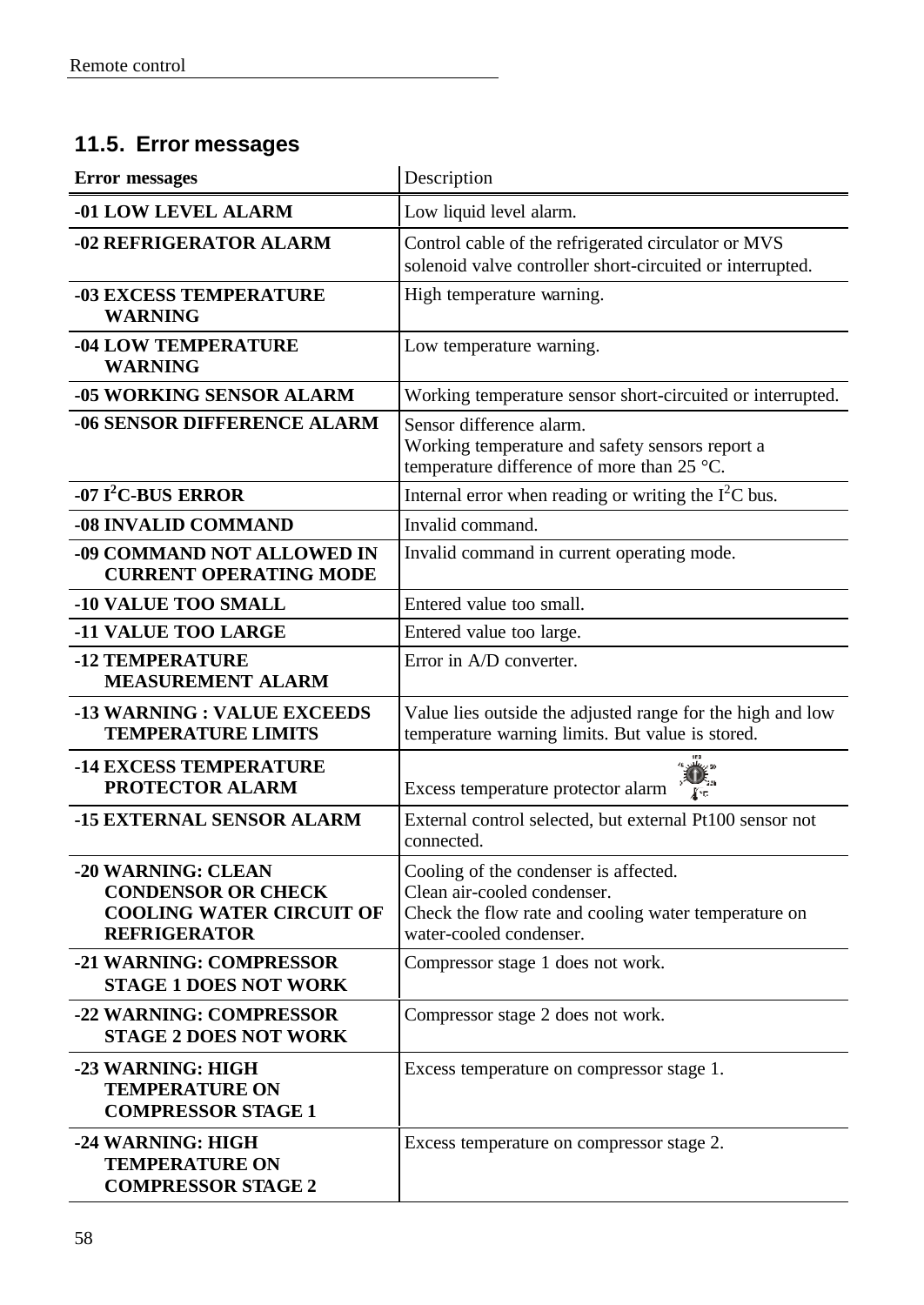| <b>Error</b> messages                                                                          | Description                                                                                                                                                                                  |  |
|------------------------------------------------------------------------------------------------|----------------------------------------------------------------------------------------------------------------------------------------------------------------------------------------------|--|
| -25 REFRIGERATOR WARNING                                                                       | Error in the cooling machine.                                                                                                                                                                |  |
|                                                                                                |                                                                                                                                                                                              |  |
| <b>-30 CONFIGURATION ERROR:</b><br><b>CONFIRM BY PRESSING</b><br><enter> ON CIRCULATOR</enter> | The configuration of the circulator does not conform to its<br>present use.<br>Press enter $\left\{\right. \right\}$ to automatically perform a single<br>modification of the configuration. |  |
| <b>-33 SAFETY SENSOR ALARM</b>                                                                 | Excess temperature sensor short-circuited or interrupted.                                                                                                                                    |  |
|                                                                                                |                                                                                                                                                                                              |  |
| <b>-40 NIVEAU LEVEL WARNUNG</b>                                                                | Low liquid level warning in the internal reservoir.                                                                                                                                          |  |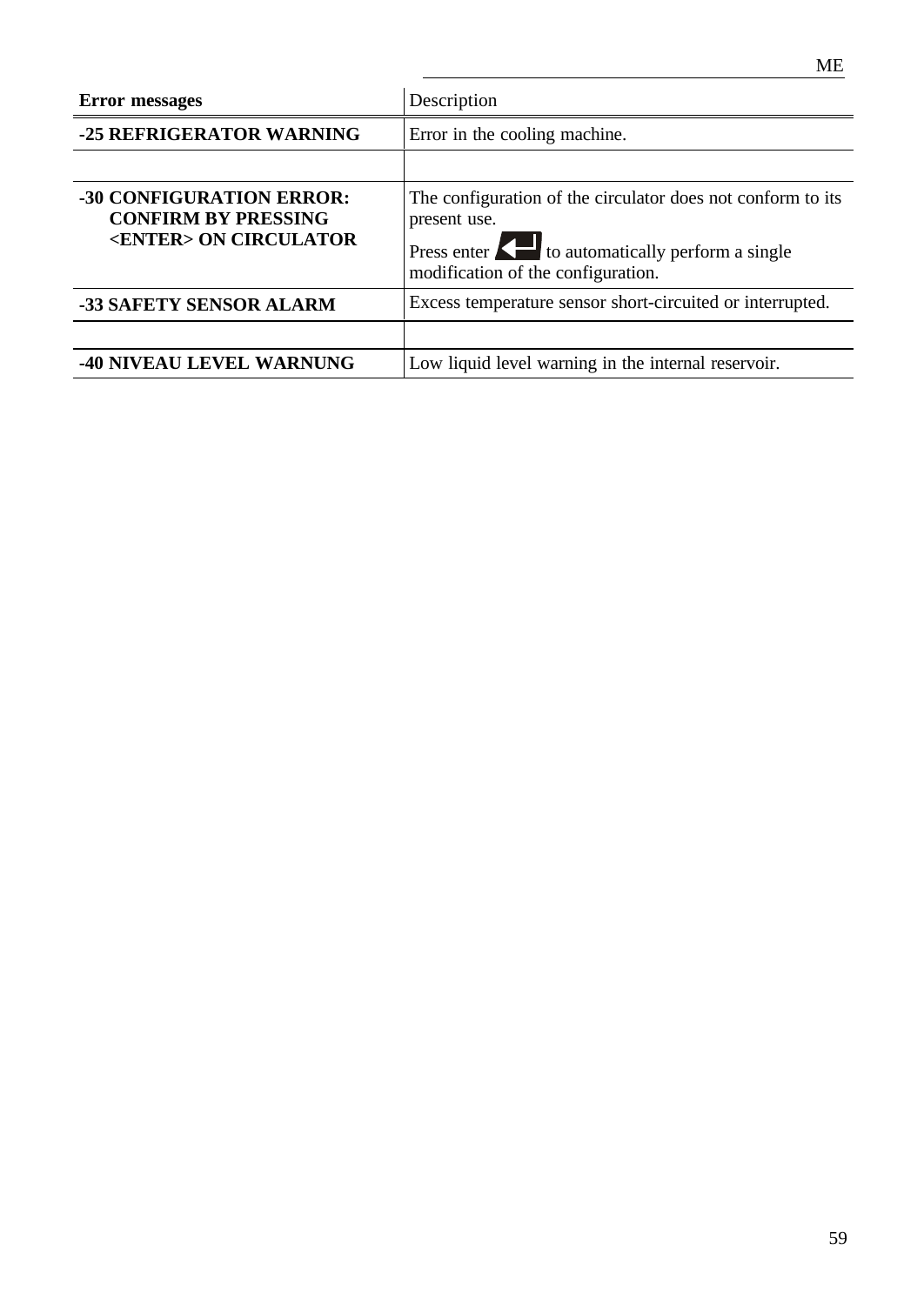### **12. JULABO Service – Online remote diagnosis**

 $\overline{\mathbb{X}}$ 

 $\overline{\overline{z}}$ 

JULABO circulators of the HighTech series are equipped with a so-called black box. This box is implemented in the controller and records all significant data for the last 30 minutes.

In case of a failure, this data can be read out from the unit by using special software. The respective program is available for **free** download from www.julabo.de \ EasyBlackBox.

- Installation is easy and carried out step by step. Please observe the instructions.
	- Data read-out is possible in the conditions "OFF", "R OFF" or "ALARM".
	- Connect the circulator to the computer using an interface cable.
	- Start the EasyBlackBox program. The program asks for the used port (COM1, ......) and the baud rate of the unit.

You do not have this information on hand? Simply try it out! The program keeps on sending this request until the actually used port and correct baud rate are entered.

| Julabo                                                                                                                                                                                                |                                                                                                                                                                    | <b>EasyBlackBox</b><br>Version 1.0 |
|-------------------------------------------------------------------------------------------------------------------------------------------------------------------------------------------------------|--------------------------------------------------------------------------------------------------------------------------------------------------------------------|------------------------------------|
| Einstellungen/Settings                                                                                                                                                                                | Algrangeicher JAlarens stored                                                                                                                                      | Blackbox                           |
|                                                                                                                                                                                                       |                                                                                                                                                                    |                                    |
| <b>JLLABO Top Tech Suries ME</b><br>Software Version 1.0<br>Voltage Supply 230 Volt<br>Barcoda: 4294967205<br>Adjust Offset: 0.00<br>Netty 4:<br>Start Moder Normal                                   |                                                                                                                                                                    |                                    |
| *** Funp Stage ***<br>Pump Shage L                                                                                                                                                                    |                                                                                                                                                                    |                                    |
| *** Serial Interface R5232 ***<br>Baudrate: 4800.<br>Paritivi Even<br>Handshake: Handsrate                                                                                                            |                                                                                                                                                                    |                                    |
| *** TEMPERATURE SETPOINTS ***<br>Topical Secpeint (Selpeint 3: 61,00 C                                                                                                                                | Setpoint T1: 15.00 C Setpoint T2: 37.00 C Setpoint T3: 61.00 C                                                                                                     |                                    |
| *** TEMPERATURE UNITS ***<br>SevePob Temperature: 98 C<br>Temperature links realition: Warnung<br>Bending Up: 200.00<br>Bandlink Down: 200.00<br>Bad-Internitas: 200.00<br>Real-Federal Mess JOB (20) | Working Temperature Range: -94, 90 C to 200, 00 C<br>Select Temperature Ranger -94,90 C to 200,00 C<br>Temperature links: Low Ink: -99.90 C., High Link: 105.00 C. |                                    |
| Spekherni Save                                                                                                                                                                                        | Hiferhield                                                                                                                                                         | Beenderufülut:                     |

4800 Baud

- Data is read out and shown on the monitor divided in the sections >Einstellungen/Settings<, >Alarmspeicher/Alarms stored<,
	- >Blackbox<

 $\leftarrow$  see example

- After pressing >Speichern/Save< a text file is compiled. The program proposes a filename - >C:\model description and barcode no.<. Modifications are possible.
- E-mail this file to service@julabo.de, JULABO's service department. JULABO is thus able to provide rapid support.

PortDef.vi

**Bitte den verwendeten COM Port und** die Übertragungsrate auswählen!<br>Mit OK bestätigen! Please choose desired COM nort and

 $\alpha$ 

the used baud rate! Confirm with OK!

COM1